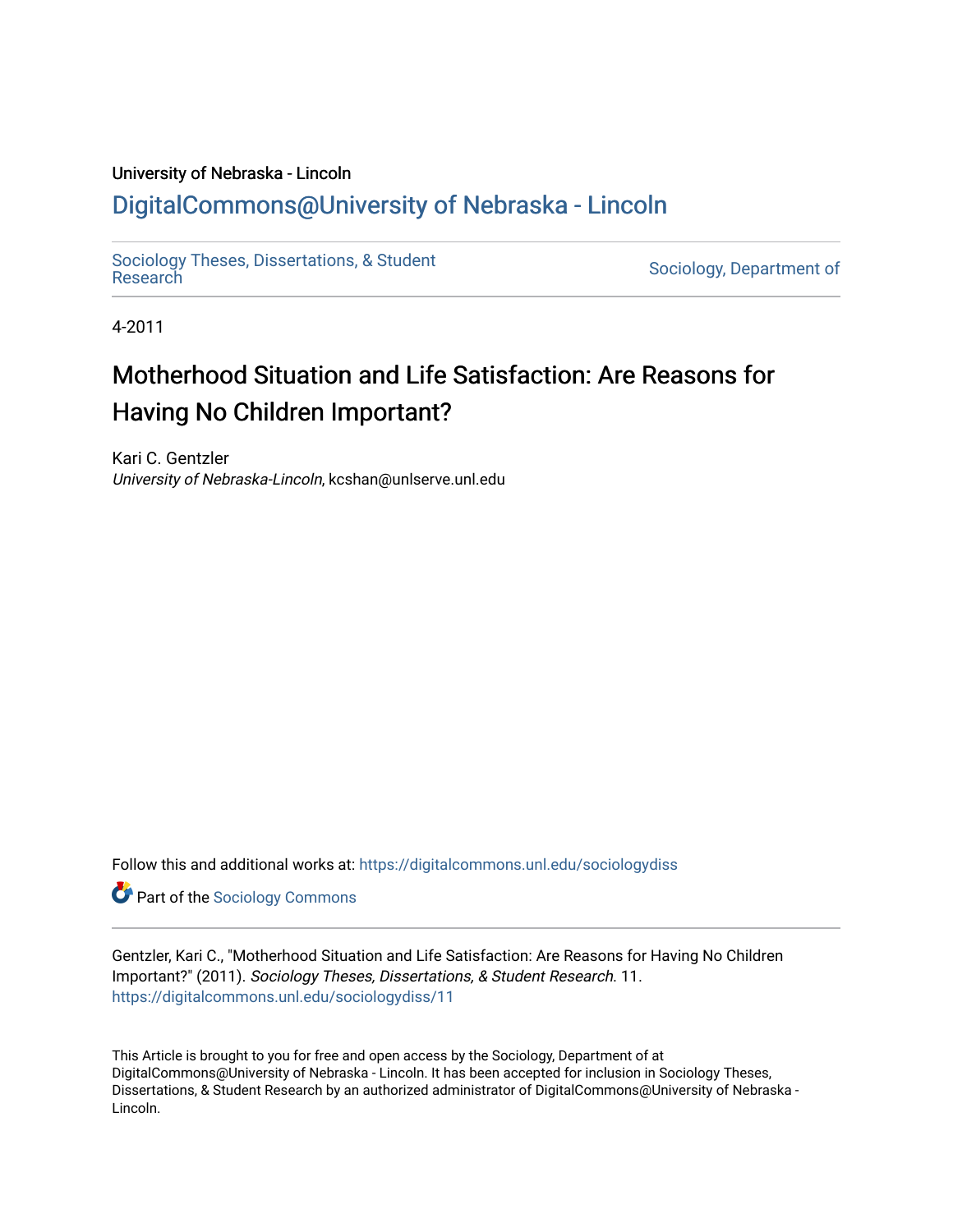# MOTHERHOOD SITUATION AND LIFE SATISFACTION: ARE REASONS FOR HAVING NO CHILDREN IMPORTANT?

by

Kari C. Gentzler

# A THESIS

Presented to the Faculty of

The Graduate College at the University of Nebraska

In Partial Fulfillment of Requirements

For the Degree of Master of Arts

Major: Sociology

Under the Supervision of Professor Julia McQuillan

Lincoln, Nebraska

April 2011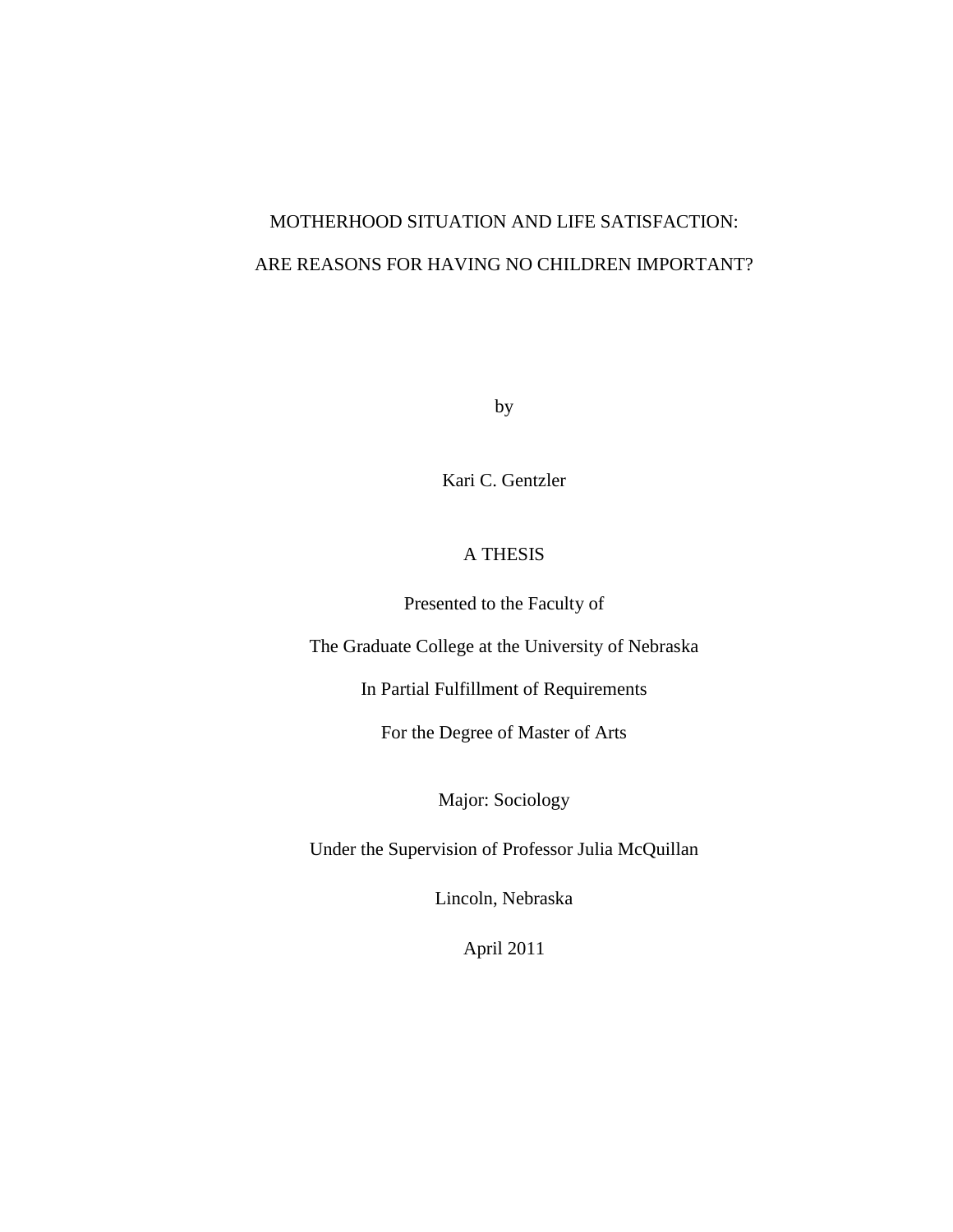# MOTHERHOOD SITUATION AND LIFE SATISFACTION: ARE REASONS FOR HAVING NO CHILDREN IMPORTANT?

Kari C. Gentzler, M.A.

University of Nebraska, 2011

Adviser: Julia McQuillan

The proportion of adult women without children in the United States has increased in recent years and there are multiple reasons women do not have children. Past research concerning the well-being of women relative to their motherhood status does not recognize the great diversity among women without children. I attempt to fill that gap by classifying women based on the presence or absence of children, fertility barriers, and childbearing intentions. The classification results in five motherhood situations: mothers, voluntarily childfree, women delaying motherhood, involuntarily childless with situational barriers and involuntarily childless with biomedical barriers. This study specifies the relationship between women's life satisfaction and motherhood situation using data from the first wave of the National Survey of Fertility Barriers (N=4,712). I draw on identity theory and life course theory to compare the life satisfaction of women with and without children to see if the status (not having children) is more important than the process (the reason women have no children). I also test the moderating effects of importance of motherhood, age, and marital status. Findings show that women who delay motherhood and childless women with situational barriers are different from women who choose to be childfree or women who have biomedical barriers. Therefore it is important not only to compare mothers to non-mothers, but also to explore the reasons why women do not have children when examining differences in life satisfaction.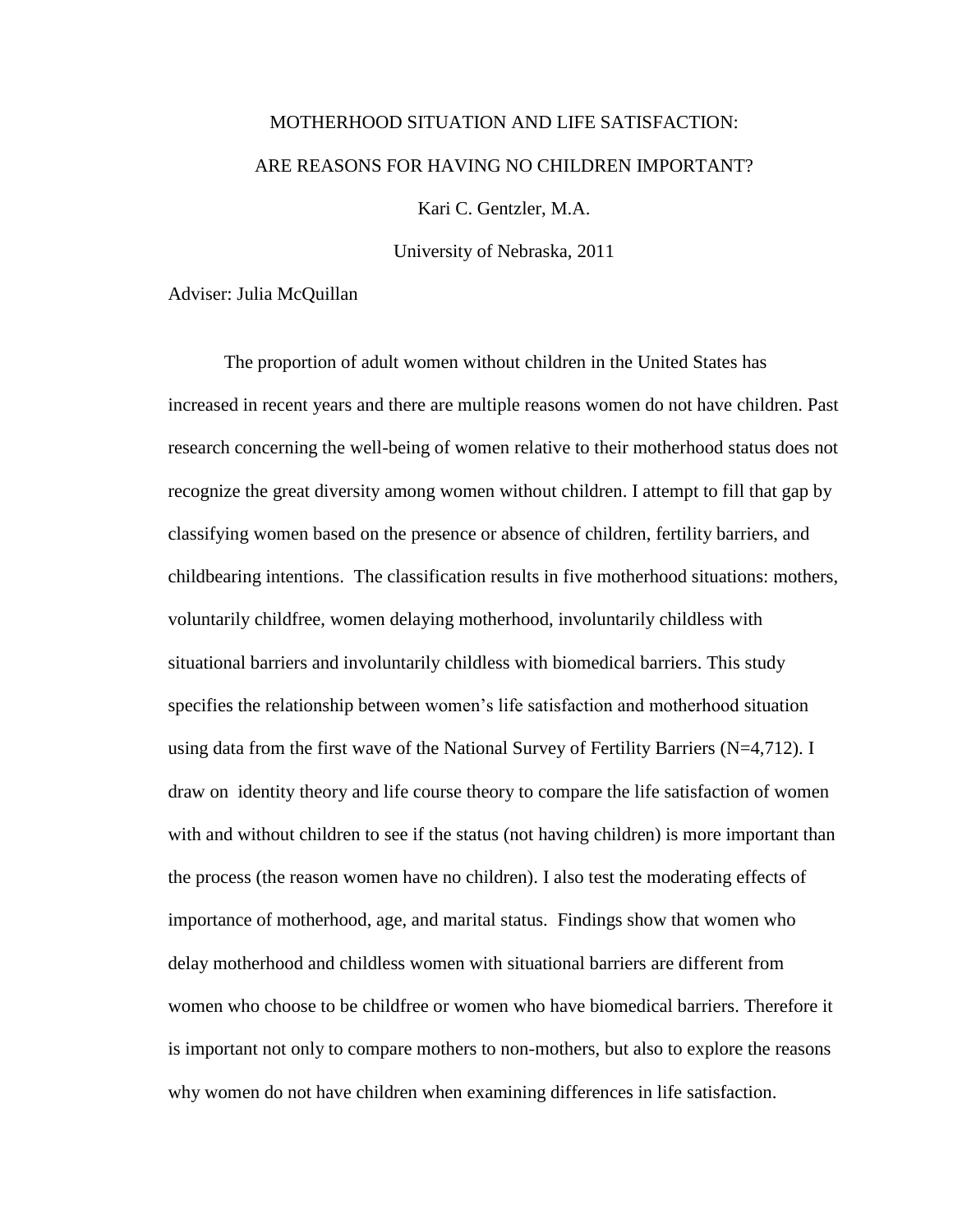# Acknowledgements

I would like to thank all of the members of my thesis committee at the University of Nebraska-Lincoln: Drs. Julia McQuillan, Jacob Cheadle, and Emily Kazyak. Dr. McQuillan has been an invaluable mentor since the beginning of my graduate studies, and I am grateful for her guidance. Dr. Cheadle has also provided support throughout my graduate training and I appreciate his insight. Dr. Kazyak's positive feedback has helped me to refine this project. Finally, I would like to thank Kelley Sittner Hartshorn for her patience and willingness to help each time I walked down the hall and interrupted her work to ask a thesis-related question.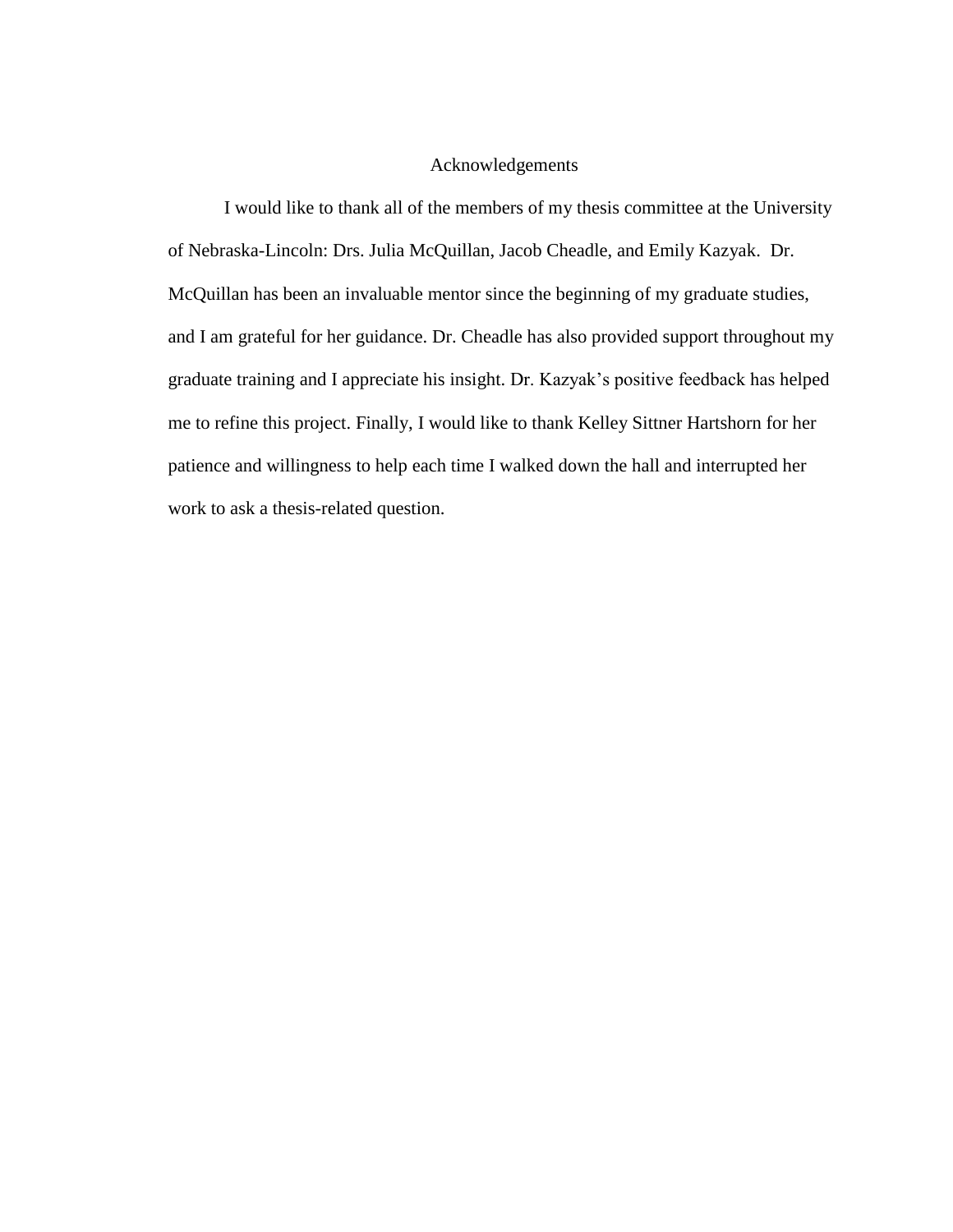## **INTRODUCTION**

There has been a substantial increase in the proportion of adult women without children in the United States in recent years. According to the U.S. Census Bureau, the proportion of women aged 40-44 without children doubled from 10% in 1976 to 20% in 2006 (Dye 2008). There are many reasons that women do not have children. Among women aged 40-44 without children, 44% are childless by choice and 40% are childless by circumstance (Abma and Martinez 2006). In addition to circumstances delaying or eliminating parenthood (e.g. situational barriers such as a demanding career, caring for elderly parents, or not having a partner), many women and couples have biomedical fertility barriers (Stephen and Chandra 2006).

In their review of parenthood and childlessness over the life course, Umberson, Pudrovska, and Reczek (2010) call for a deeper look at the effects of childlessness within a variety of social contexts. They posit that the pathways to childlessness, not just the status itself, should influence women's well-being. I seek to answer their call by integrating identity theory with life course theory to illuminate the association between motherhood situation (mother, or in one of four categories of women without children) and life satisfaction. Because the characteristics of women who are mothers or not mothers for various reasons could also be associated with life satisfaction, I adjust for characteristics that differ between groups in order to isolate the effect of the reason for having no children itself.

The effects of motherhood on women's well-being has been of interest to sociologists for many years, but was a particular focus in the 1980s and early 1990s. This is evident from the volume of work cited in McLanahan and Adams' (1987) review of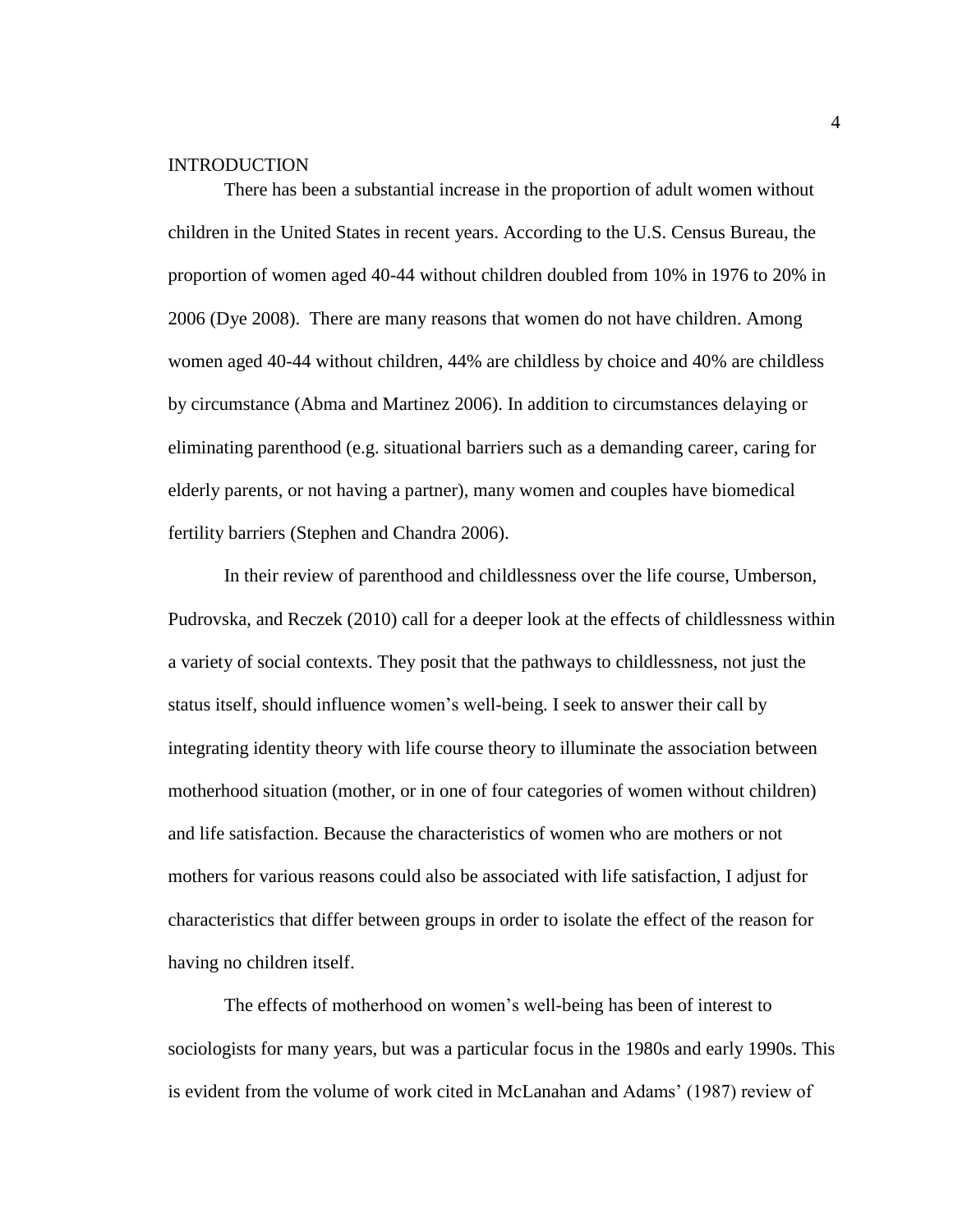parenthood and well-being. Throughout the 1990s and early 2000s there was a scarcity of research comparing life satisfaction among women with and without children. Therefore I include older studies and works with international samples to help guide my work. Additionally the social landscape for women has changed considerably in the last twenty years; therefore there is a need to revisit the question of motherhood and life satisfaction

There has been a strong emphasis on the challenges of motherhood (Oppenhiemer 1994; Hays 1996; Crittendon 2001), which imply that for many women motherhood may lead to lowered life satisfaction. Yet studies of infertility (Verhaak et al. 2006; McQuillan, Torres Stone and Greil 2007) propose that wanting children and not being able to have them could also lower life satisfaction. Other research suggests that women who choose to be childfree should not suffer lower life satisfaction than mothers (Heaton et al. 1999; Letherby 2002; Gillespie 2003). There has been less emphasis on women who have not had children because of situational barriers to fertility, therefore it is unclear if they are more like women who have biomedical barriers, more like women with no barriers, or are a unique category. There has been considerable interest in women delaying childbearing for education, career or delayed marriage (Cherlin 2010), but less on the association between delaying having children and life satisfaction. Because there has been little work directly on reasons for having no children and life satisfaction, I review research on topics that are related and will help guide my analyses.

I draw from identity theory and the life course perspective to develop and test hypotheses that will help clarify the association between the women's motherhood situations and life satisfaction. I use the first wave of the National Survey of Fertility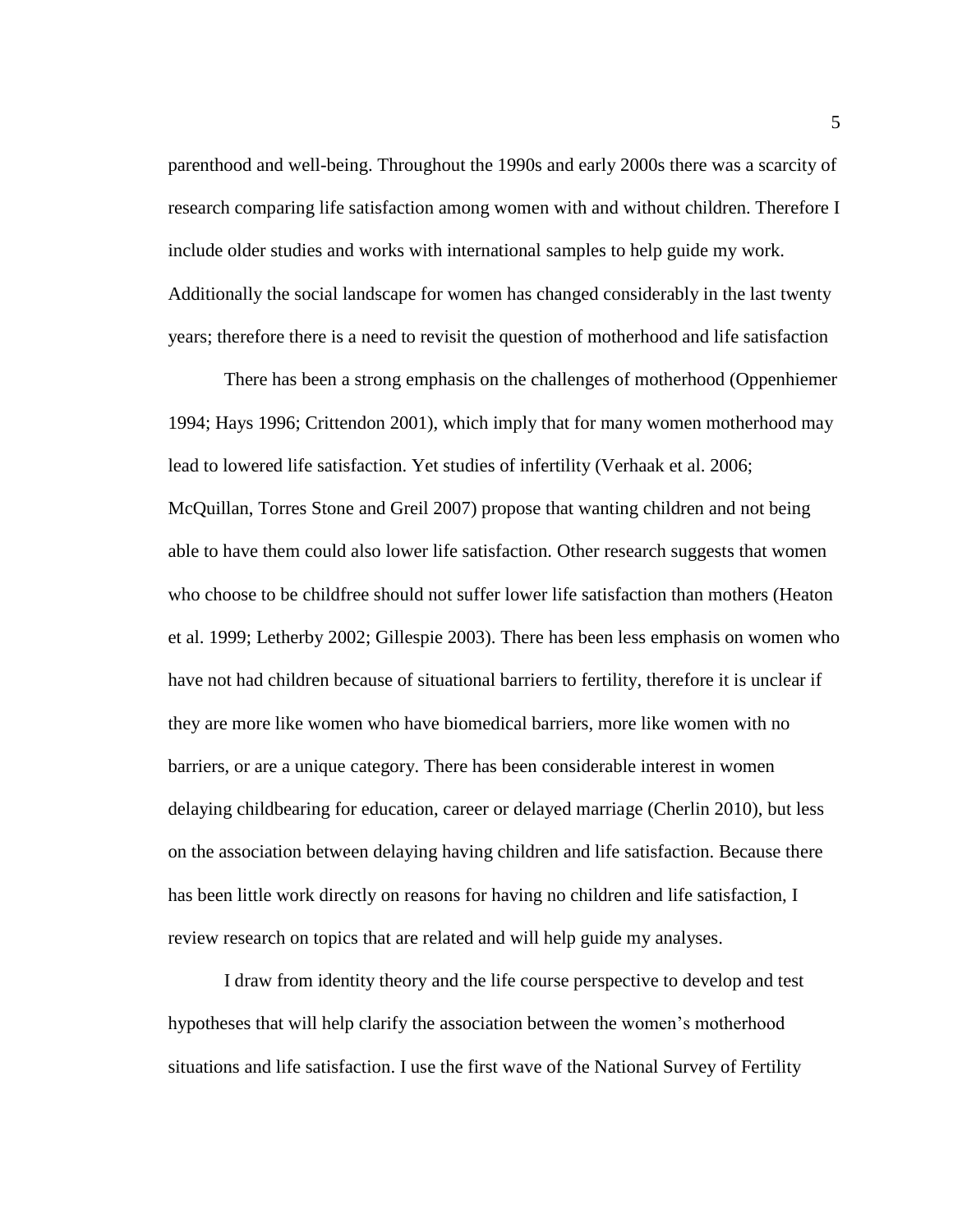Barriers (N=4,712), which has sufficient measures to assess differences in life satisfaction among different motherhood situations which are based on the presence or absence of children, fertility barriers, and childbearing intentions. Therefore I am comparing mothers and women without children who are (1) voluntarily childfree, (2) delaying motherhood, (3) involuntarily childless with a situational barrier, and (4) involuntarily childless with a biomedical barrier. My main goal is to compare the life satisfaction of women without children to see if the status (having children or not) is more important than the process (the reason women have no children). I will also assess the modifying effects of women's importance of motherhood, marital status, and age. Documenting the relationship between women's motherhood situations and life satisfaction can offer insights into future research designed to study groups of women with and without children.

#### IDENTITY THEORY

Identity theory focuses on how social roles shape individuals' identities (McCall and Simmons 1966). This perspective suggests that mothers and women without children should have different levels of life satisfaction because parenthood is a major social role. Identity theory also postulates that salient identities offer more meaning and purpose in life than less salient identities (Stryker 1980; Stets and Burke 2000). Because identities vary in salience for individuals (Thoits 1999), understanding where motherhood fits in women's identity hierarchy is important for studying the association between motherhood situation and life satisfaction. There is a strong social expectation that adult women in the United States—particularly those in relationships—will become mothers (Bulcroft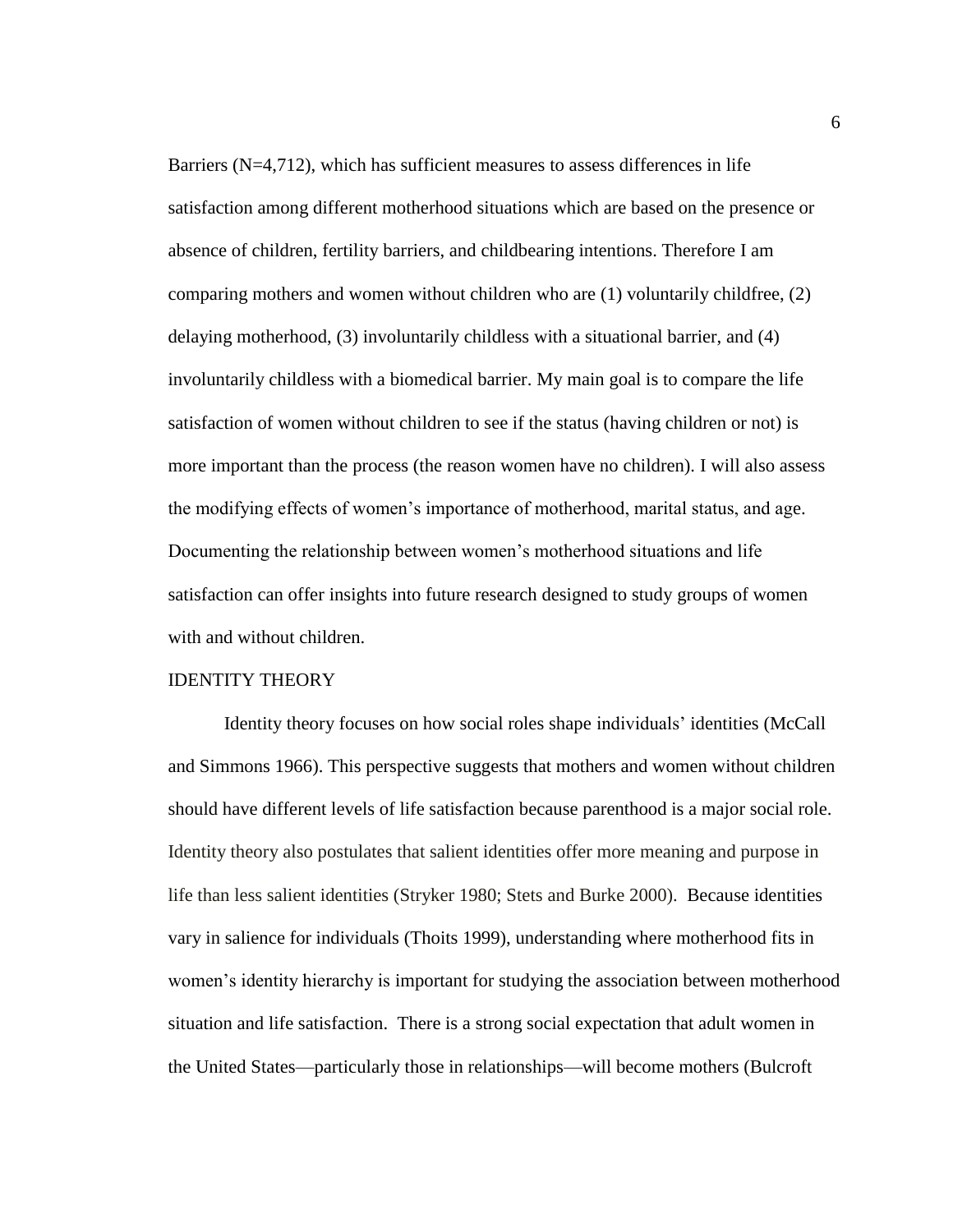and Teachman 2004). Hagewen and Morgan (2005) note that American women have indicated over the past thirty years that the "ideal" family includes two or three children. Therefore being a mother or not being a mother is a component of identity for all women. The centrality of motherhood for adult women is evident in the lack of a positive term for women who have no children. All of the terms reflect a loss—not a mother, childless, women without children—and are based on the absence of something that is expected (Letherby and Williams 1999).

Individuals become highly committed to identities they value (Thoits 1983) and the loss or gain of valued identities has an impact on psychological well-being (Chrouser Ahrens and Ryff 2006; Brook, Garcia and Fleming 2008). Additionally, congruence between desired and achieved identities has potentially lasting consequences for wellbeing. Just as achieving desired identities should be associated with higher life satisfaction, failing to achieve desired identities should be associated with lower life satisfaction (McQuillan, Greil and Stone 2007).

Among parents, parenthood is often listed as an important identity (Thoits 1991; Rogers and White 1998). Identity theory postulates that possessing a highly valued social identity is associated with greater well-being (Sharma and Sharma 2010). Theoretically, therefore, women with children should have higher life satisfaction compared to women without children because they possess a socially valued identity—that of "mother". Yet past research that compares women with and without children is inconsistent. Some researchers find motherhood to be associated with greater well-being (Ross and Huber 1985; Hansen, Slagsvold and Moum 2009; Holton, Fisher and Rowe 2010), and some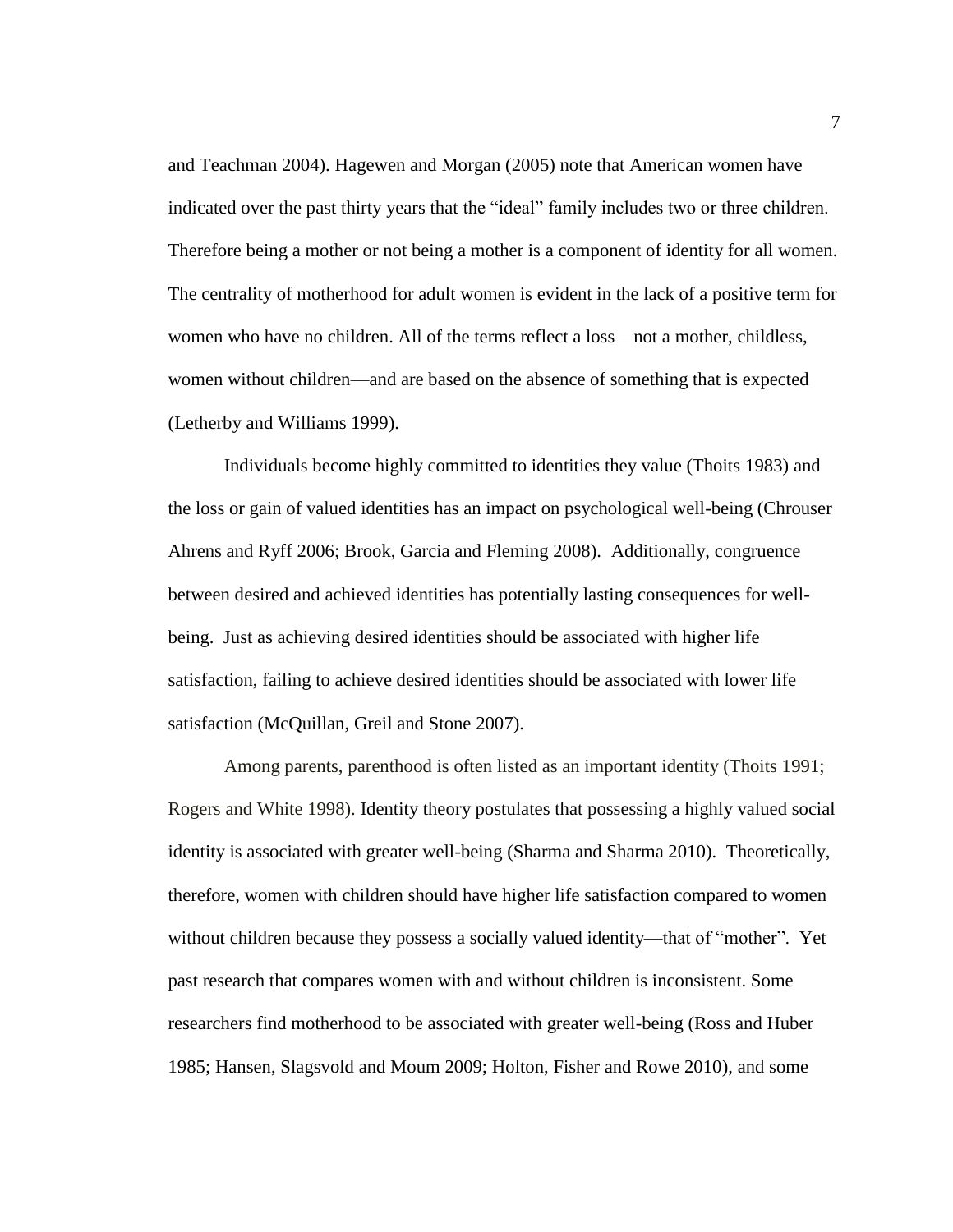find it associated with lower well-being (Twenge, Campbell and Foster 2003; Evenson and Simon 2005). Others find no difference in well-being between mothers and nonmothers (Callan 1987; Nomaguchi and Milkie 2003).

Prior research has shown that in some cases mothers experience greater life satisfaction (McQuillan et al. 2007; Hansen et al. 2009; Holton et al. 2010), and overall well-being (Ross and Huber 1985) compared to women without children. Additionally, children may enhance women's well-being as a source of love, pride, and self-fulfillment (Schoen et al. 1997; Edin and Kefalas 2005). Children are also viewed as a source of social capital (Astone et al. 1999) and are a resource for parents as they age (Connidis and McMullin 1993; Grundy and Henretta 2006). On the other hand, family scholars and demographers have asked why people have children in a post-industrial society (Schoen et al. 1997; Morgan and King 2001), primarily because of the financial and time burdens children bring (Crittendon 2001). Raising children is expensive and leaves women with less time for leisure or their career (Park 2005; Hewlett 2007). The well-being of mothers may also be strained because of the energy spent raising children. Even in more egalitarian households, the division of labor becomes more gendered after children are born (Bianchi et al. 2000) and women's well-being could suffer because they are responsible for the majority of housework and childrearing (Nomaguchi and Milkie 2003). Prior research has shown that compared to non-parents, parents have lower life satisfaction (McLanahan and Adams 1987), lower marital satisfaction (Twenge et al. 2003) and more depression (Evenson and Simon 2005). Yet many mothers argue that the rewards of motherhood are worth the costs (McMahon 1995; Fox 2009), and many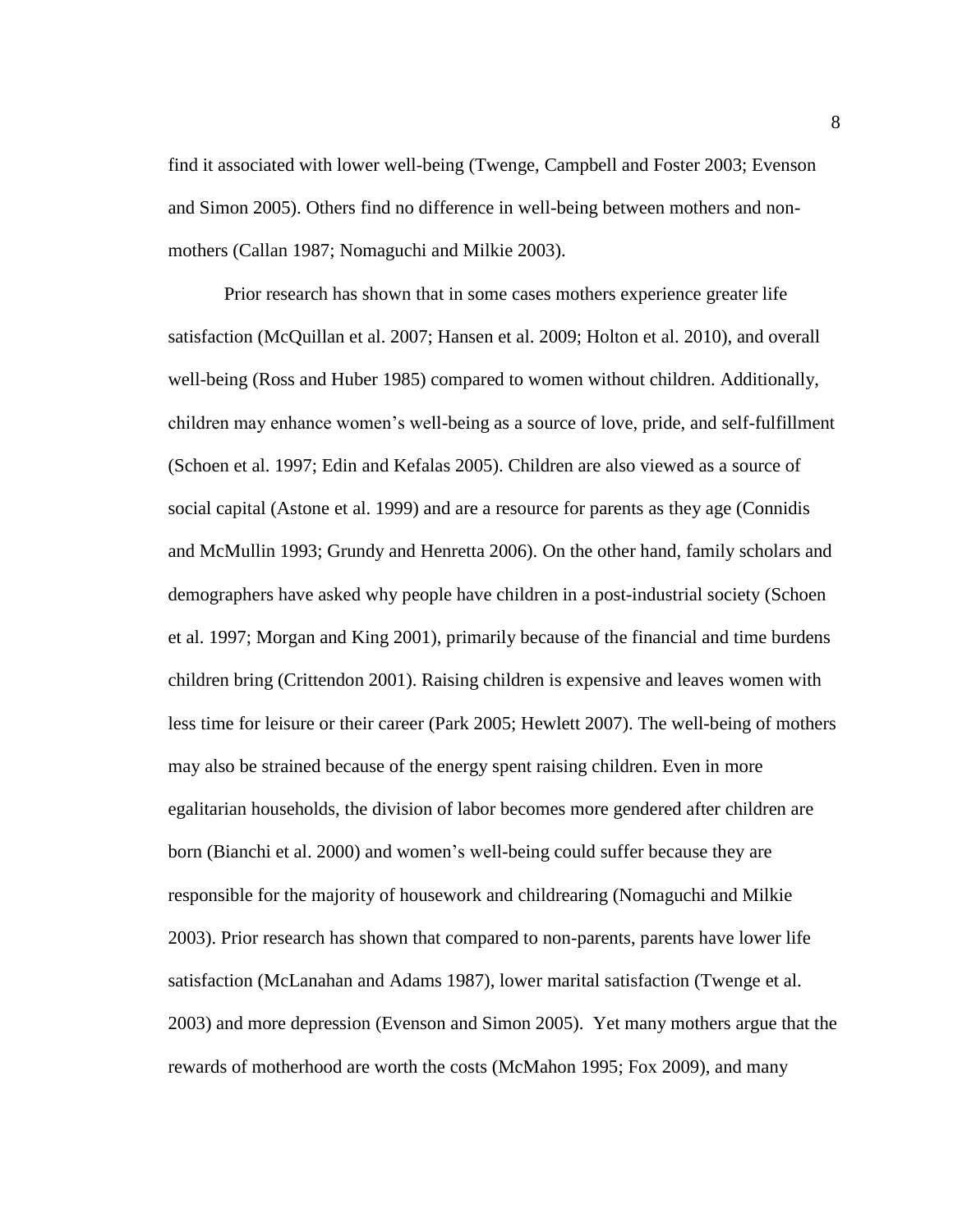women with infertility go to great lengths to conceive a child (Greil and McQuillan 2004).

Because of the amount of variation across studies examining the effect of children on women's well-being, it is not surprising that prior research has yielded mixed results. There is, however, a large amount of heterogeneity among women without children, so comparing women based solely on whether or not they have children may not paint an accurate picture. To gain a more comprehensive understanding of the association between women's motherhood situation and life satisfaction I explore the reasons why women have no children.

#### *Involuntarily Childless Women—Biomedical Fertility Barriers*

Motherhood is more than a status for many women; it is also an identity. Involuntarily childlessness can be conceptualized as an identity-threatening experience which should therefore lower overall life satisfaction. There are many reasons that women are childless by circumstance (involuntarily childless). Infertility, surgery, and other medical issues constitute biomedical barriers to fertility which often prevent women from having children. This failure to achieve motherhood may have detrimental effects on the well-being of women with biomedical fertility barriers. Many researchers have focused on the experiences of women with infertility (Leiblum, Aviv and Hamer 1998; McQuillan et al. 2003; Greil and McQuillan 2004; McQuillan et al. 2007). McQuillan et al. (2007) reported that infertile women who perceive their infertility as a problem have significantly lower life satisfaction than women who have not had an experience with infertility. Additionally, infertile women (McQuillan et al. 2007) and women with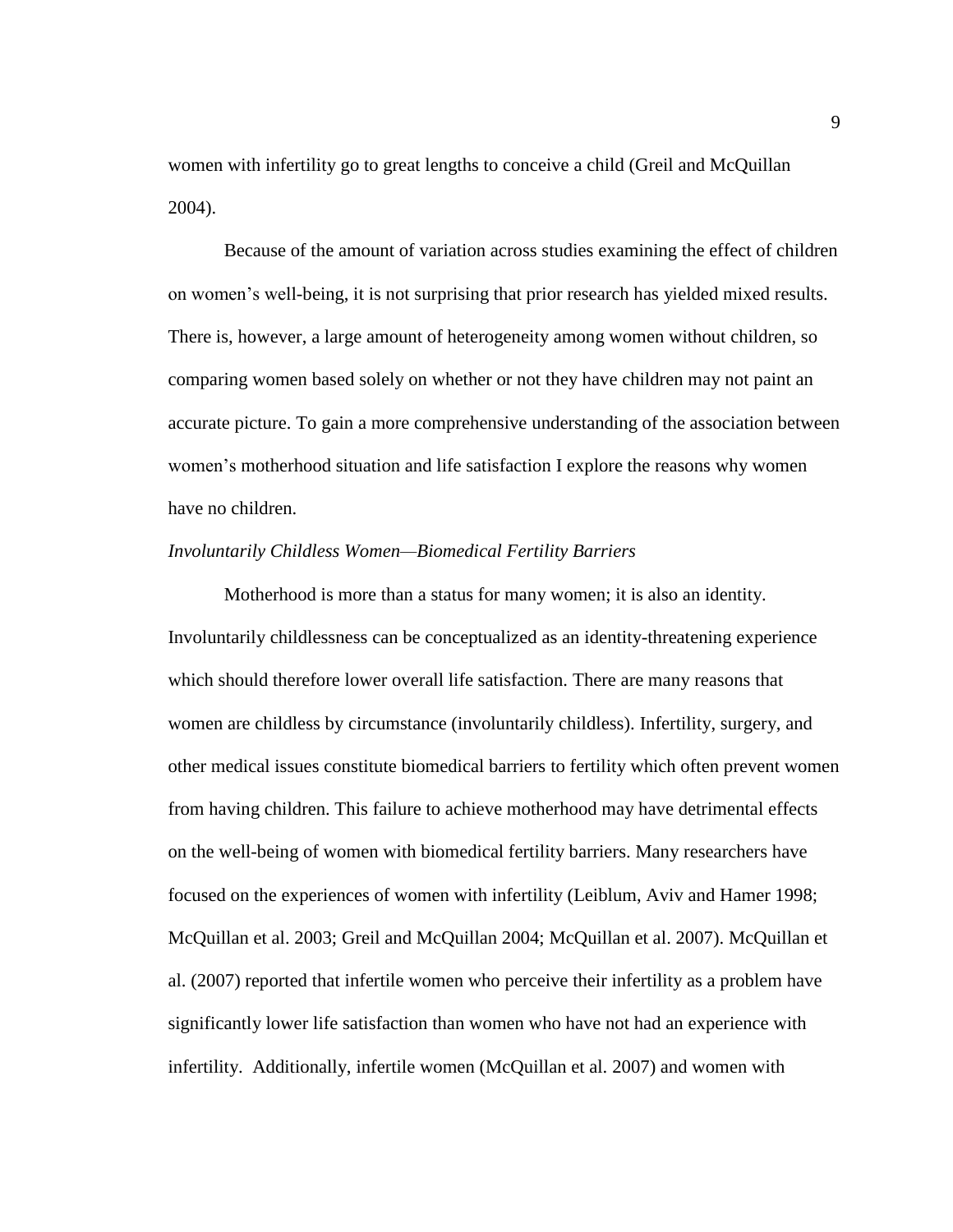"infertility-related concerns" (Jordan and Ferguson 1999:31) are shown to have more depressive symptoms compared to women without infertility. Despite advances in science and medicine, biomedical fertility barriers are often long-lasting or permanent (Benokraitis 2005). Therefore being unable to achieve motherhood due to biomedical fertility barriers should be negatively associated with life satisfaction.

### *Involuntarily Childless Women—Situational Fertility Barriers*

In addition to biomedical barriers to fertility, some women are unable to become mothers due to situational fertility barriers. Situational barriers to motherhood, such as not having a partner, also prevent women from achieving a desired identity. Because of the incongruence in their actual and ideal selves (Sharma and Sharma 2010), women who are in a situation which prevents them from having children should have lower life satisfaction compared to women who are mothers. This argument presumes that most mothers consider motherhood an important identity, a presumption that I explore further below. Situational fertility barriers, however, should seem easier to overcome than biomedical barriers. Greater hope of realizing their ideal identity in the future among women with situational compared to biomedical barriers should translate into higher life satisfaction among women with situational compared to biomedical fertility barriers. *Voluntarily Childfree Women* 

Unlike women who are childless by circumstances, voluntarily childfree women have chosen to forgo childbearing (Gillespie 1999). Abma and Martinez (2006) note that 42% of childless women aged 35-44 are childless by choice. For these women, "mother" is not a desired identity, so there is congruence between the women's actual and ideal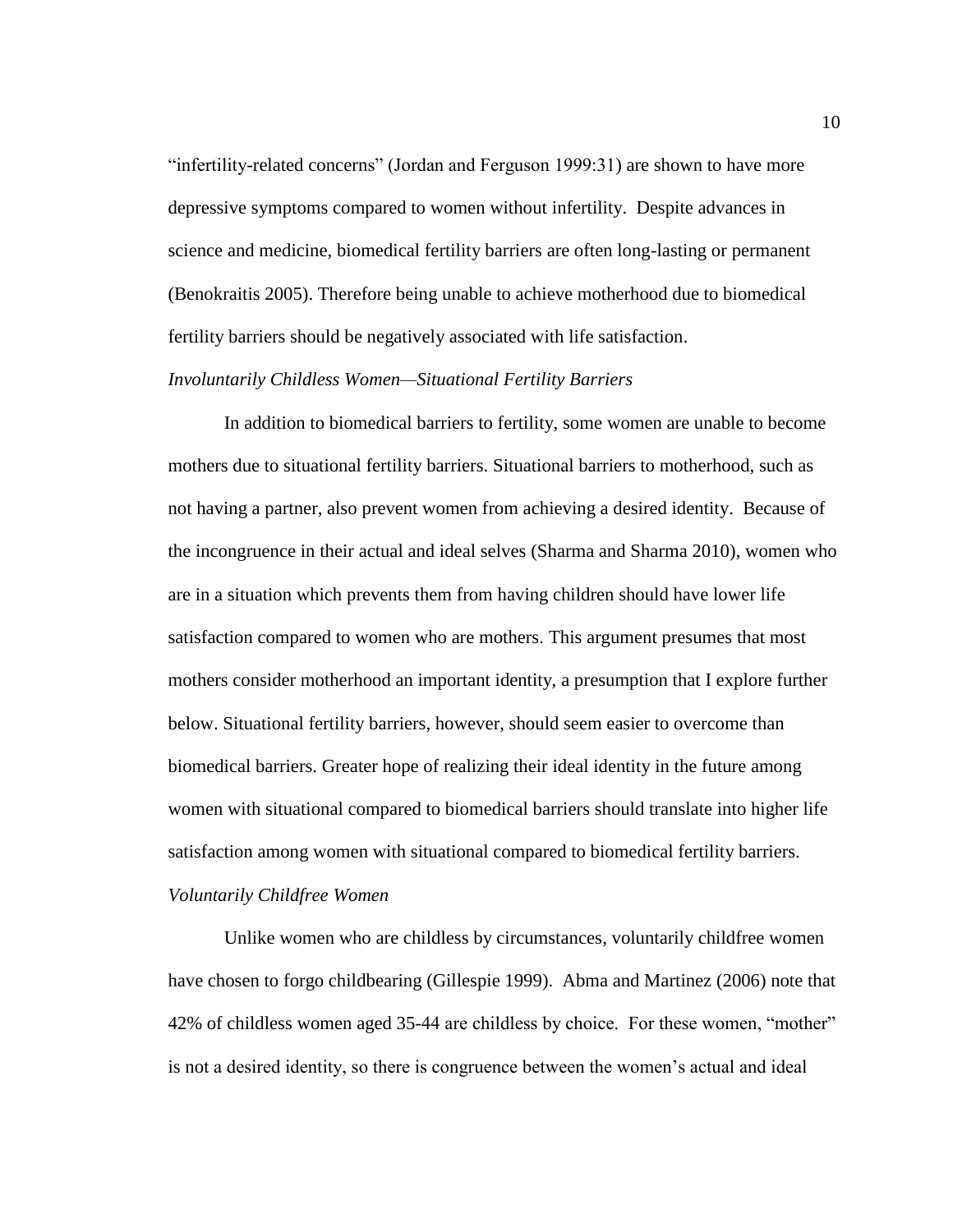selves. Voluntarily childfree women may develop identities from other sources, such as their partnerships, pets, careers, or communities. Although voluntarily childfree women do not face the dilemma of wanting but not having children, their chosen identity makes them more vulnerable to stigma because their status violates a core norm for women in the United States (Gillespie 2003; McQuillan et al. 2008). This could lead to lower life satisfaction compared to women who are mothers or who want to be mothers. According to Lampan and Dowling-Guyer (1995), voluntarily childfree couples are viewed as "unhappily married, psychologically maladjusted, emotionally immature, materialistic, career driven, selfish, lonely, unhappy, and misguided in their choice to remain childless" by society in general (214). Perceptions of women without children may be changing, however, at least among younger segments of society. While LaMastro (2001) found that undergraduate students viewed mothers as more caring, sensitive, and warm compared to women who were childless by choice, Koropeckyj-Cox, Romano, and Moras (2007) found no differences in attitudes towards these groups.

If voluntarily childfree women are confident in their decision to forgo motherhood, they are likely to be satisfied with their choice (Gillespie 2003). Indeed, prior research shows that voluntarily childfree women have higher life satisfaction compared to parents (Somers 1993). Some studies, however, found no differences in life satisfaction between women with children and the voluntarily childfree (Callan 1987; Connidis and McMullin 1993). Despite the mixed findings comparing mothers and the voluntarily childfree, women who are childless by choice report greater life satisfaction (Callan 1987), greater overall psychological well-being (Jeffries and Konnert 2002) and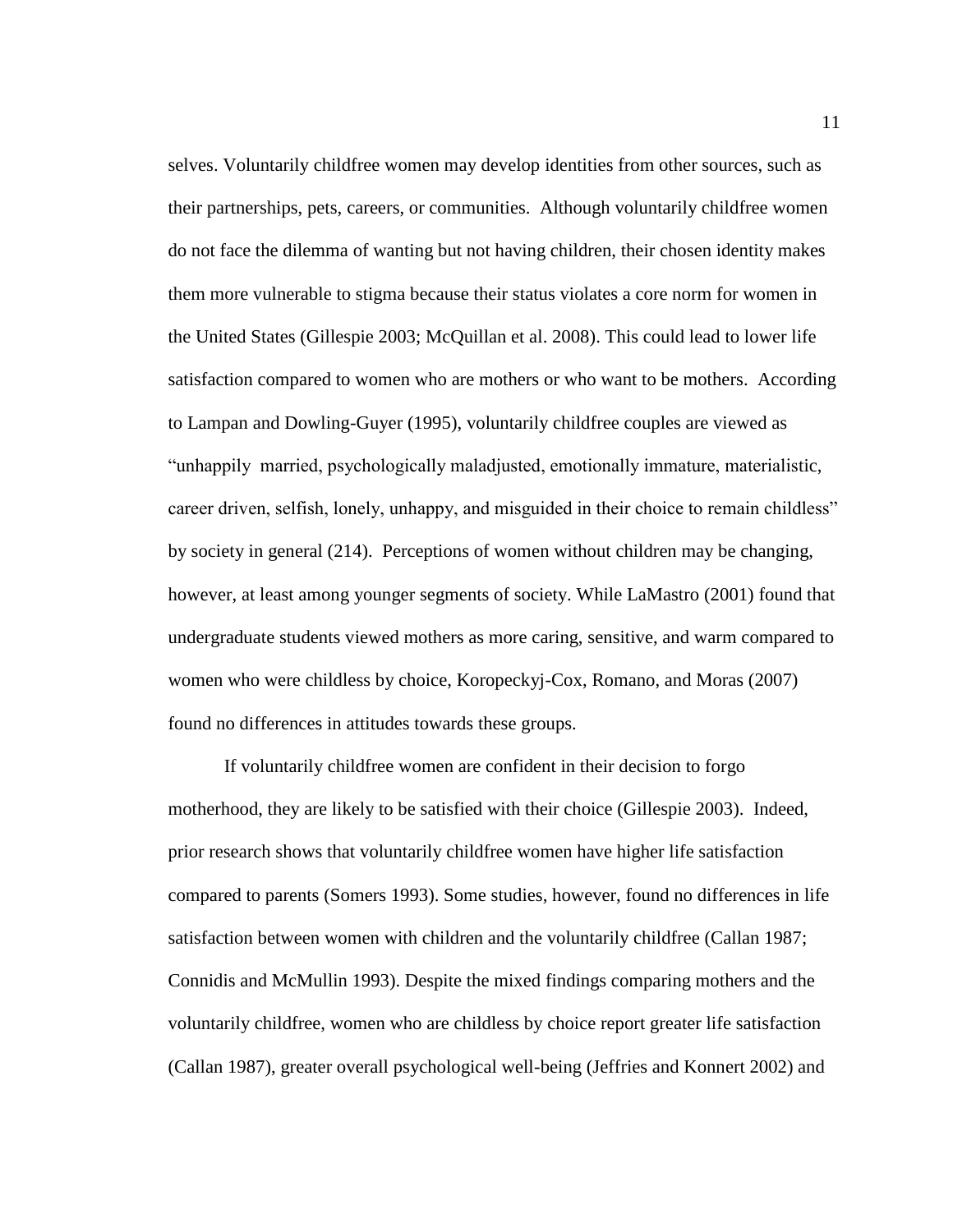fewer depressive symptoms (Connidis and McMullin 1993) compared to women who are childless by circumstance. Because voluntarily childfree women do not face incongruence between their actual and ideal selves, they should have higher levels of life satisfaction than women who have biomedical or situational fertility barriers.

### *Importance of Motherhood*

In addition to the direct effects of motherhood situation on life satisfaction, part of the association might be explained by how much importance women attach to motherhood. Among women with children, the identity of "mother" is often more important than marital and occupational statuses (Rogers and White 1998; Edin and Kefalas 2005). The majority of American women desire motherhood and expect to bear a child at some point in time (Morgan and Rackin 2010). Previous research, however, has shown that the importance of motherhood varies among women (McQuillan et al. 2008). Koropeckyj-Cox (2002:962) finds that women without children who believe "it is better to have a child than to remain childless" (i.e. have high importance of motherhood) have more depression compared to women without children who do not endorse this belief. Therefore importance of motherhood should modify the association between motherhood situation and life satisfaction. For mothers, higher importance of motherhood should be associated with higher life satisfaction. For women who are delaying having children, there should be no difference from mothers, because they should see themselves as future mothers. For women who are childfree, importance of motherhood should have no association with life satisfaction, because motherhood should not be much of a factor in their lives. For women who have barriers to motherhood, higher importance of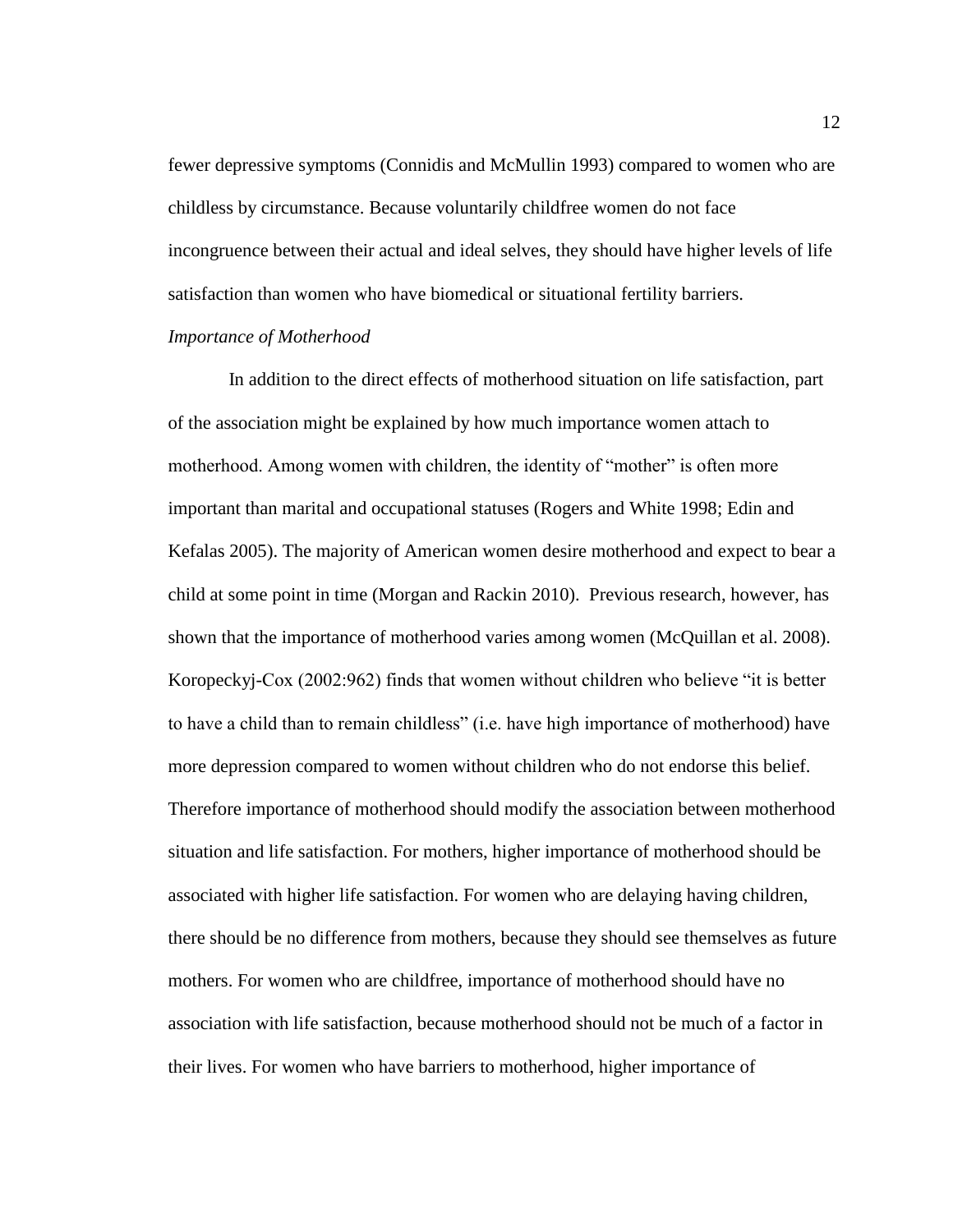motherhood should be associated with lower life satisfaction because they more highly value an unattained identity.

#### LIFE COURSE PERSPECTIVE

In addition to identity theory, some scholars situate the outcomes of parenthood and childlessness within a life course perspective (Nomaguchi and Milkie 2003; Evenson and Simon 2005; McQuillan et al. 2007; Hansen et al. 2009). This perspective emphasizes a normative trajectory marked by transitions and life events (Elder 1998). Marriage and parenthood are seen as normative steps in adults' lives. There is a general societal expectation in the United States that women will find partners, get married, bear and raise children. The ordering of these events, however, is often class and race/ethnicity specific (Edin and Kefalas 2005). Life events that are "off-time" may have negative consequences for well-being (Koropecky-Cox, Pienta and Brown 2007). Therefore, both marital status and age should be important for life satisfaction. Children are associated with higher life satisfaction among married women and lower life satisfaction among unmarried women (Angeles 2009). Married women and older women who are not mothers should have less well-being because they have not met a highly valued cultural goal. Age and marital status should not matter as much for the life satisfaction of women who are childless by choice, however, because they have rejected the goal of motherhood (Gillespie 2003).

#### LIFE SATISFACTION

In order to determine if the reason for different motherhood situations matters for women's lives, I use life satisfaction as the outcome measure. Life satisfaction is a useful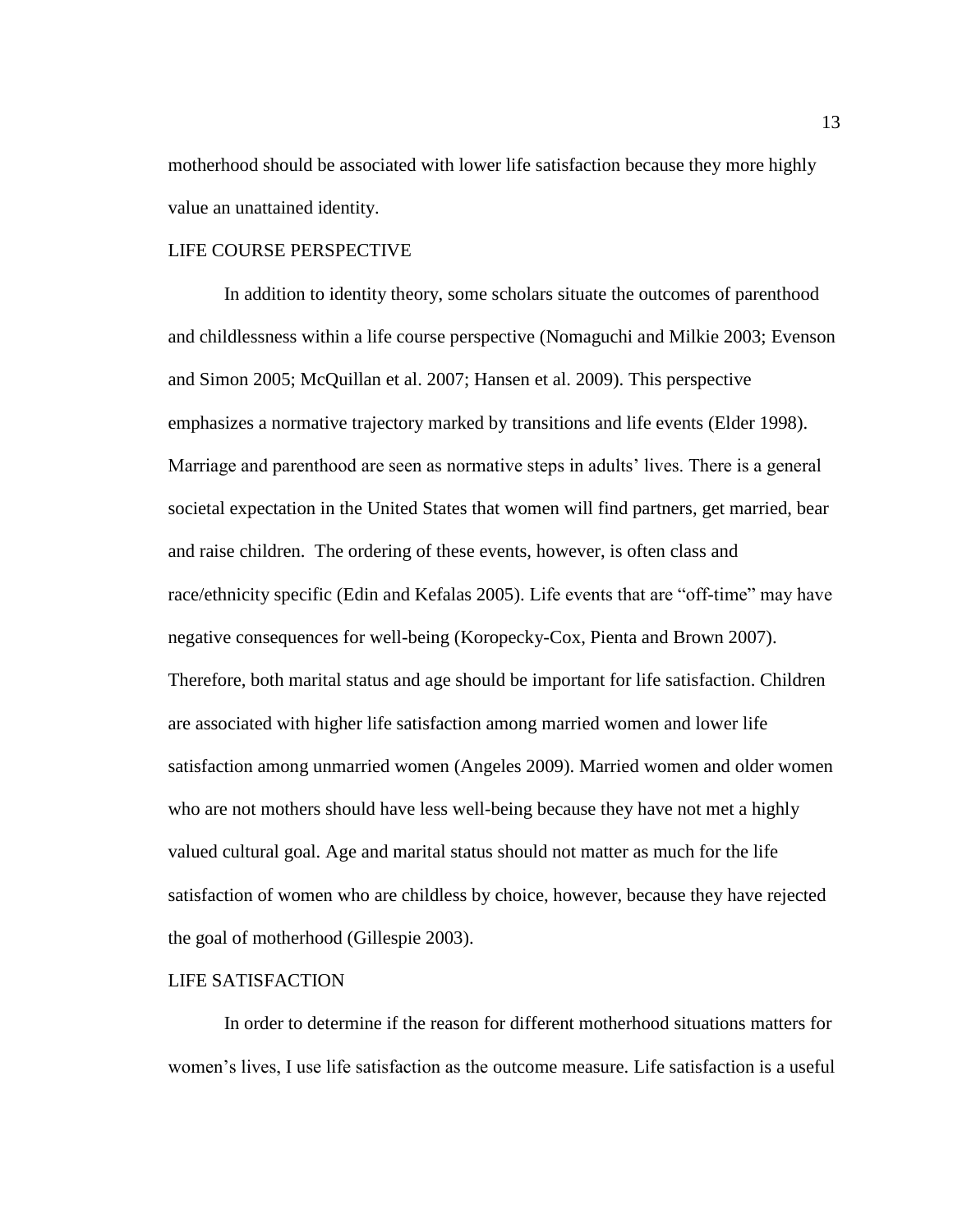indicator of overall well-being. I use the Satisfaction with Life Scale created by Diener and Diener (1995). This is a widely used measure of life satisfaction in sociological research (Pavot and Diener 2008; Pavot and Diener 2009). Although there has been debate whether life satisfaction is a stable trait or a state that fluctuates (Lucas et al. 2004; Lucas 2007), other studies have used life satisfaction to assess women with and without children (Callan 1987; Connidis and McMullin 1993; Holton et al. 2010). Life satisfaction has also been used as an indicator of subjective well-being in response to infertility (McQuillan et al. 2007).

#### CONTROL VARIABLES

Several variables are associated with motherhood situation and life satisfaction, but do not directly measure concepts in identity theory or a life course perspective. I include measures of women's religiosity, faith in medical science, and income as well as indictors for race/ethnicity, religious status, employment status, importance of leisure and importance of career. Previous research has shown that compared to white women, black women have a greater desire for children (Heaton et al. 1999) and poor women are more likely to value motherhood more than marriage (Edin and Kefalas 2005). Income is included because Ross and Huber (1985) noted that controlling for economic strain is important to the relationship between motherhood status and well-being. Valuing leisure or career are important to the current study because research has shown that voluntarily childfree women are happier than mothers regarding how they spend their free time (Callan 1987). Because these items are not focal variables, but prior research or logic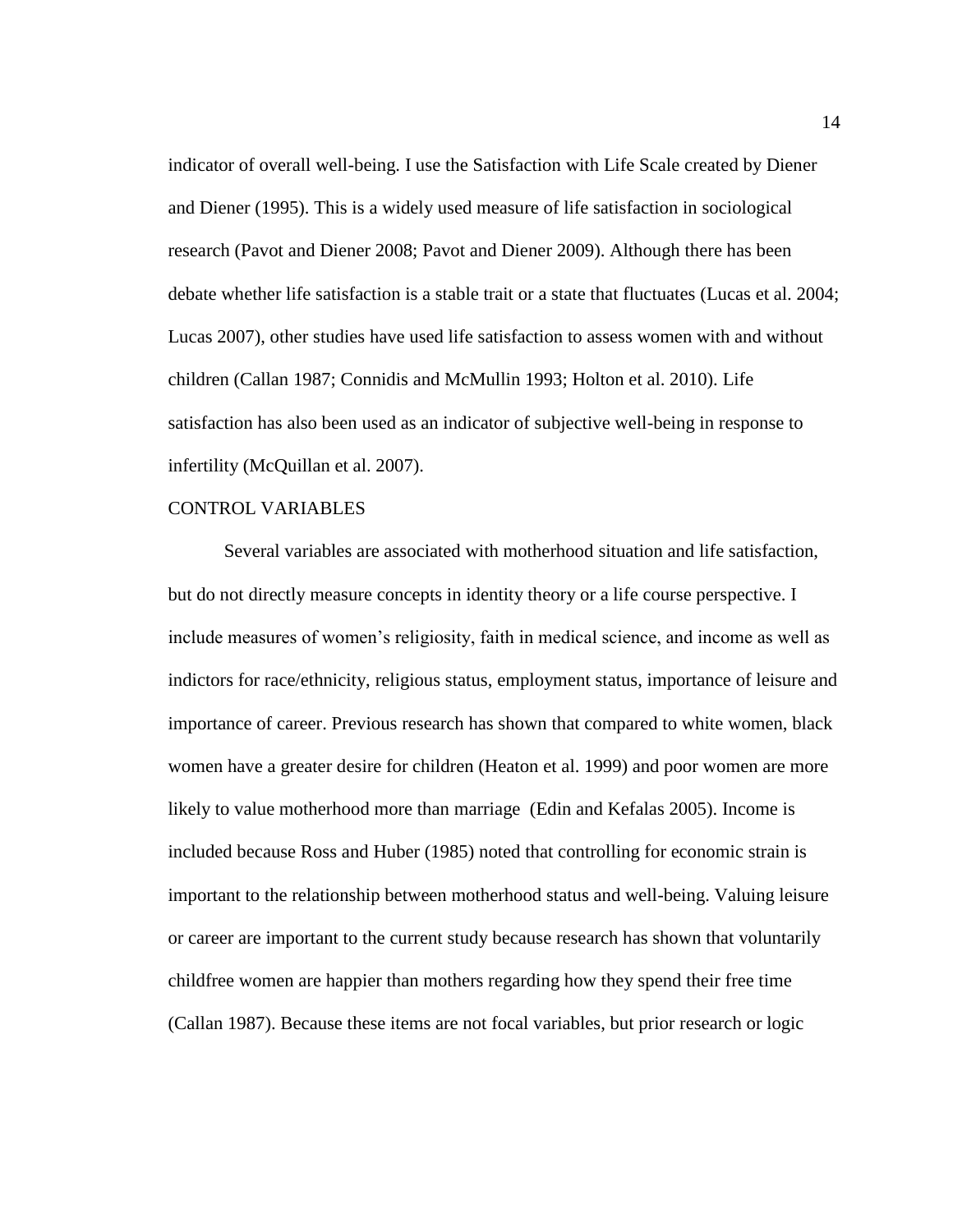suggests that they should be associated with both motherhood situation and life satisfaction, I include them as control variables.

# STATEMENT OF THE PROBLEM

Samples and methodology in prior work regarding motherhood status and wellbeing varies across studies and results are mixed. According to identity theory, mothers should have higher life satisfaction than women without children because they have achieved a socially desired identity. But some work that compares women with and without children finds that mothers have less well-being compared to women without children (McLanahan and Adams 1987, Twenge et al. 2003; Evenson and Simon 2005). The present study seeks to rectify the mixed results of previous research by classifying women based on their entire motherhood situation, not just their status of mother or nonmother. Acknowledging the diversity among women without children will help to clarify the relationship between motherhood situation and life satisfaction. Additionally, this study considers women who are delaying motherhood or have situational fertility barriers, which has been largely absent from previous research.

Because women without children are a heterogenous group, I categorize them based on the reason they do not have children—by choice or circumstance. Women who have chosen not to have children are considered voluntarily childfree, whereas women whose circumstances prevent them from having children are considered involuntarily childfree due to situational or biomedical fertility barriers. Women without children who do not have a fertility barrier and expect to have at least one child in the future are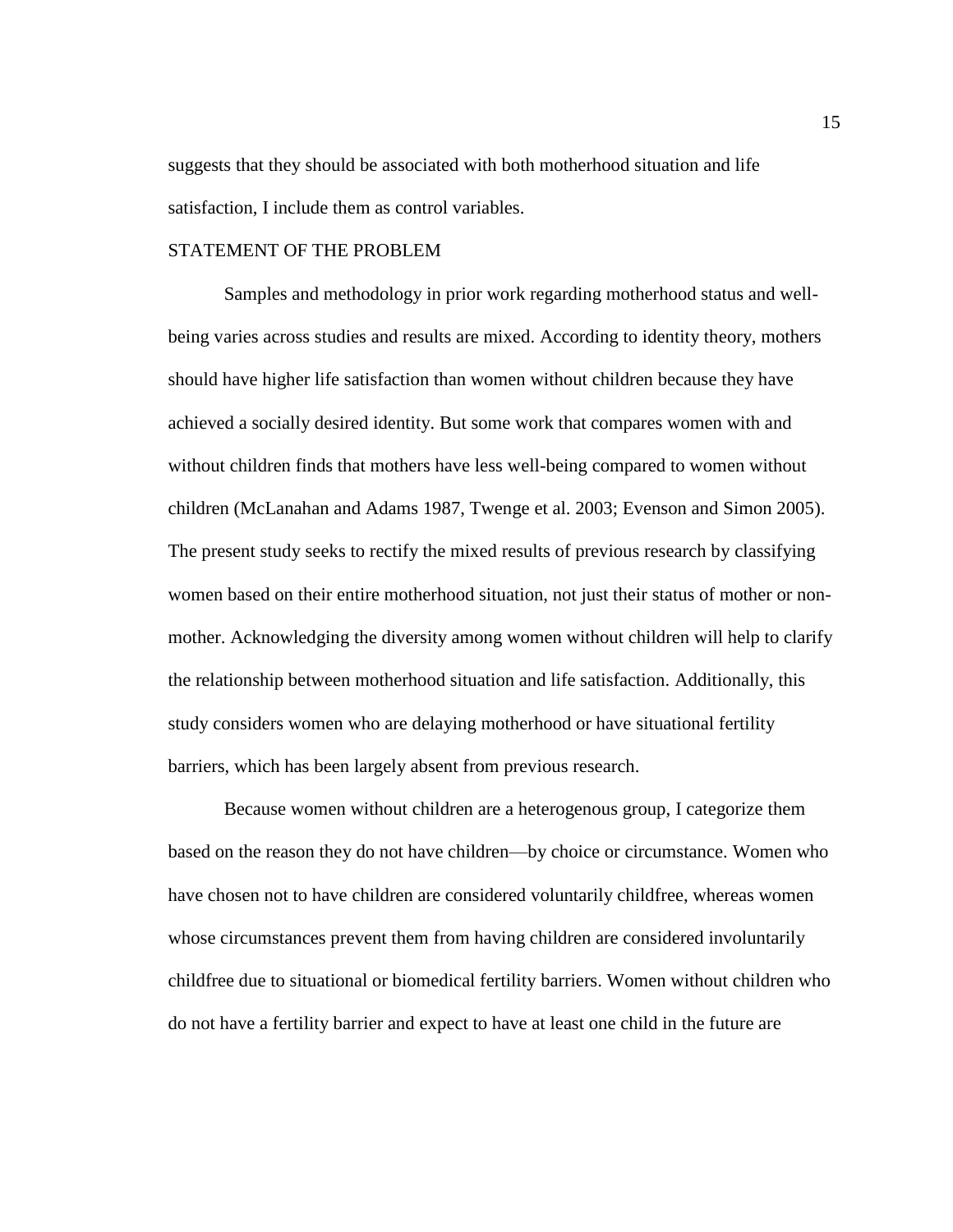considered to be delaying motherhood. The following hypotheses were developed from identity theory, life course theory, and past research:

- *Hypothesis 1:* Based on identity theory, voluntarily childfree women and women delaying motherhood should not differ on life satisfaction from mothers.
- *Hypothesis 2:* Mothers, voluntarily childfree women and women delaying motherhood should have higher life satisfaction than both categories of involuntarily childless women.
- *Hypothesis 3:* Involuntarily childless women with situational barriers should have higher life satisfaction than involuntarily childless women with biomedical barriers.
- *Hypothesis 4:* Importance of motherhood should modify the association between motherhood situation and life satisfaction. Specifically:
	- *Hypothesis 4a:* Among mothers, women with lower importance of motherhood should have lower life satisfaction compared to women with higher importance of motherhood.
	- *Hypothesis 4b:* Among all women without children, those with higher importance of motherhood should have lower life satisfaction compared to women with lower importance of motherhood.
- *Hypothesis 5:* Among involuntarily childless women, higher age should be associated with lower life satisfaction compared to lower age.
- *Hypothesis 6:* Among involuntarily childless women, those who are married should have lower life satisfaction compared to women who are not married.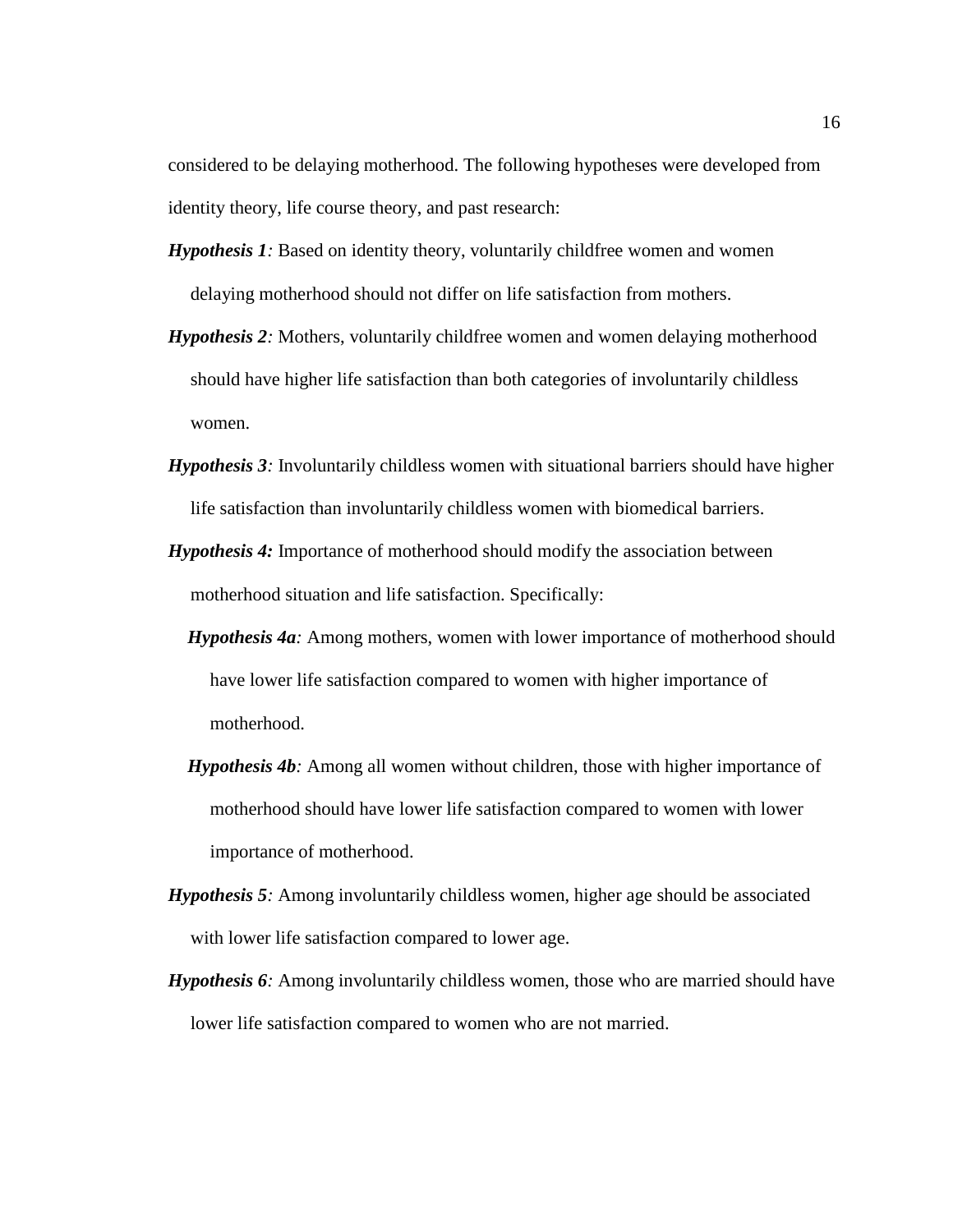#### DATA AND METHODS

#### *Data*

Data are drawn from the first wave (2004-2007) of the National Survey of Fertility Barriers (NSFB), which is a random-digit-dialing telephone panel survey available through the Population Research Institute at the Pennsylvania State University. The NSFB was designed to study biomedical fertility barriers such as infertility. Therefore sampling procedures and selection criteria were employed to make sure that the sample would include women who have experienced or are at risk for biomedical barriers, as well as women from racial/ethnic minority groups. To account for the oversampling of women from racial/ethnic minority groups and women with fertility barriers, a weight variable is used to make the sample representative of all women ages 25-45 in the United States. The survey uses a "planned missing" design in order to include measures of all the necessary theoretical concepts while minimizing respondent burden. The response rate for this sample is 53 percent.

#### *Measures*

*Life Satisfaction.* Life satisfaction is the dependent variable in this study; it was measured using Diener and Diener's (1995) Satisfaction With Life Scale. Respondents were given a series of statements and asked whether they strongly agreed, agreed, disagreed, or strongly disagreed. The statements were: "In most ways, my life is close to ideal; I am satisfied with my life; if I could live life over, I would change almost nothing; so far, I have gotten the important things I want in life." The mean of these items was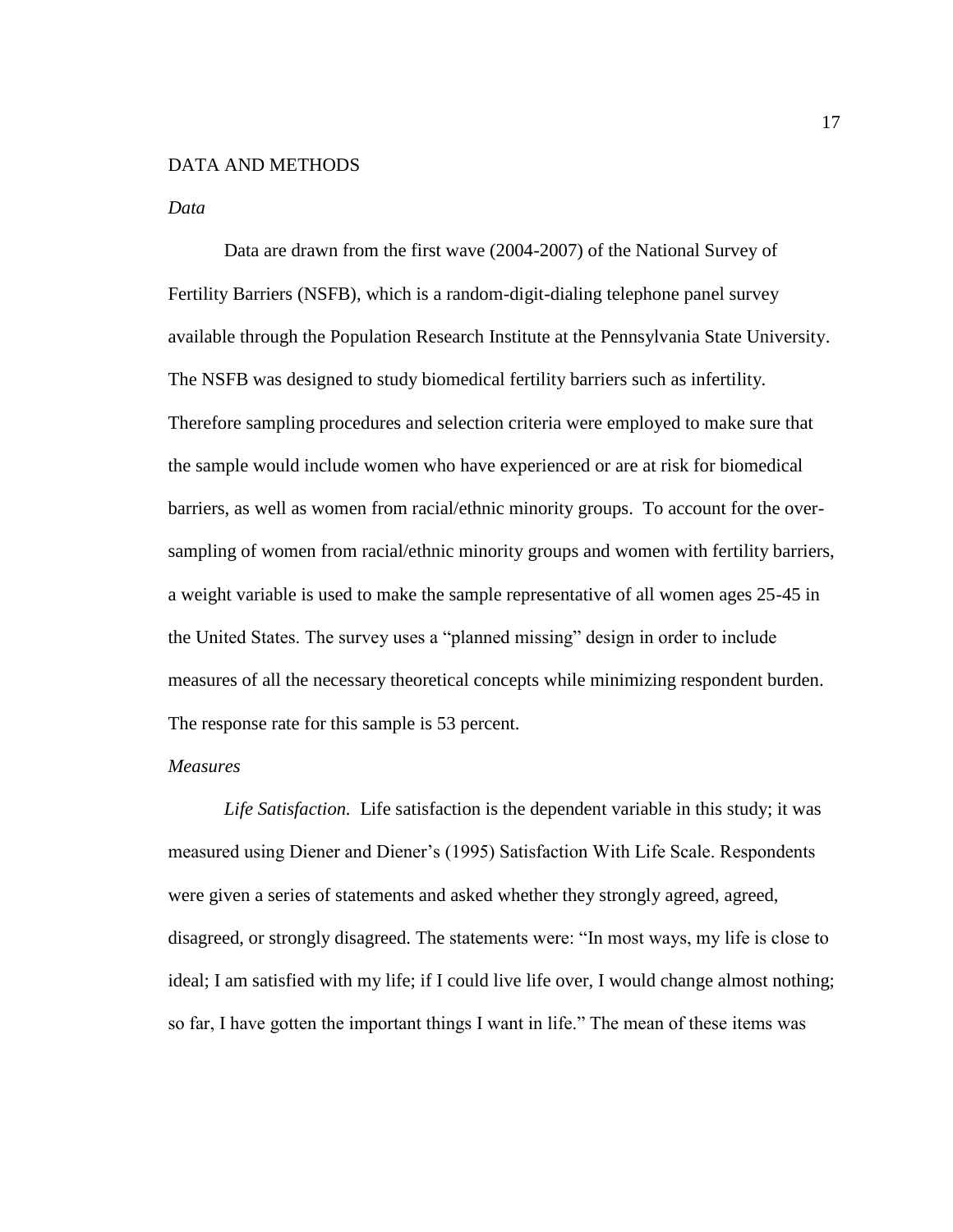calculated to create a unidimensional scale with an alpha level of .75. Scores on the life satisfaction scale range from 1-4, with higher values indicating greater life satisfaction.

*Motherhood Situation.* Motherhood situation is the focal independent variable in this study. Women who had at least one biological or adopted child were classified as mothers. It is important to note that some of these women may also have had biomedical barriers to fertility, such as secondary infertility or a history of infertility, but they do not have a current biomedical fertility barrier. Similar to McQuillan et al. (working paper), the women without children were classified into one of four groups according to their reason for having no children (i.e. voluntarily childfree, delaying motherhood, involuntarily childless with situational barriers or biomedical barriers). Women were classified as voluntarily childfree if they responded that their ideal number of children was zero, and they said no to the following questions: "Would you yourself like to have a baby?" and "Do you have a baby?". There are 116 voluntarily childfree women in the sample. I classified 140 women as women who are delaying motherhood. Women who are delaying motherhood have no children and no fertility barriers, but state that their ideal number of children is greater than one. These women did not meet the criteria for situational or biomedical fertility barriers. There are 281 involuntarily childless women with situational barriers in the sample. Women without children were asked an openended question about their reason for not having children. These open-ended responses were coded into 20 categories. Women who gave responses that indicated a situational barrier to having children (e.g., "My partner doesn't want kids," "My partner would be a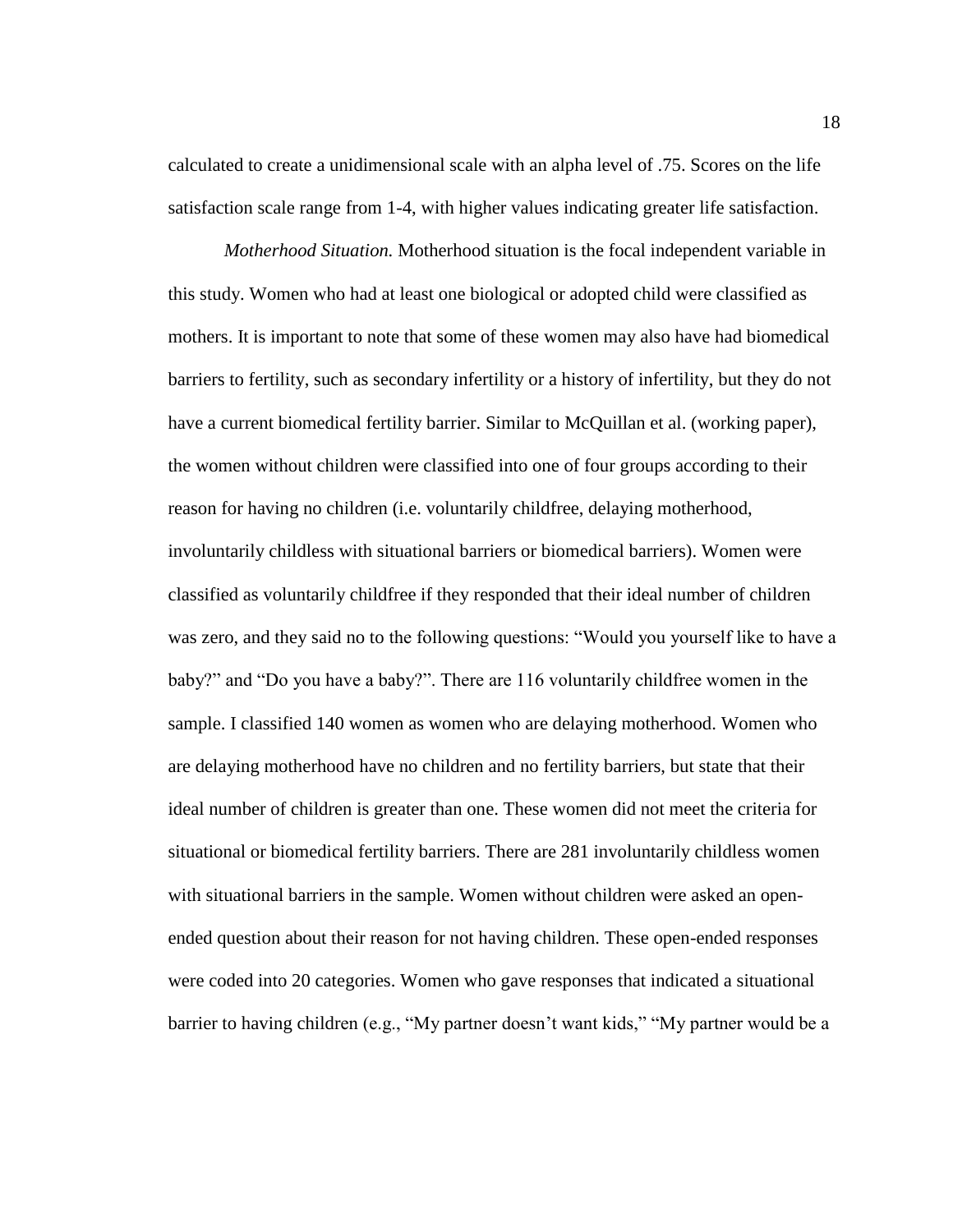bad parent," "I am not financially ready") were coded as having a situational barrier if they did not also have a biomedical barrier.

Women were classified as having biomedical barriers if they indicated their ideal number of children is greater than zero and they met the criteria for a biomedical barrier to fertility. Biomedical barriers include miscarriages, sterilization, surgery, and other health problems that would make childbearing difficult, such as diabetes or a bad back. Women who met the medical definition of infertility: not conceiving after having regular, unprotected intercourse over 12 months were also classified as having a biomedical fertility barrier. I classified 357 women in the sample as having biomedical fertility barriers.

# *Identity Salience*

*Importance of Motherhood*. The importance of motherhood scale was constructed by averaging respondents' answers to four items. The women were asked the extent to which they agreed or disagreed with the following statements: "Having kids is important to my feeling complete as a woman; I always thought I would be a parent; Life will be/is more fulfilling with children; it is important for me to have children." These items were measured using a Likert scale (strongly disagree to strongly agree). The mean of available items from each respondent was calculated to create a unidimensional scale with an alpha level of .76. Values for the importance of parenthood scale ranged from 1- 4, with higher values indicating a greater importance of parenthood.

*Life Course Variables*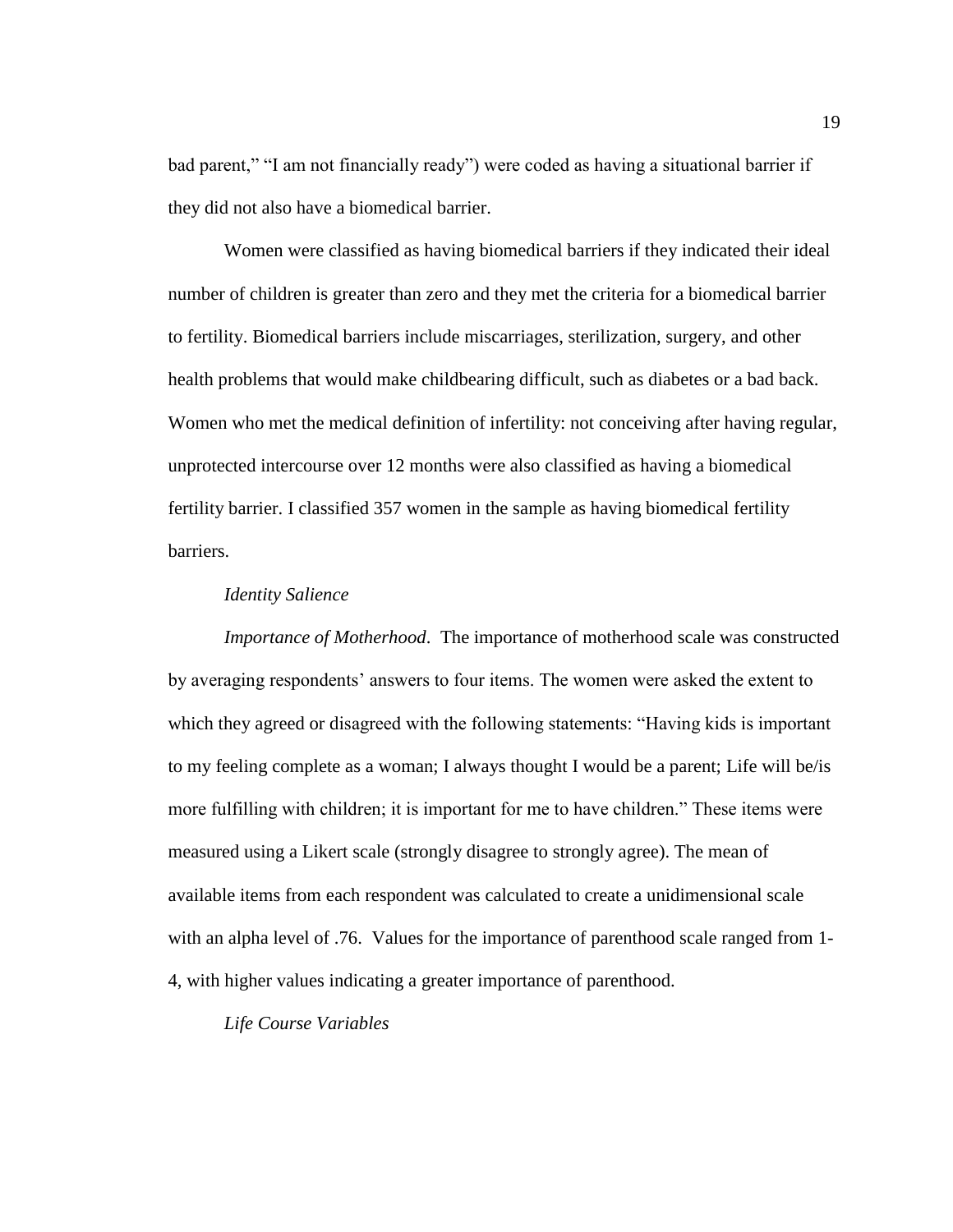*Age* was measured by asking respondents "How old were you on your last birthday?‖. *Marital Status* was measured by three dummy variables (*divorced/separated, never married, other marital status)* compared to married.

#### *Control Variables*

*Race/Ethnicity* was measured by four dummy variables (*Black, Hispanic, Asian, Other)* compared to non-Hispanic white. *Employment status* was measured by two dummy variables (*employed part-time, other employment status)* compared to employed full-time. *Education* was assessed by asking respondents, "How many years of schooling have you completed?‖. *Importance of leisure time* and *Importance of career success* were measured by asking, "How important is having leisure to enjoy my own interests" and "How important is being successful in my line of work?". Answers to these questions were recoded so that 1=very important and 0=less than very important. An indicator for *no religious preference* was included, where 1=no religious preference and 0=religious preference. The scale for *religiosity* was measured by standardizing and then taking the mean of the following items: "How often do you attend religious services?"; "How often do you pray?"; "How close do you feel to God most of the time?"; "In general, how much do religious beliefs influence your daily life?". Higher scores indicated greater religiosity. The scale for religiosity is unidimensional with high reliability (Cronbach's alpha= .78). *Faith in medical science* was assessed by taking the mean of four items: "Medical science" can be a big help to women having trouble getting pregnant."; "Women who have trouble getting pregnant would benefit from consulting a doctor."; "With medical advances" today, women can wait to have baby until their late 30s and still have a good chance of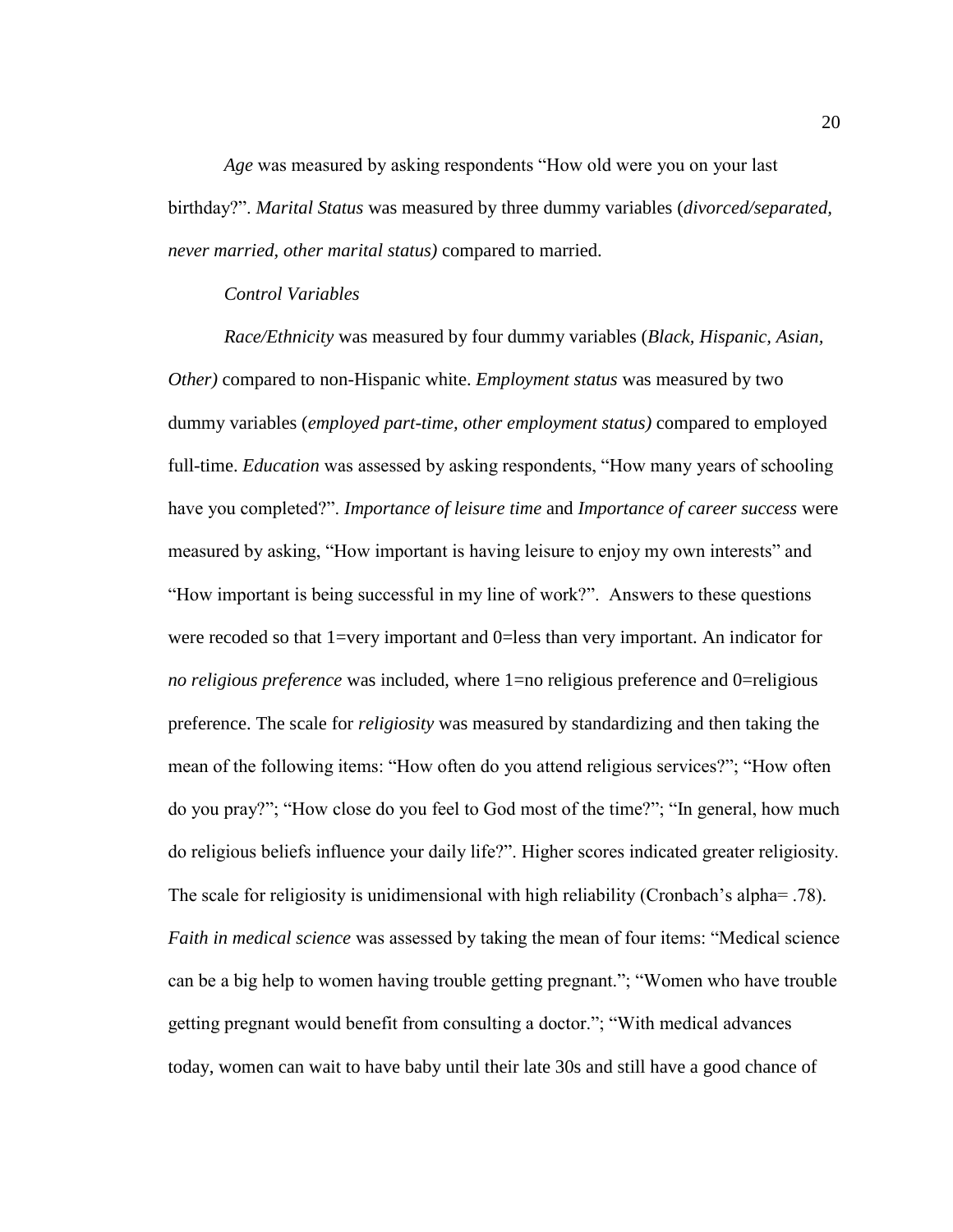having a baby." Responses to these items were measured on a Likert scale from strongly disagree to strongly agree. These items form a single factor and have good reliability (Cronbach's alpha= .74). Higher scores indicate greater faith in medical science. The variable measuring *total family income* consisted of twelve categories ranging from 1 (under \$5,000 per year) to 12 (over \$100,000 per year).

#### *Analytic Approach*

I used a one-way ANOVA and the Tukey post hoc test to examine significant differences in life satisfaction by motherhood situation. I used Ordinary Least Squares regression to examine the relationship between motherhood situation and life satisfaction, controlling for other characteristics. I also tested the modifying effects of importance of motherhood, age, and marital status on the life satisfaction of each motherhood situation. To test the focal relationship between motherhood situation and life satisfaction, I ran an OLS regression of life satisfaction by motherhood situation measured by indicators for voluntarily childfree, women delaying motherhood, involuntarily childless-situational barriers and involuntarily childless-biomedical barriers. Mothers are the reference group. Therefore, the regression coefficients for each motherhood situation indicator represent the difference in life satisfaction between each sub-group and mothers. I also created dichotomous variables for each of the nominally measured variables. Married women are the comparison group for marital status, full-time employment serves as the employment status comparison group, and white non-Hispanic women are the comparison group for race. All continuous variables were centered at their means for the regression analyses.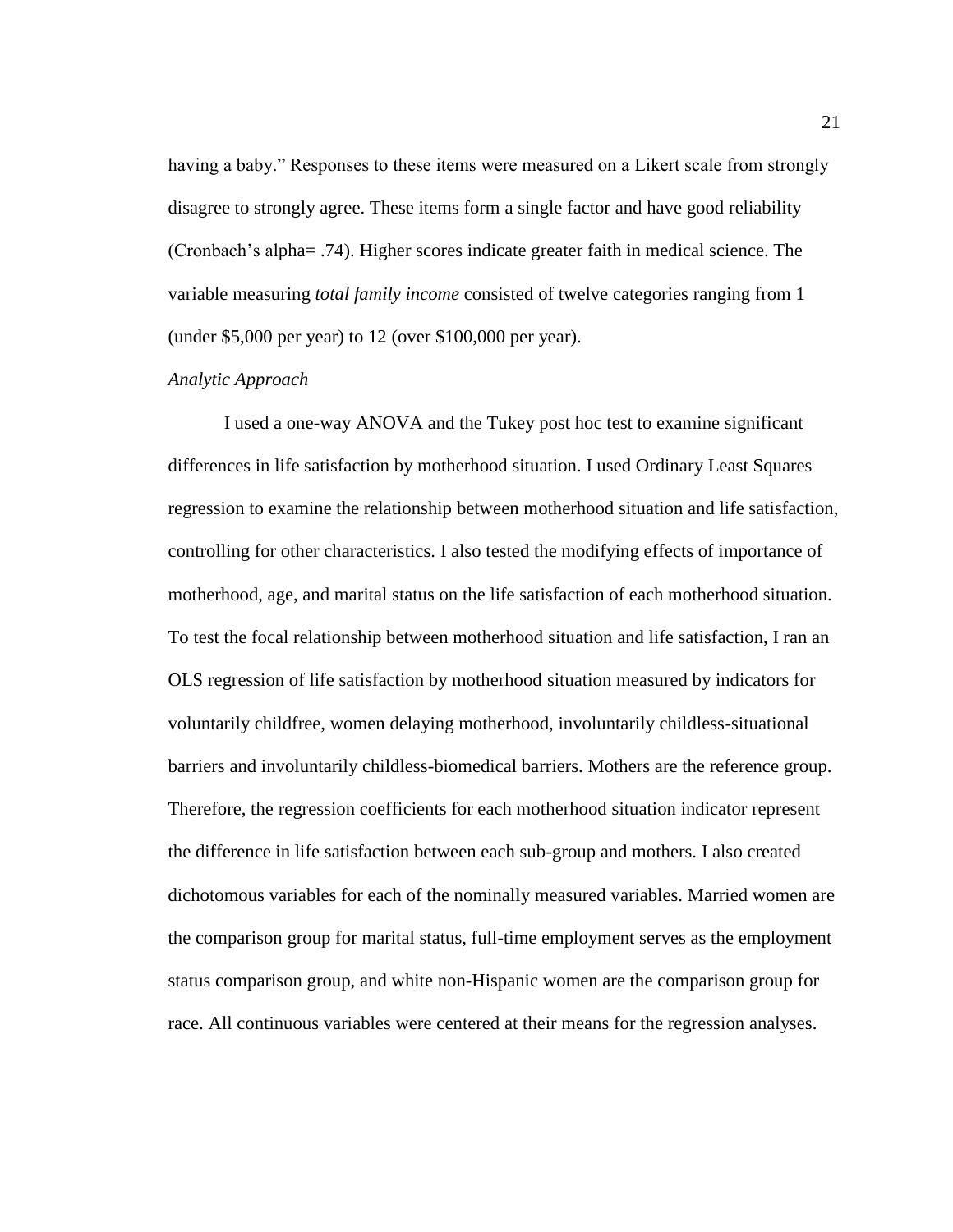I used list-wise deletion to handle missing data in the regression analyses. This technique only includes women in the regression if they are not missing on any of the items in the equation. List-wise deletion results in a sample size of 4,280 for the regression analyses. Because there are 4,712 women in the entire sample, I lose about 10% of the sample with list-wise deletion. This is more than is preferable for listwise deletion (5% is the recommended cut off), but with a large sample should have a small impact on the results. Comparison of those with missing data and those with out missing data show that most cases were missing information on the income variable. Because there are differences between women who were and were not missing information on income, there is the potential for some bias in these results. Women who were missing on the income variable were more likely than women with income information to be: voluntarily childfree, involuntarily childless with situational barriers, non-White, and non-religious. Additionally, compared to women with income information, women missing on the income variable were less likely to be mothers, employed full-time, and married. Women missing income information had had lower importance of motherhood scores and lower education than women with income information. Future research should use multiple imputation to reduce bias and gain statistical power.

#### RESULTS

#### (TABLE 1 ABOUT HERE)

Descriptive statistics for the entire sample are shown in Table 1. Descriptive statistics by motherhood situation are displayed in Table 2. Of the 4,712 women included in the present study, 3,817 are mothers, 116 are voluntarily childfree, 140 are delaying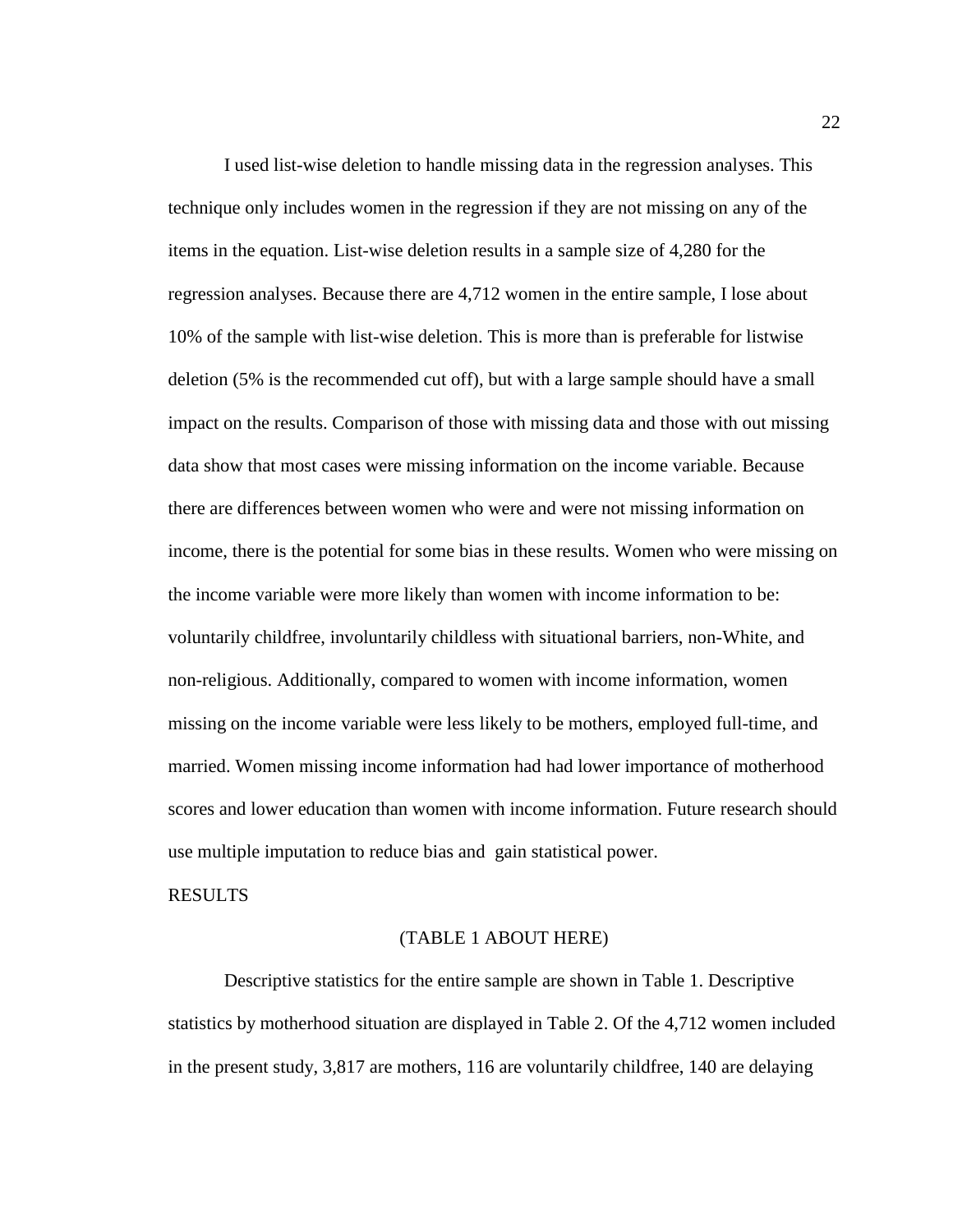motherhood, and 638 are involuntarily childless. Among women classified as involuntarily childless, 281 have situational barriers and 357 have biomedical barriers. Mothers have the highest mean life satisfaction (3.11), followed by women delaying motherhood (3.08), childless women with situational barriers (3.00), and the voluntarily childfree (2.98). Childless women with biomedical barriers have the lowest mean life satisfaction (2.85). The difference between the group with the highest (mothers) and lowest (biomedical barriers) life satisfaction is .26, which is nearly half a standard deviation difference.

#### (TABLE 2 ABOUT HERE)

To test the first three hypotheses, I used one-way analysis of variance combined with Tukey's post hoc test to test for differences in life satisfaction based on motherhood situation. Tukey's post hoc test is appropriate for addressing my first three hypotheses because the test adjusts for multiple comparisons. Hypothesis 1 posited that mothers, voluntarily childfree women and women delaying motherhood would not differ on life satisfaction. Consistent with expectations, this hypothesis is supported by the data.

Hypothesis 2 proposed that mothers, voluntarily childfree women, and women delaying motherhood should have higher life satisfaction than women who are involuntarily childless due to situational and biomedical fertility barriers. Hypothesis 2 is also partially supported. Mothers have significantly higher life satisfaction compared to involuntarily childless women with situational fertility barriers and involuntarily childless women with biomedical barriers  $(p<0.01)$ . Women delaying motherhood have significantly higher life satisfaction compared to childless women with biomedical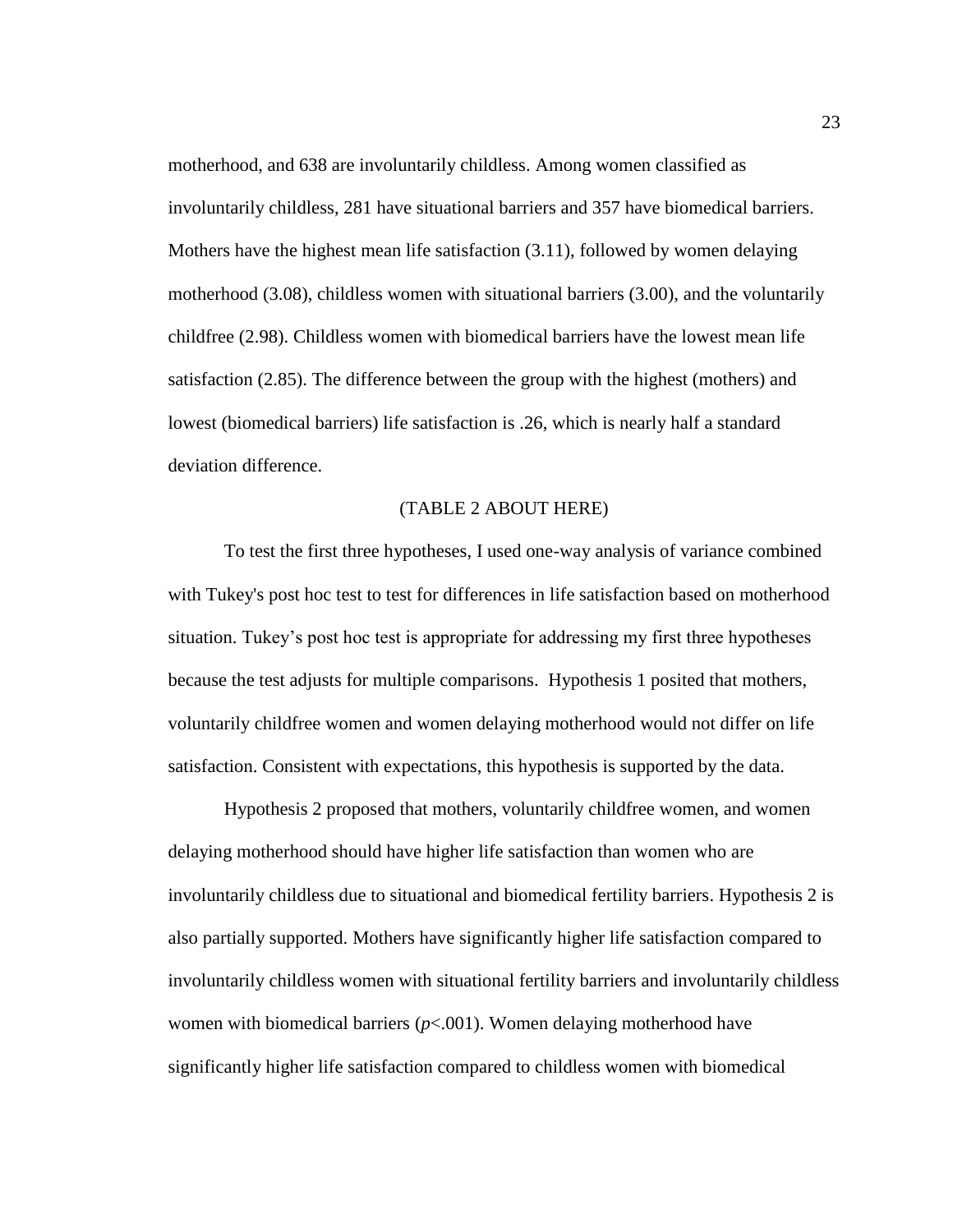barriers (*p*<.001). The life satisfaction of voluntarily childfree women, however, does not differ significantly from either category of involuntarily childless women.

Hypothesis 3 expected involuntarily childless women with biomedical barriers to have significantly lower life satisfaction compared to involuntarily childless women with situational barriers. The difference in life satisfaction between childless women with situational barriers and childless women with biomedical barriers approaches significance (*p*=.07), providing partial support for Hypothesis 3.

Table 2 also shows the average importance of motherhood for each motherhood situation. Mothers have the highest average importance of motherhood (3.37), followed by involuntarily childless women with situational barriers (2.92), biomedical barriers (2.92) and women delaying motherhood (2.84). Consistent with expectations, voluntarily childfree women have the lowest average importance of motherhood (1.68). In fact, voluntarily childfree women's importance of motherhood is over two and a half standard deviations lower than mothers'. This finding lends support to the idea that motherhood is a more salient identity among women with children than women without children. A oneway ANOVA with Tukey's post hoc test confirms that mothers' importance of motherhood is significantly higher than all categories of women without children  $(p<.001)$ .

#### (TABLE 3 ABOUT HERE)

Table 3 reports the multiple regression results. The coefficients for each reason for not having children estimate the differences in life satisfaction compared to mothers (the omitted category). Compared to the unadjusted means in Table 2, Model 1 in Table 3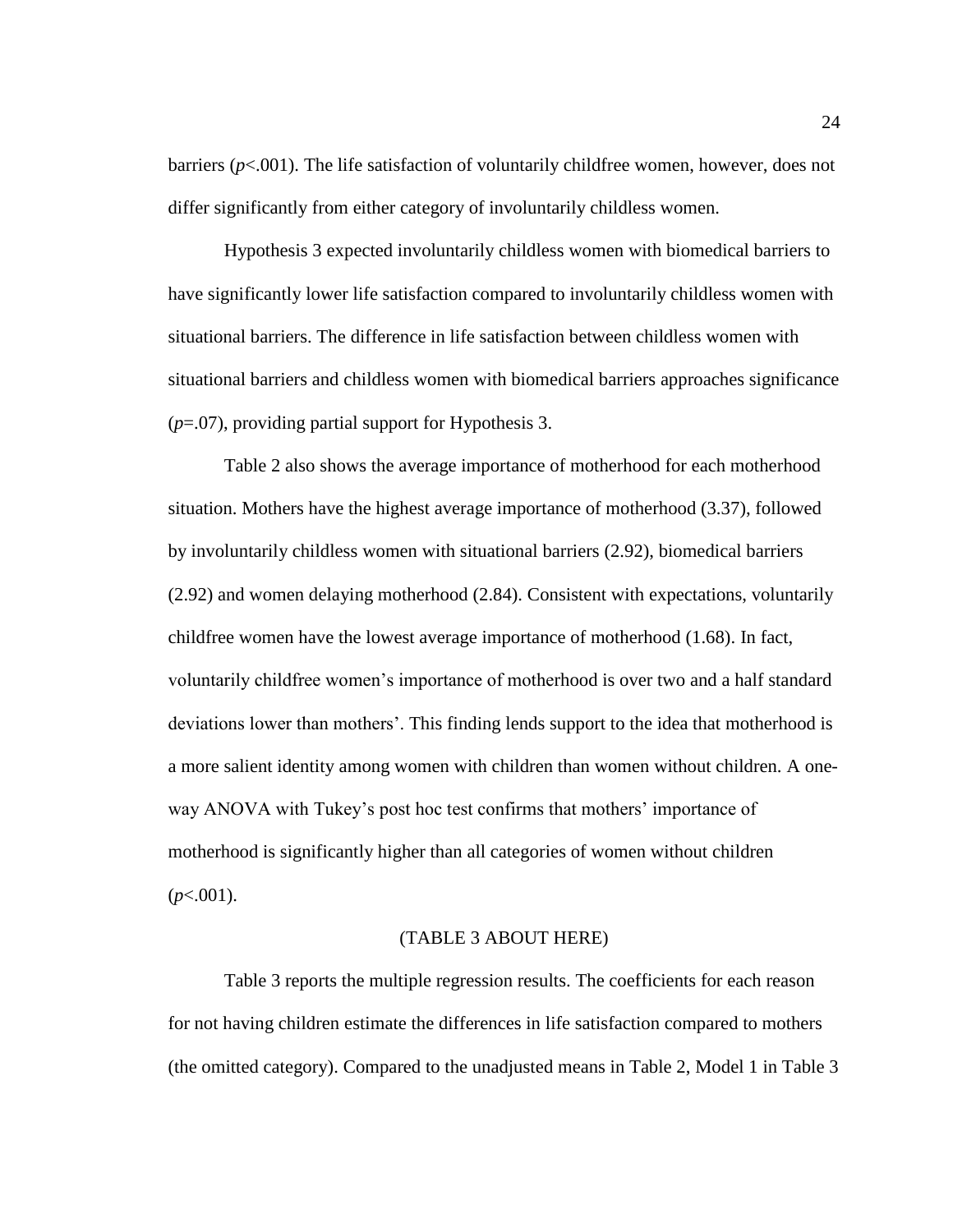includes control variables. Like the one-way ANOVA, the regression results in Model 1 of Table 3 show that mothers and women delaying motherhood do not significantly differ on life satisfaction. Model 1 also shows that mothers have higher life satisfaction compared to voluntarily childfree women and both groups of involuntarily childless women.

As anticipated, several of the control variables are associated with life satisfaction. For example, black women have significantly lower life satisfaction than white women. Women with higher income, years of education, and religiosity have higher life satisfaction than women with lower income, years of education, and religiosity. These associations remain significant in each of the subsequent models.

In Model 2 of Table 3 I add the life course indicators: age and marital status. It appears that the associations between life satisfaction and the voluntarily childfree and situational barriers statuses are spurious because they are no longer significant upon inclusion of the life course variables. Part of the reason women in these two situations have lower life satisfaction compared to mothers could be because they are not married. Model 2 also shows that childless women with biomedical barriers have lower life satisfaction than mothers even when the life course variables are added to the model.

The life course variables also have direct associations with women's life satisfaction. Married women have significantly higher life satisfaction than women who are not married (divorced/separated, never married, or have another marital status). Additionally, there is a negative association between age and life satisfaction: increases in age (ranging from 25-45) are associated with lower life satisfaction.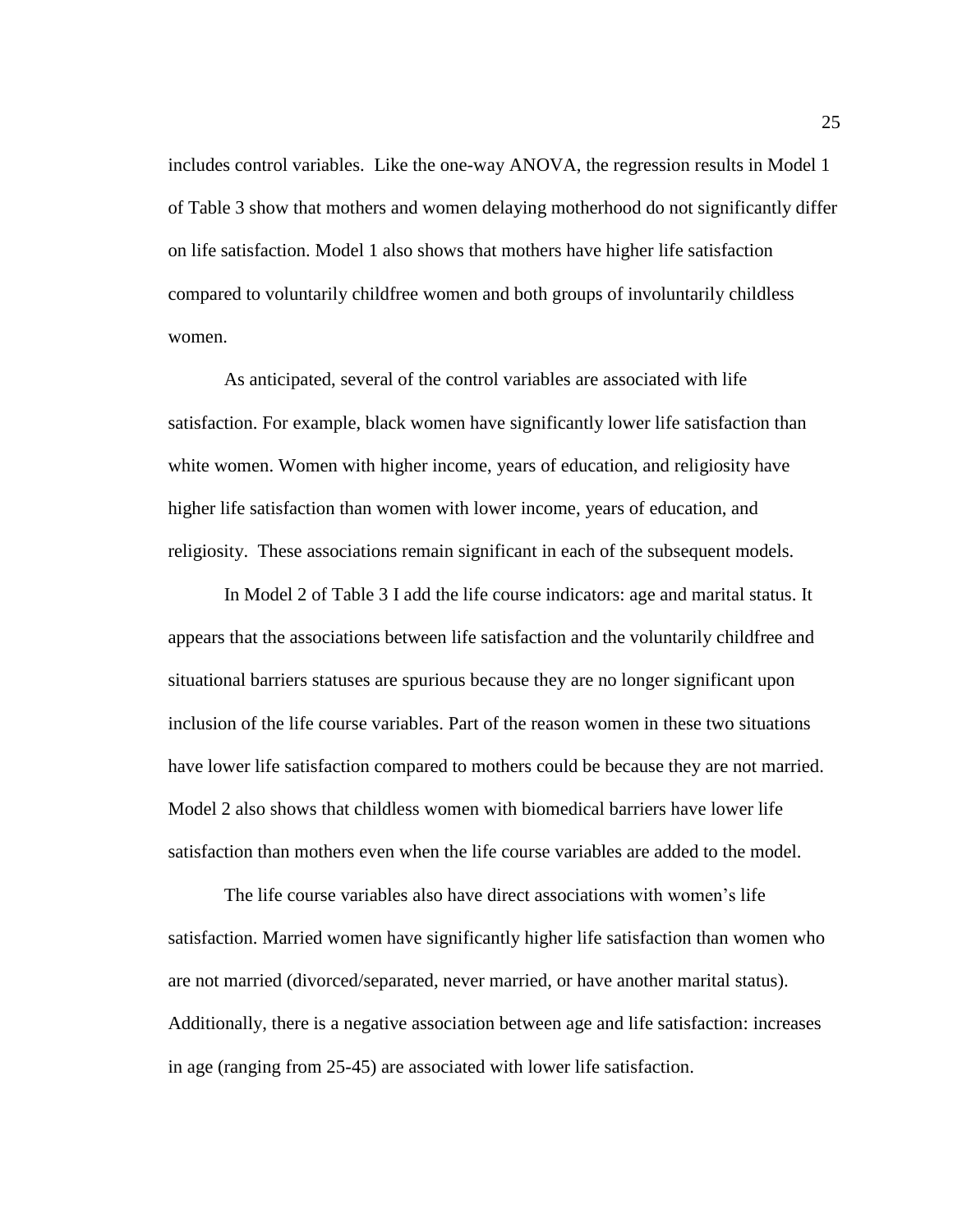I added the focal identity salience indicator, importance of motherhood, to Model 3 of Table 3. Importance of motherhood has a direct, positive effect on life satisfaction; a one unit increase above the mean of importance of motherhood is associated with an expected .15 increase in life satisfaction. In Model 3, voluntarily childfree women have significantly higher life satisfaction than mothers with average importance of motherhood. The coefficient for the voluntarily childfree changed signs and remained significant between Model 1 and Model 3, a pattern that indicates a suppression effect. It appears that voluntarily childfree have lower life satisfaction than mothers in Models 1 and 2, but this is because a crucial variable—importance of motherhood—is omitted from the model. The model is therefore mispecified without this variable. This pattern of coefficients suggests that some women experience "voluntarily childfree" status as less voluntary than others. For example, some may have decided that being a mother is important but it is just not something that they can do well.

Model 3 also indicates that, compared to mothers, women delaying motherhood have higher life satisfaction after controlling for importance of motherhood. This difference approaches statistical significance. Involuntarily childless women with situational barriers do not differ from mothers on life satisfaction, and involuntarily childless women (situational and biomedical barriers) remain lower on life satisfaction compared to mothers when importance of motherhood is included.

I also tested the modifying effects of the life course variables on the association between motherhood situation and life satisfaction. To assess Hypothesis 5, which proposed that increasing age should be associated with lower life satisfaction among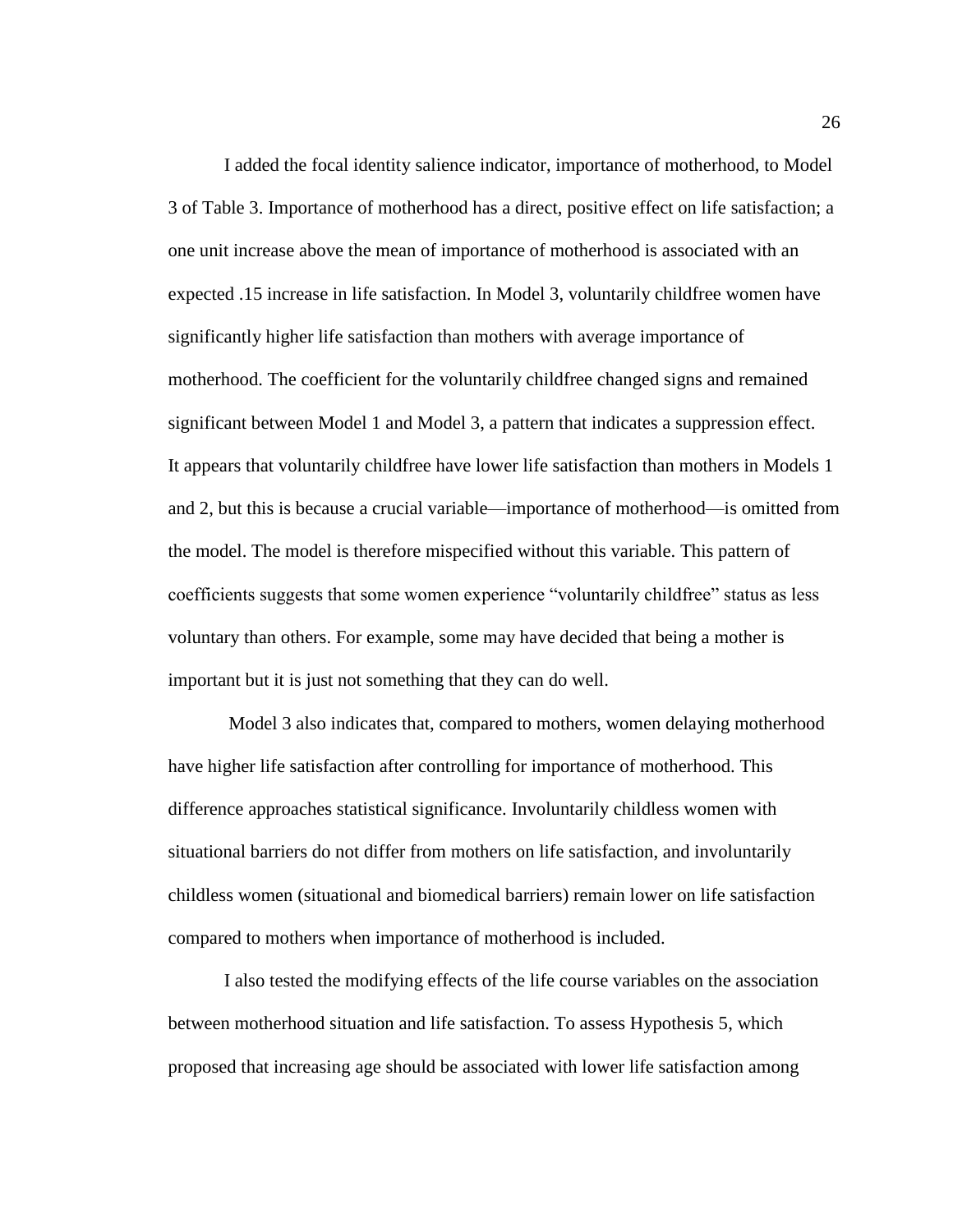involuntarily childless women, I added interactions between motherhood situation and age (results not shown). Surprisingly, none of these interactions are significant, signaling that the association between motherhood situation and life satisfaction is not modified by age. Therefore, Hypothesis 5 is not supported by the data. The same steps were taken to test Hypothesis 6, which proposed that being married should be associated with lower life satisfaction among involuntarily childless women because marriage is a life course cue for childbearing. Hypothesis 6 is not supported by the data. In fact, just the opposite is revealed. Among involuntarily childless women, married women have *higher* life satisfaction than women with other marital statuses. The interaction loses significance, however, when interactions of importance of motherhood and motherhood situation are included in the same model. Therefore, the interaction terms for marital status by motherhood situation are not included in the final regression model.

#### (FIGURE 1 ABOUT HERE)

Hypothesis 4 posited that importance of motherhood should modify the association between motherhood situation and life satisfaction. Figure 1 displays a graphical representation of life satisfaction based on interactions between motherhood situation and importance of motherhood. Model 6 of Table 3 shows the regression results, including the motherhood situation by importance of motherhood interactions. Hypothesis 4 had two parts: a) lower importance of motherhood should be associated with lower life satisfaction among mothers; b) higher importance of motherhood should be associated with lower life satisfaction among all categories of women without children. Mothers represent the omitted motherhood situation category in the multiple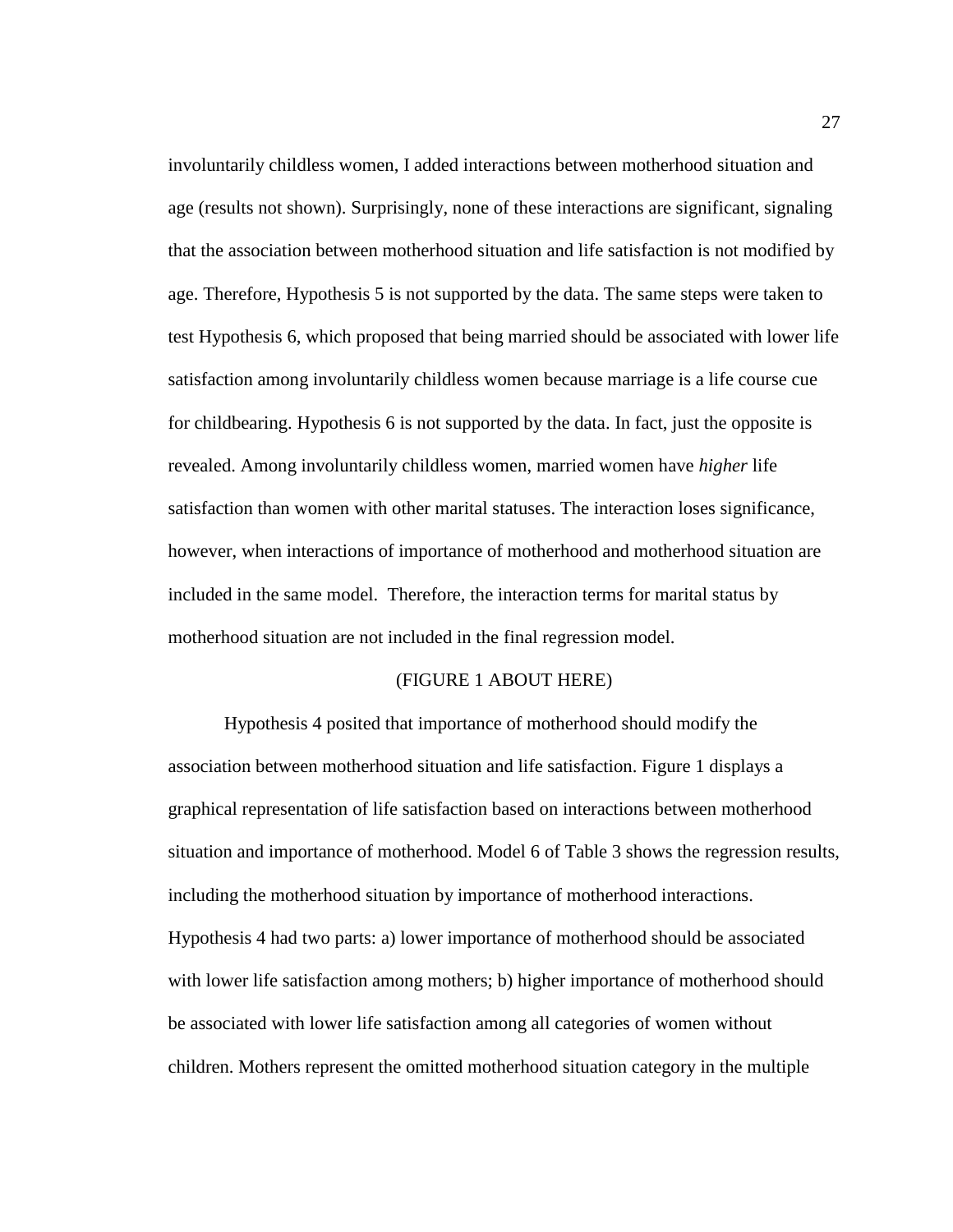regression analyses. Therefore, to test Hypothesis 4a I performed a simple slopes test (Holombeck 2004) by re-running the regression with a different motherhood situation as the omitted category (results not shown). The direct effect for motherhood situation and the interaction between motherhood situation and importance of motherhood are statistically significant. Consistent with my expectations, Hypothesis 4a is supported. Importance of motherhood modifies the association between motherhood situation and life satisfaction among mothers. Hypothesis 4b is partially supported by the data. Except in the case of involuntarily childless women with situational barriers, higher importance of motherhood is associated with lower life satisfaction among women without children. Interestingly, high importance of motherhood is associated with higher life satisfaction among women with situational barriers.

#### CONCLUSION AND DISCUSSION

Guided by identity theory and life course theory, I tested six hypotheses and two sub-hypotheses regarding the association between women's motherhood situation and life satisfaction. A table summarizing the results of each hypothesis can be found in Appendix A. I did not expect voluntarily childfree women and women who are delaying having children to differ in life satisfaction from mothers because all three groups of women have congruence between their actual and ideal identities. I support for this hypothesis. As expected, mothers, voluntarily childfree women, and women delaying motherhood did not differ in life satisfaction. This finding is consistent with previous research that found no difference in life satisfaction between mothers and voluntarily childfree women (Callan 1987; Somers 1993).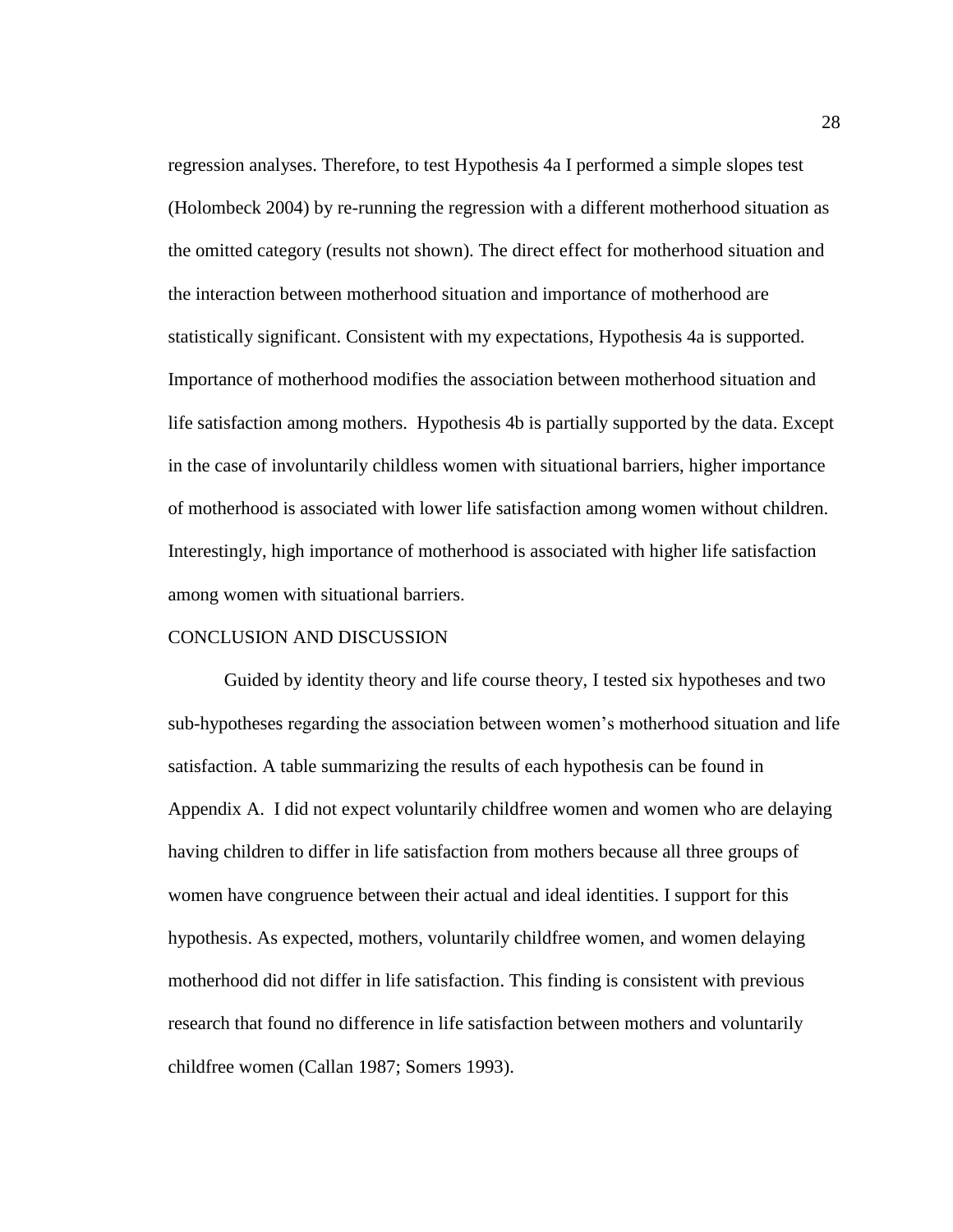I also expected that mothers, women who are delaying motherhood, and voluntarily childfree women would have higher life satisfaction than both categories of involuntarily childless women. I anticipated that women who want children but cannot have them would experience their situation as a threat to their identity and a nonnormative life course status and therefore would have lower life satisfaction compared to mothers or women delaying motherhood. I found partial support for Hypothesis 2. Mothers and women delaying motherhood report significantly higher life satisfaction than women who are childless by circumstance. The life satisfaction of voluntarily childfree women, however, is only higher than women whose childlessness is due to biomedical barriers. Consistent with my expectations, women delaying motherhood and mothers do not differ significantly on life satisfaction. I presume that this is because women delaying motherhood plan to have children in the future and have no known threat to achieving this identity.

In Hypothesis 3 I proposed that women who are childless due to situational reasons should have higher life satisfaction compared to women who are childless due to biomedical barriers. I argued that situational childlessness should be perceived as easier to remedy than biomedical barriers to fertility, and therefore be less damaging to life satisfaction. The results support Hypothesis 3—women with situational barriers have higher life satisfaction than women with biomedical barriers. It was possible that the factors associated with biomedical or situational barriers and not the motherhood situation itself was associated with life satisfaction. The multiple regression results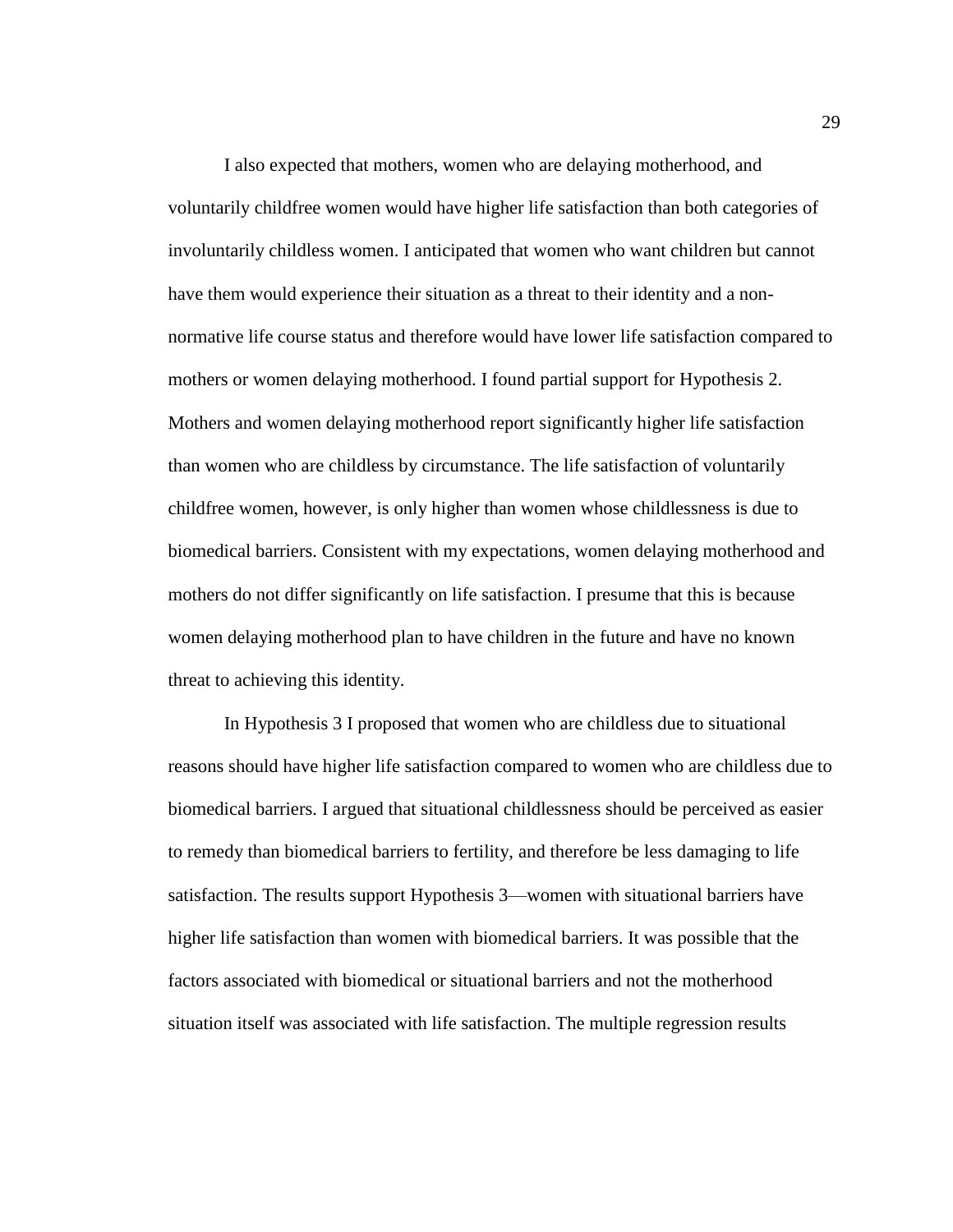indicate that controlling for other variables, the difference in life satisfaction between women with situational compared to biomedical barriers approaches significance.

I also tested the modifying effects of identity salience and life course variables on the association between motherhood situation and life satisfaction. I presumed that women without children who believe motherhood is important should have lower life satisfaction because they are not fulfilling a highly valued role. For childless women with biomedical barriers, this proved to be the case. I was surprised, however, to find that increases in importance of motherhood were associated with decreases in life satisfaction for women who are voluntarily childfree. This is an interesting finding because I had presumed that women who choose not to have children do so because motherhood is not important to them. It could be, however, that some women consider motherhood so highly important that they choose not to become mothers if they believe that they cannot give a child all that it needs (Park 2005). This finding suggests the need to further explore the pathways to becoming voluntarily childfree. It is possible that the survey questions did not capture all of the possible situational barriers to motherhood.

Because motherhood is a highly valued status for most women in the United States and birth control and abortion presumably limit unwanted births, it is often surprising that importance of motherhood varies among mothers (McQuillan et al. 2008). Consistent with identity theory, mothers with low importance of motherhood have less life satisfaction than mothers with higher importance of motherhood. Mothers with lower importance of motherhood scores experience incongruence between their ideal and their status that mirrors the involuntarily childless. Future research in this area could benefit

30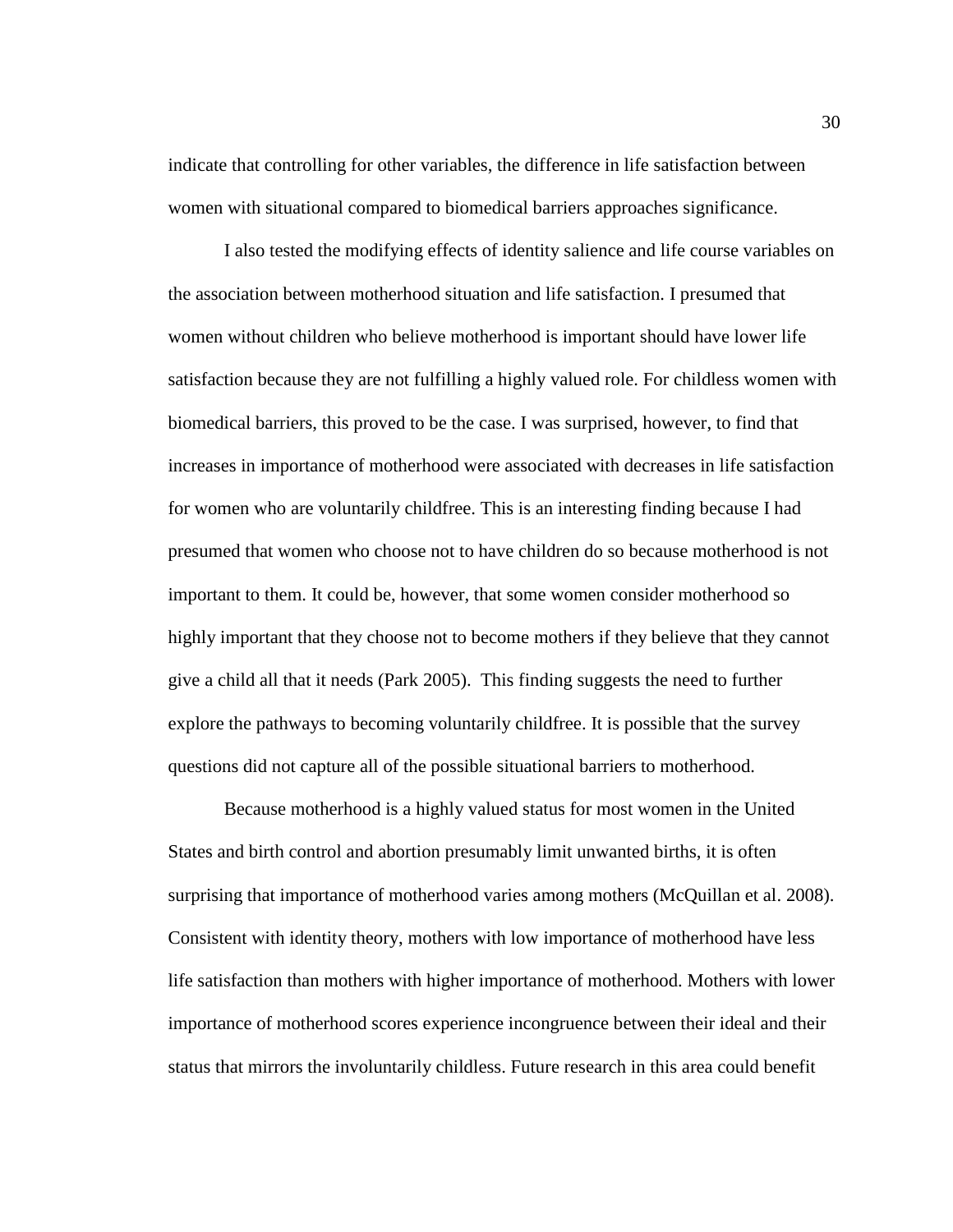from separating mothers into two categories by their intentions: those who planned to get pregnant and those who unintentionally got pregnant. The pattern of results for the interactions of motherhood situation by importance of motherhood support Hypothesis 4a and partially support Hypothesis 4b—importance of motherhood does modify the association between motherhood situation and life satisfaction. This study shows that when comparing women based on their motherhood situations, it is important to ask women how much they value motherhood. Voluntarily childfree women were shown to have lower life satisfaction compared to mothers until importance of motherhood was included in the model and the opposite was revealed.

Guided by life course theory, my fifth hypothesis presumed that age should modify the relationship between motherhood situation and life satisfaction for involuntarily childless women. I expected that older women would perceived fewer options for eventually having and raising children. Age did not modify the relationship between life satisfaction and motherhood situation for women without children. The association between motherhood situation and life satisfaction was also not modified by the other life course variable—marital status. Because for many women marriage is a life course cue for having children, I presumed that married women who desire children but do not have them should have lower life satisfaction than married women with children. Instead, involuntarily childless women who are married have higher life satisfaction compared to non-married women who are involuntarily childless. The difference in life satisfaction between married and nonmarried women is only significant for childless women with biomedical barriers when importance of motherhood interactions are not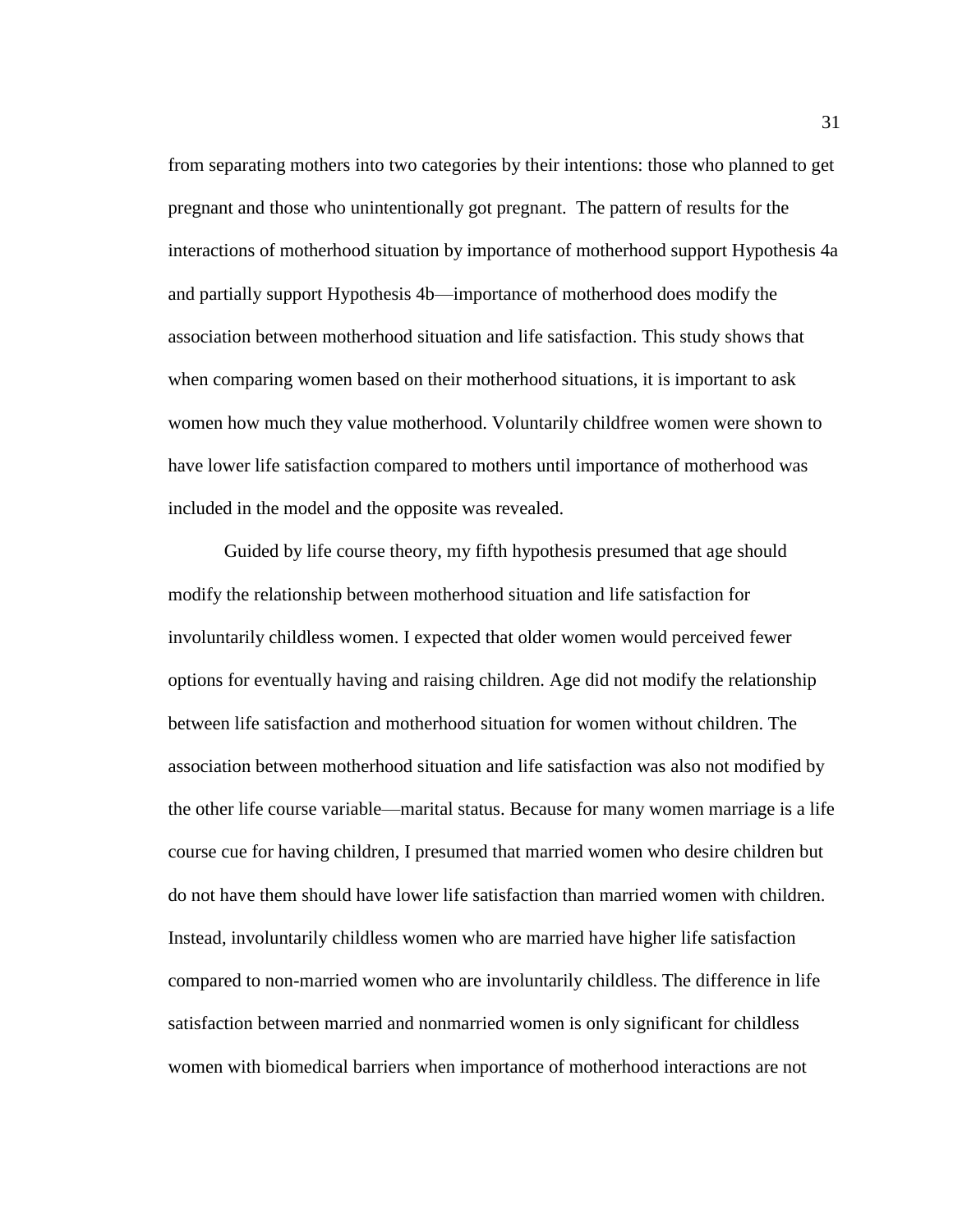included in the model. It could be that marriage is a source for higher life satisfaction, even if the couples do not have children. Greil (1991) found that for many couples, seeking medical help for infertility brings couples closer together. Future research should explore if medical help-seeking helps to explain the effect of marital status on life satisfaction for women with biomedical barriers.

This research is not without its limitations. The data used for this study are crosssectional. Therefore I cannot determine if life satisfaction contributes to motherhood situation or if the causal ordering that I present here – that motherhood situation influences life satisfaction – is correct. It is also possible that with a larger sample of women delaying motherhood and voluntarily childfree women some of the nonsignificant findings in this analysis would become statistically significant.

Despite these limitations, the present study advances research on how women experience life relative to motherhood – being mothers, delaying motherhood, being free of children, or blocked from having children. Exploring the reasons for not having children helps to clarify why life satisfaction might differ by motherhood situation. Previous research has distinguished between women who chose to be childfree and women with infertility (Callan 1987; Jeffries and Konnert 2002; Koropeckyj-Cox 2002), or women with and without infertility (McQuillan et al. 2008), but I know of no studies that include situational barriers to fertility in studies of life satisfaction. The present study reveals that women who are delaying motherhood and childless women with situational barriers are different from women who choose to be childfree or childless women who have biomedical barriers. Therefore it is important not only to compare mothers to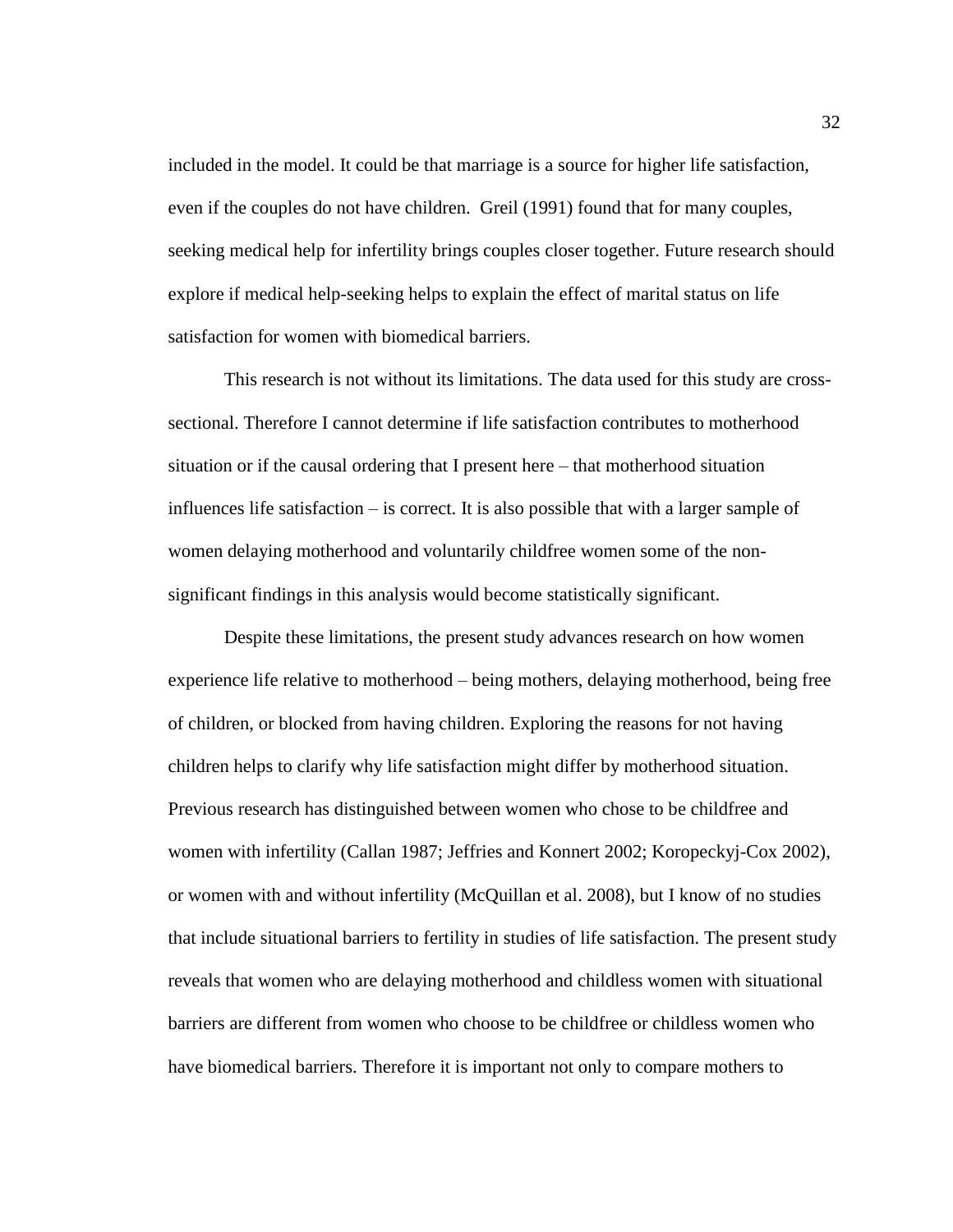women without children, but also to explore the reasons why women do not have children.

Having established the value of exploring variation among women without children, I can see the value of exploring variation among women with children. Recognizing the inadequacy of the simple cultural narratives that suggest that motherhood is mandatory for a satisfying life and childlessness is unsatisfying for adult women should help to open up additional avenues of research to guide policies and decision making. For example, is some of the dissatisfaction among mothers due to the demands of intensive mothering (Hayes 1996) or the price of motherhood (Crittendon 2001)? Would more women be okay without having children if there were highly valued statuses for adult women other than motherhood? Should there be more emphasis on ways to be involved with children other than parenting to make not bearing and rearing one's own children the primary route to satisfying engagement with children? Additionally, should women with biomedical barriers have more information about other women who do not consider motherhood an important identity and therefore may not pursue medical options? Are there ways to help women with barriers to motherhood either overcome those barriers and have children, or find alternate routes to a satisfying adult life? Clearly the variation in experiences among the women in this study suggests that motherhood is important, but it is just one part of adult women's lives. For example marital status seems to have at least if not more of an association with life satisfaction than motherhood situation.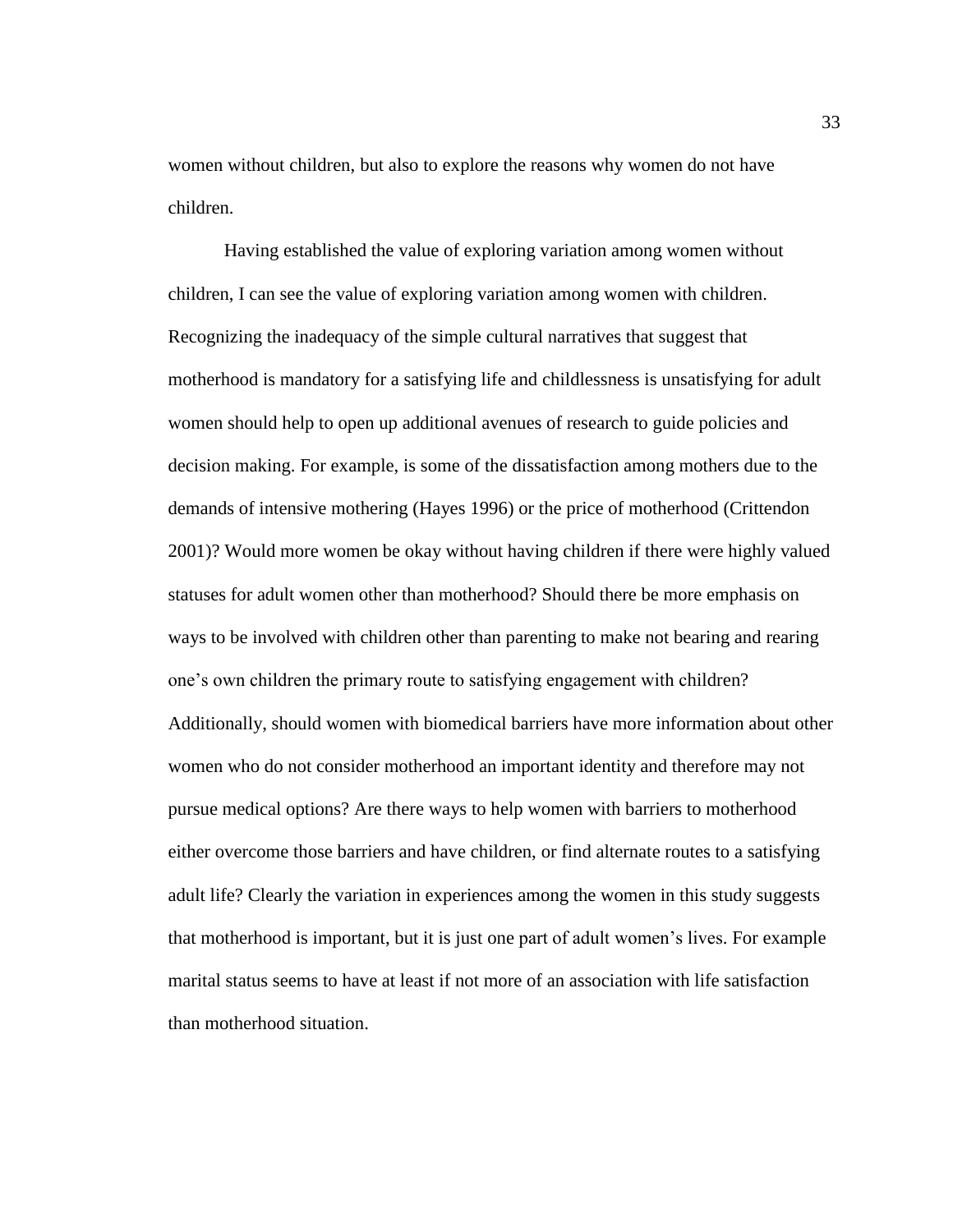As women continue to postpone childbearing, estimates of women without children in the United States will continue to rise. Therefore the reasons for having no children will continue to be increasingly important. By acknowledging the reasons that women do not have children, this research has drawn comparisons that are useful in clarifying the relationship between motherhood situation and life satisfaction.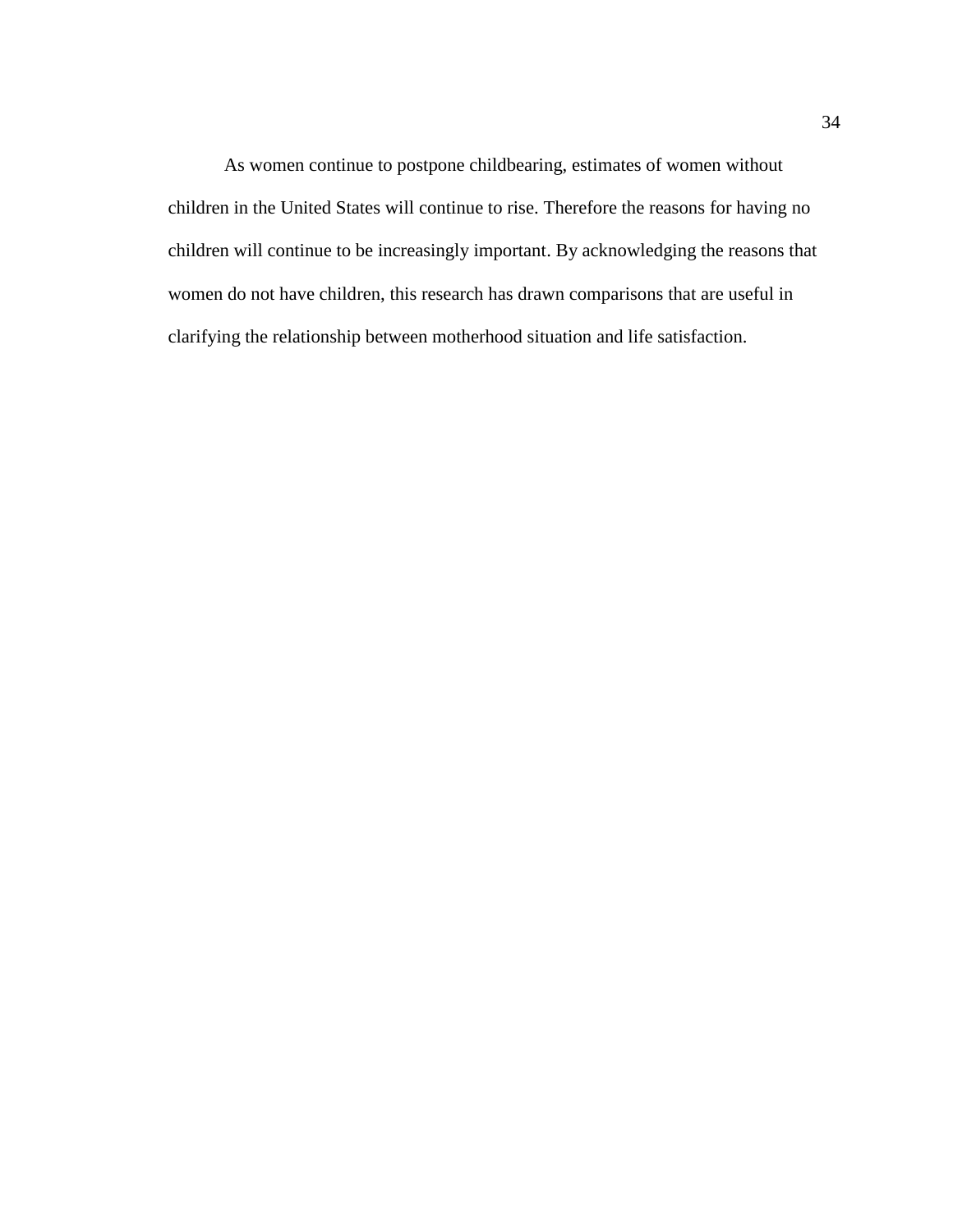| Table 1: Descriptive Statistics   |           |      |                |  |  |  |
|-----------------------------------|-----------|------|----------------|--|--|--|
|                                   | Mean or % | Std. | Range          |  |  |  |
|                                   |           | Dev. |                |  |  |  |
| <b>Global Life Satisfaction</b>   | 3.08      | .60  | $1 - 4$        |  |  |  |
| <b>Identity Salience Variable</b> |           |      |                |  |  |  |
| <b>Importance of Motherhood</b>   | 3.25      | .67  | $1 - 4$        |  |  |  |
| <b>Life Course Variables</b>      |           |      |                |  |  |  |
| Age                               | 35.46     | 6.01 | $25 - 45$      |  |  |  |
| Married $(\%)$                    | 63.44     |      | $0 - 1$        |  |  |  |
| <b>Control Variables</b>          |           |      |                |  |  |  |
| Non-white $(\%)$                  | 39.40     |      | $0 - 1$        |  |  |  |
| Employed Full-Time (%)            | 53.84     |      | $0-1$          |  |  |  |
| Education (years)                 | 13.63     | 3.02 | $0 - 22$       |  |  |  |
| No Religion $(\%)$                | 9.13      |      | $0-1$          |  |  |  |
| Religiosity                       | $-.03$    | .85  | $-2.62 - 1.32$ |  |  |  |
| <b>Faith in Medical Science</b>   | 3.36      | .49  | $1 - 4$        |  |  |  |
| <b>Importance of Career</b>       | 3.29      | .82  | $1 - 4$        |  |  |  |
| Importance of Leisure             | 3.20      | .84  | $1 - 4$        |  |  |  |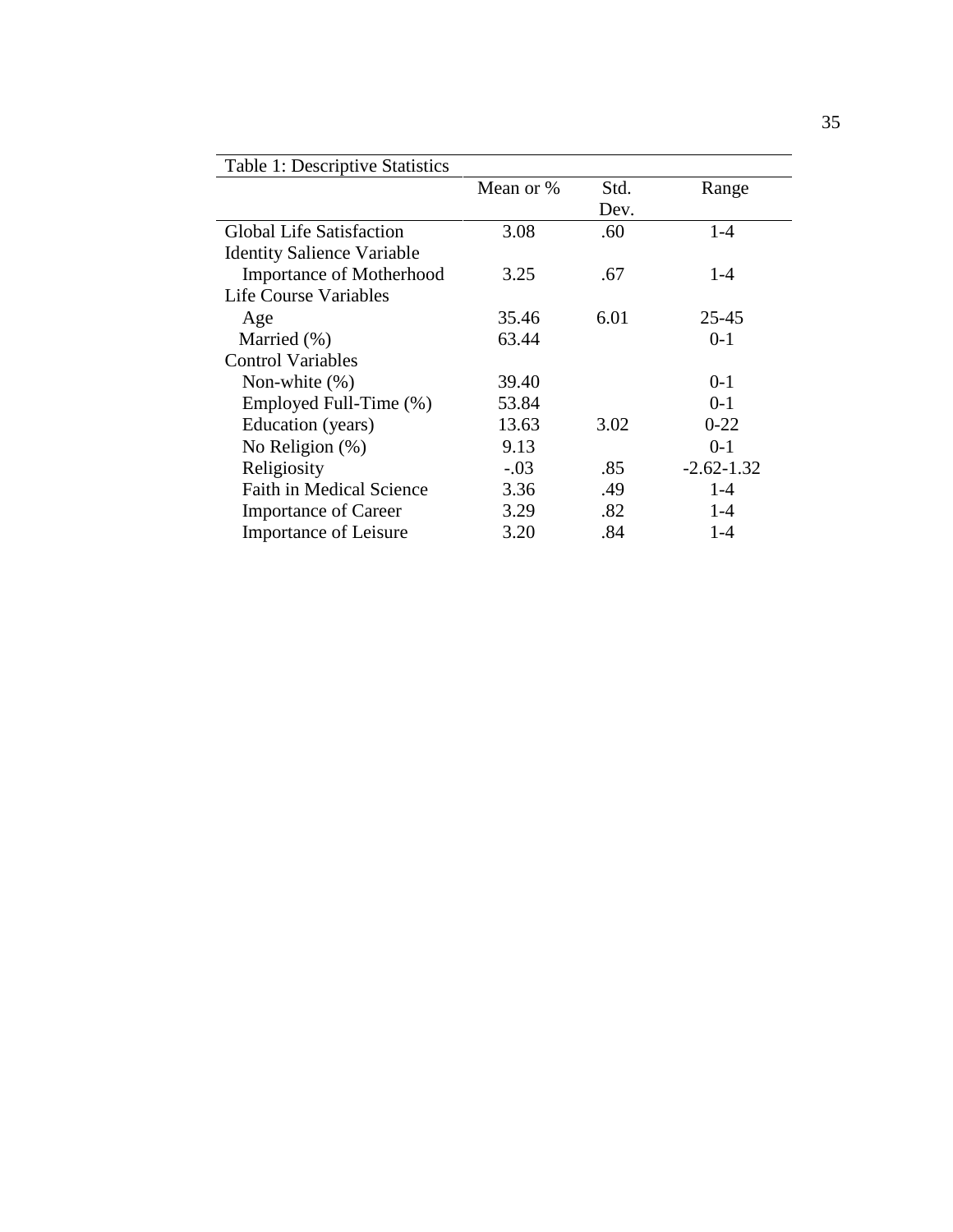| Table 2. Descriptive Statistics by Motherhood Situation |                                |           |                                                     |      |                                |      |                                                      |           |                                                     |           |                                                                             |
|---------------------------------------------------------|--------------------------------|-----------|-----------------------------------------------------|------|--------------------------------|------|------------------------------------------------------|-----------|-----------------------------------------------------|-----------|-----------------------------------------------------------------------------|
|                                                         | <b>Mothers</b><br>$(n=3817)$ A |           | <b>Voluntary</b><br><b>Childfree</b><br>$(n=116) B$ |      | <b>Delayers</b><br>$(n=140)$ C |      | <b>Situational</b><br><b>Barriers</b><br>$(n=281)$ D |           | <b>Biomedical</b><br><b>Barriers</b><br>$(n=357) E$ |           | <b>Signficance</b>                                                          |
|                                                         | Mean<br>/9/0                   | <b>SD</b> | Mean<br>/9/0                                        | SD   | Mean<br>/9/0                   | SD   | Mean/<br>$\frac{0}{0}$                               | <b>SD</b> | Mean/<br>$\frac{0}{0}$                              | <b>SD</b> |                                                                             |
| Life Satisfaction                                       | 3.11                           | .61       | 2.98                                                | .59  | 3.08                           | .54  | 2.97                                                 | .56       | 2.85                                                | .57       | $[A>D, E***]$<br>$[C > E ***]$                                              |
| <b>Identity Salience</b><br>Variable                    |                                |           |                                                     |      |                                |      |                                                      |           |                                                     |           |                                                                             |
| Importance<br>of<br>Motherhood                          | 3.37                           | .57       | 1.68                                                | .47  | 2.84                           | .77  | 2.92                                                 | .74       | 2.92                                                | .71       | [A>B,C D<br>$E^{***}$ ]<br>$[B < C,D,E***]$                                 |
| Life Course<br>Variables                                |                                |           |                                                     |      |                                |      |                                                      |           |                                                     |           |                                                                             |
| Age                                                     | 35.85                          | 5.84      | 38.42                                               | 5.33 | 31.76                          | 5.97 | 31.83                                                | 5.89      | 34.58                                               | 6.38      | $[A > C,D,E***]$<br>$[B > A, C, D, E^{**}]$<br>$*$ ]<br>$[ E > C, D^{***}]$ |
| Married (%)                                             | 69.43                          |           | 44.48                                               |      | 38.53                          |      | 26.86                                                |           | 44.31                                               |           | ***                                                                         |
| Control<br>Variables<br>Non-white                       | 40.61                          |           | 17.57                                               |      | 31.70                          |      | 33.61                                                |           | 41.26                                               |           | ***                                                                         |
| (% )<br>Employed<br>Full-Time<br>(% )                   | 49.27                          |           | 76.97                                               |      | 79.03                          |      | 77.51                                                |           | 66.54                                               |           | ***                                                                         |
| Education<br>(years)                                    | 13.28                          | 2.98      | 14.85                                               | 2.84 | 15.52                          | 2.69 | 15.97                                                | 2.26      | 14.41                                               | 2.88      | $[ACB,C,D,E**]$<br>$*$ ]<br>$[C>E^{**}]$<br>$[D>B^{**},E^{***}]$            |
| Income                                                  | 7.94                           | 3.10      | 8.95                                                | 2.97 | 8.70                           | 2.82 | 8.52                                                 | 2.61      | 7.95                                                | 2.96      | $[A< B, C, D^*]$<br>$[B>E^*]$                                               |
| No Religion<br>(% )                                     | 8.01                           |           | 18.55                                               |      | 13.57                          |      | 12.47                                                |           | 13.92                                               |           | ***                                                                         |
| Religiosity                                             | .04                            | .81       | $-52$                                               | .93  | $-0.43$                        | 1.02 | $-0.36$                                              | .98       | $-0.25$                                             | .91       | [A>B,C,D,E]<br>$***]$<br>$[B>E^{**}]$                                       |
| Faith in<br>Medical<br>Science                          | 3.35                           | .50       | 3.39                                                | .48  | 3.39                           | .44  | 3.38                                                 | .47       | 3.33                                                | .49       |                                                                             |
| Importance<br>of Career                                 | 3.27                           | .84       | 3.21                                                | .82  | 3.38                           | .67  | 3.35                                                 | .72       | 3.39                                                | .79       |                                                                             |
| Importance<br>of Leisure                                | 3.14                           | .86       | 3.61                                                | .64  | 3.50                           | .67  | 3.50                                                 | .72       | 3.39                                                | .74       | $[A< B, C, D, E^{**}$<br>*1                                                 |

\**p*<.05, \*\**p*<.01, \*\*\**p*<.001, τ *p*<.10

Data based on NSFB Wave 1; sample is representative of women age 25-45 in the

U.S.

One-way ANOVA with Tukey's Post Hoc Test for continuous variables.

Chi-Square Test for categorical variables.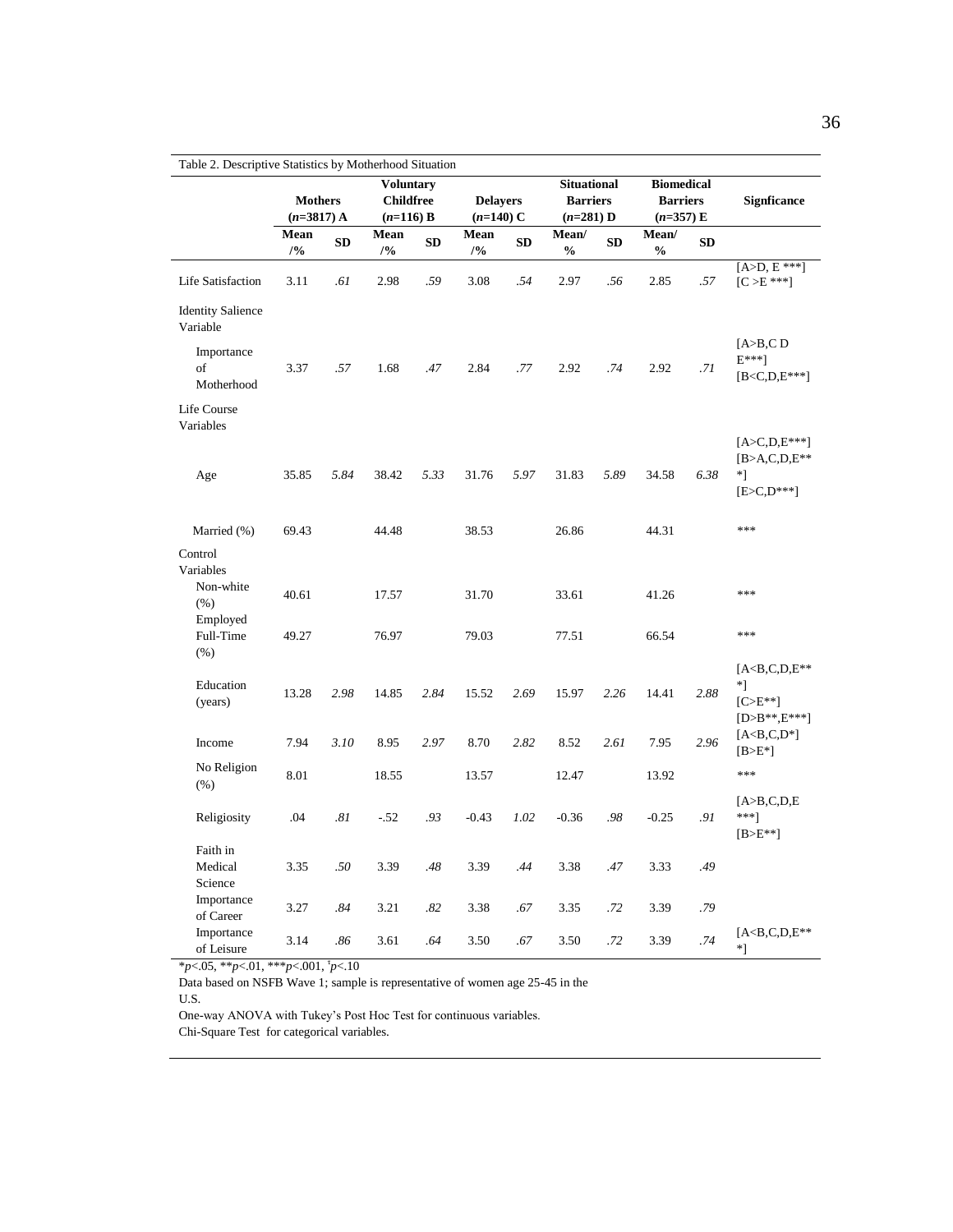| Table 3: Multiple Regression Results of Life Satisfaction |           |                |           |                |
|-----------------------------------------------------------|-----------|----------------|-----------|----------------|
|                                                           |           | Model          |           | Model          |
|                                                           | Model 1   | $\overline{c}$ | Model 3   | $\overline{4}$ |
|                                                           | b [se]    | b [se]         | b [se]    | b [se]         |
| Motherhood Situation                                      |           |                |           |                |
| Voluntary Childfree                                       | $-.14*$   | $-.64$         | $.19**$   | $-.15$         |
|                                                           | $[.06]$   | $[.06]$        | $[.06]$   | $[.22]$        |
| Delayers                                                  | $-.03$    | .03            | $.12*$    | .01            |
|                                                           | $[.05]$   | $[.05]$        | $[.05]$   | $[.06]$        |
| <b>Involuntary Childless-Situational Barriers</b>         | $-12***$  | $-.03$         | .03       | $-.01$         |
|                                                           | $[.04]$   | $[.04]$        | $[.04]$   | $[.04]$        |
| <b>Involuntary Childless-Biomedical Barriers</b>          | $-.23***$ | $-18***$       | $-12***$  | $-.19**$       |
|                                                           | $[.03]$   | $[.03]$        | $[.03]$   | $[.04]$        |
| Life Course Variables                                     |           |                |           |                |
| Age                                                       |           | $-.004**$      | $-.003$   | $-.004*$       |
|                                                           |           | $[.001]$       | [.001]    | [.001]         |
| Married                                                   |           | $.29***$       | $.28***$  | $.29***$       |
|                                                           |           | $[.02]$        | $[.02]$   | $[.02]$        |
| <b>Identity Salience Variable</b>                         |           |                |           |                |
| Importance of Motherhood                                  |           |                | $.15***$  | $.22***$       |
|                                                           |           |                | $[.02]$   | $[.02]$        |
| Importance of Motherhood x Voluntary Childfree            |           |                |           | $-.30*$        |
|                                                           |           |                |           | $[.13]$        |
| Importance of Motherhood x Delayers                       |           |                |           | $-.33***$      |
|                                                           |           |                |           | $[.06]$        |
| Importance of Motherhood x Situational Barriers           |           |                |           | $-.19***$      |
|                                                           |           |                |           | $[.05]$        |
| Importance of Motherhood x Biomedical Barriers            |           |                |           | $-.29***$      |
|                                                           |           |                |           | $[.05]$        |
| <b>Control Variables</b>                                  |           |                |           |                |
| Income                                                    | $.05***$  | $.03***$       | $.03***$  | $.03***$       |
|                                                           | [.003]    | [.004]         | [.004]    | [.004]         |
| <b>Employed Full-Time</b>                                 | $-.04*$   | .01            | .01       | .02            |
|                                                           | $[.02]$   | $[.02]$        | $[.02]$   | $[.02]$        |
| No Religion                                               | $-.01$    | $-.01$         | .02       | .01            |
|                                                           | $[.03]$   | $[.03]$        | $[.03]$   | $[.03]$        |
| Non-White                                                 | $-.11***$ | $-.08***$      | $-.06***$ | $-.05**$       |
|                                                           | $[.02]$   | $[.02]$        | $[.02]$   | $[.02]$        |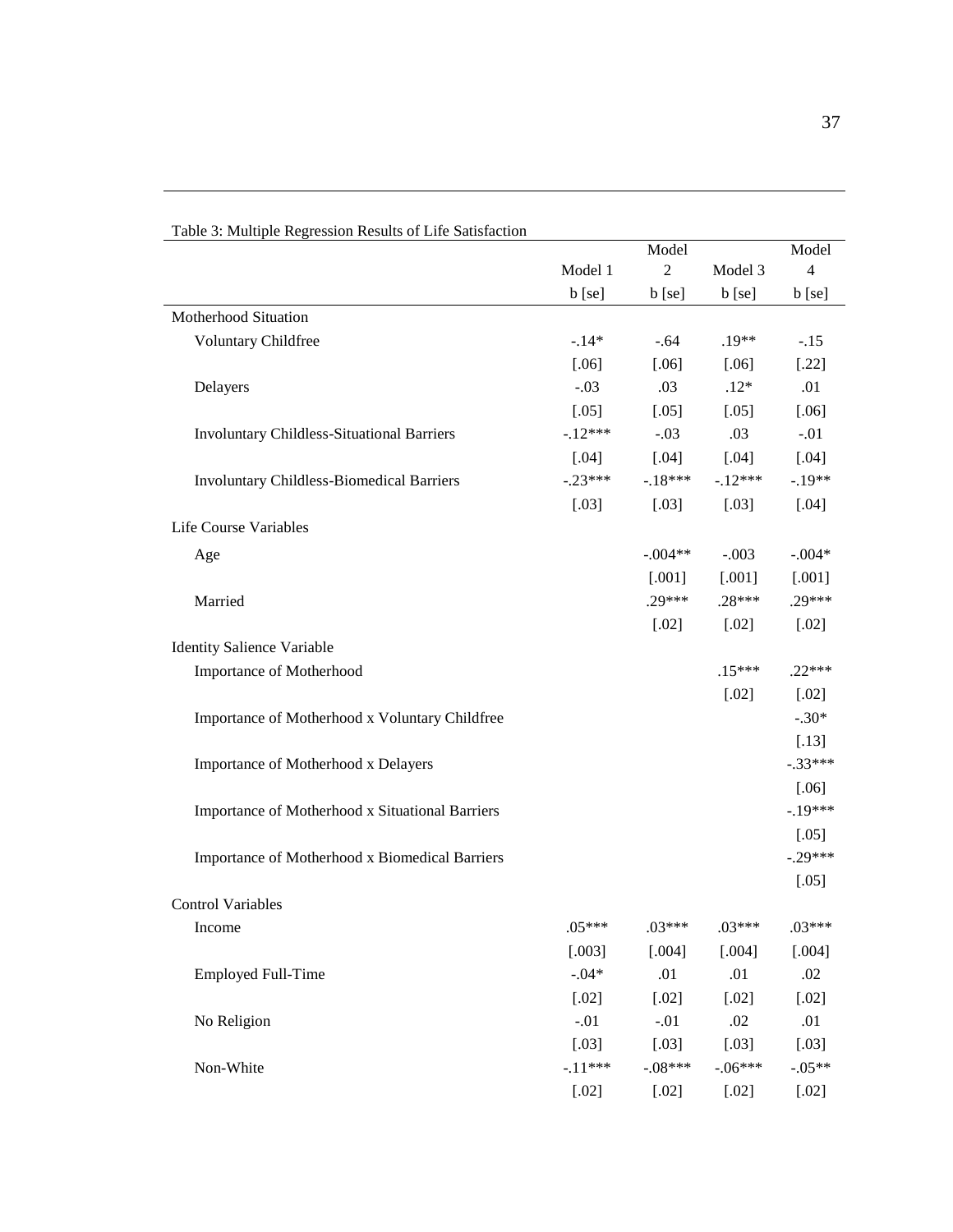| Education                   | $-.002$   | .002     | .00       | .00                  |
|-----------------------------|-----------|----------|-----------|----------------------|
|                             | [.003]    | [.003]   | [.003]    | $[.003]$             |
| Faith in Medical Science    | $.14***$  | $.14***$ | $.11***$  | $.10***$             |
|                             | $[.02]$   | $[.02]$  | $[.02]$   | $[.02]$              |
| Religiosity                 | $.09***$  | $.07***$ | $.06***$  | $.06***$             |
|                             | $[.01]$   | $[.01]$  | $[.01]$   | $[.01]$              |
| Leisure is Important        | $-.01$    | .004     | .01       | .01                  |
|                             | $[.02]$   | $[.02]$  | $[.02]$   | $[.02]$              |
| Career Success is Important | .03       | $.05**$  | $.04*$    | $.04*$               |
|                             | $[.02]$   | $[.02]$  | $[.02]$   | $\left[ .02 \right]$ |
|                             |           | $2.92**$ |           |                      |
| Constant                    | $3.17***$ | *        | $2.90***$ | 2.88***              |
|                             | $[.02]$   | $[.03]$  | $[.02]$   | $[.03]$              |
| Adjusted $R$ -Square        | .13       | .17      | .19       | .20                  |

Note: N=4,280 \**p*<.05; \*\**p*<.01; \*\*\**p*<.001.

Data based on NSFB Wave 1; sample is representative of women age

25-45 in the U.S.

All continuous variables are mean-centered.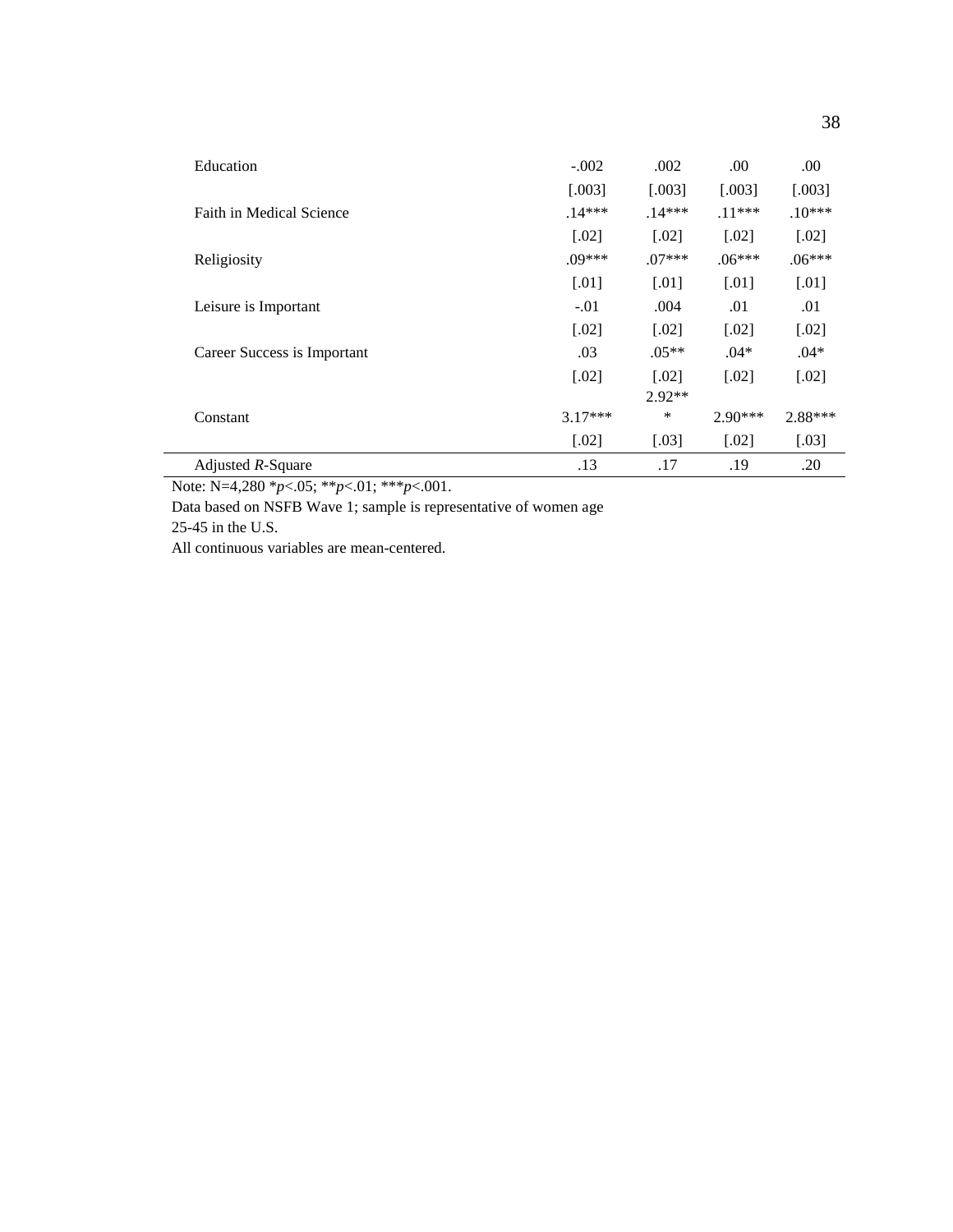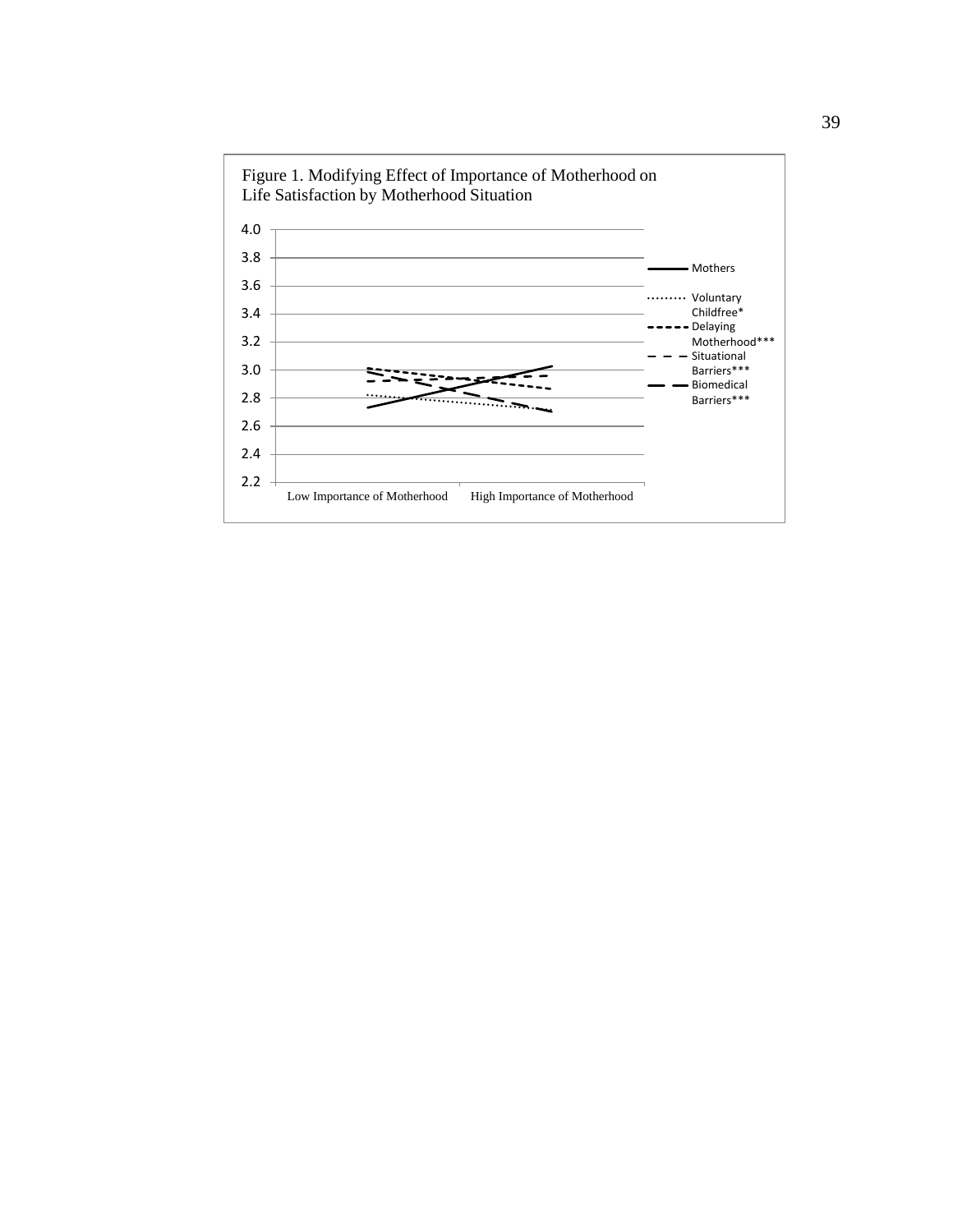#### References

- Abma, Joyce C. and Gladys M. Martinez. 2006. "Childlessness Among Older Women in the United States: Trends and Profiles.‖ *Journal of Marriage and Family* 68(4): 1045-56.
- Angeles, Luis. 2009. "Children and Life Satisfaction." *Journal of Happiness Studies* 11(4):523-38.
- Astone, Nan Marie, Constance A. Nathanson, Robert Schoen, and Young J. Kim. 1999. "Family Demography, Social Theory, and Investment in Social Capital." *Population Development and Review* 25(1):1-31.
- Benokraitis, Nijole V. 2005. *Marriages and Families: Changes, Choices, and*  Constraints. 5<sup>th</sup> ed. New Jersey: Pearson Education, Inc.
- Bianchi, Suzanne M., Melissa A. Milkie, Liana C. Sayer and John P. Robinson. 2000. "Is Anyone Doing the Housework? Trends in the Gender Division of Household Labor.‖ *Social Forces* 79(1):191-228.
- Brook, Amara T., Julie Garcia and Monique A. Fleming. 2008. "The Effects of Multiple Identities on Psychological Well-Being." *Personality and Social Psychology Bulletin* 34(12):1588-1600.
- Bulcroft, Richard and Jay Teachman. 2004. "Ambiguous Constructions: Development of a Childless or Childfree Life Course". Pp. 116-35 in *Handbook of Contemporary Families,* edited by M. Coleman and L. Ganong. Thousand Oaks, CA: Sage.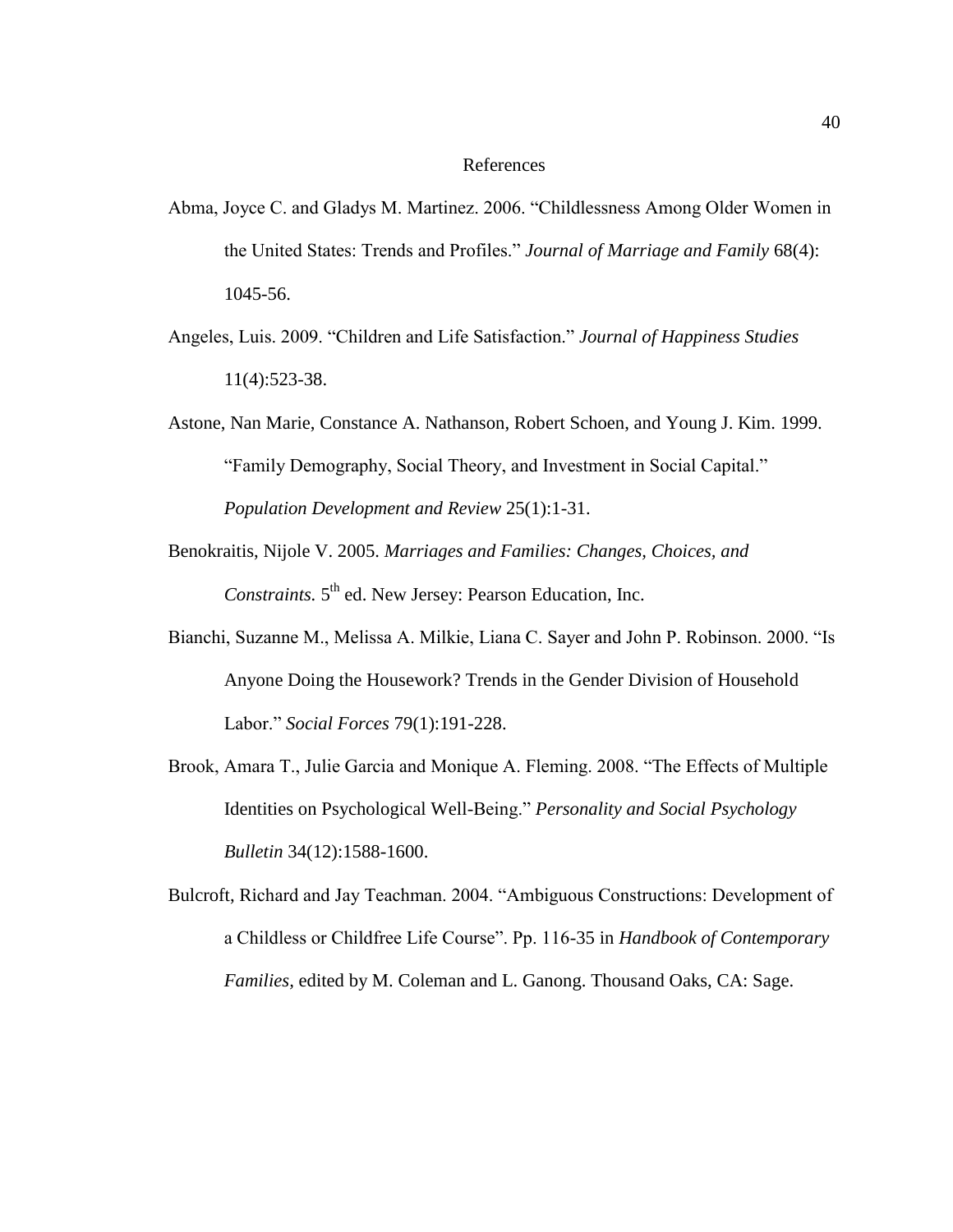- Callan, Victor J. 1987. "The Personal and Marital Adjustment of Mothers and Voluntarily and Involuntarily Childless Wives.‖ *Journal of Marriage and Family*  49(4):847-56.
- Cherlin, Andrew. 2009. *The Marriage-Go-Round: The State of Marriage and the Family in America Today.* New York: Vintage Books.
- Chrouser Ahrens, Christina J. and Carol D. Ryff. 2006. "Multiple Roles and Well-Being: Sociodemographic and Psychological Moderators.‖ *Sex Roles* 55(11-12):801-15.
- Crittendon, Ann. 2001. *The Price of Motherhood: Why the Most Important Job in the World is Still the Least Valued.* New York, NY: Henry Holt and Company, LLC.
- Connidis, Ingrid Arnet and Julie Ann McMullin. 1993. "To Have or Have Not: Parent Status and the Subjective Well-Being of Older Men and Women." *The Gerontologist* 33(5):630-6.
- Diener, E. and M. Diener. 1995. "Factors Predicting the Subjective Well-Being of Nations.‖ *Journal of Personality and Social Psychology 69*: 851-64.
- Dye, Jane Lawler. 2008. "Fertility of American Women: 2006." *Current Population Reports, P20-558*. U.S. Bureau of the Census. Washington, DC: U.S. Government Printing Office.
- Edin, Kathryn and Maria Kefalas. 2005. *Promises I Can Keep: Why Poor Women Put Motherhood Before Marriage.* Los Angeles, CA: University of California Press.
- Elder, Glenn H. 1998. ―The Life Course as Developmental Theory.‖ *Child Development* 69(1):1-12.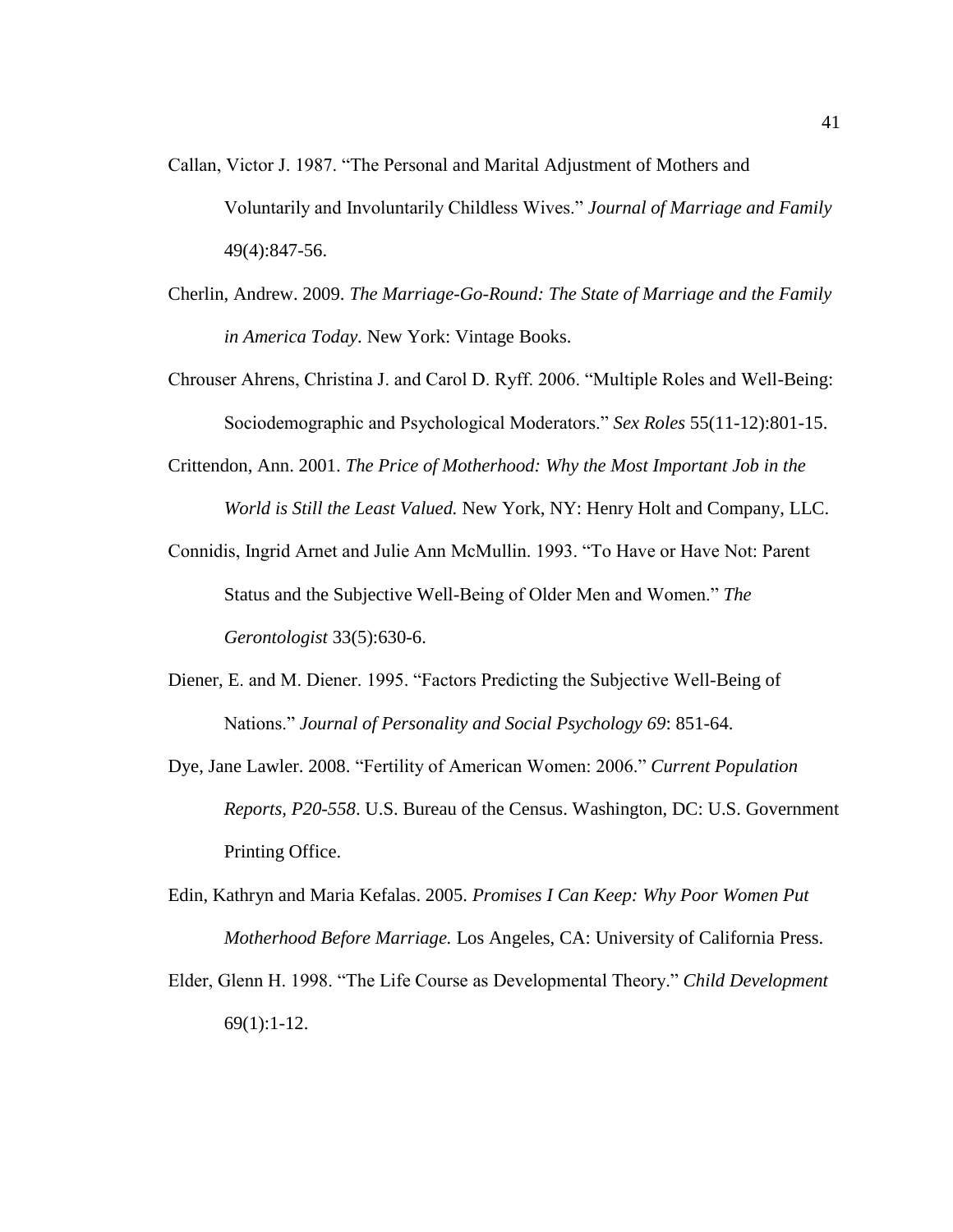- Evenson, Ranae J. and Robin W. Simon. 2005. "Clarifying the Relationship between Parenthood and Depression.‖ *Journal of Health and Social Behavior* 46(4):341- 58.
- Fox, Bonnie, ed. 2009. *Family Patterns, Gender Relations, Third Edition.* Ontario: Oxford University Press.
- Gillespie, Rosemary. 1999. "Voluntarily Childlessness in the United Kingdom." *Reproductive Health Matters* 7(13): 43-53.
- ------. 2003. "Childfree and Feminine: Understanding the gender Identity of Voluntarily Childless Women.‖ *Gender and Society* 17(1):122-36.
- Greil, Arthur L. 1991. "Not Yet Pregnant: Infertile Couples in Contemporary America." New Brunswick: Rutgers University Press.
- Greil, Arthur L. and Julia McQuillan. 2004. "Help-seeking Patterns among Infertile Women.‖ *Journal of Reproductive and Infant Psychology* 22(4):305-19.
- Grundy, Emily and John C Henretta. 2006. "Between Elderly Parents and Adult Children: A New Look at Intergenerational Care Provided by the "Sandwich" Generation<sup>""</sup>. Ageing and Society 26(5):707-22.
- Hagewen Kellie J. and S. Philip Morgan. 2005. "Intended and Ideal Family Size in the United States: 1970-2002.‖ *Population Development and Review* 31(3):507-27.
- Hansen, Thomas, Britt Slagsvold, Torbjorn Moum. 2009. "Childlessness and Psychological Well-Being in Midlife and Old Age: An Examination of Parental Status Effects Across a Range of Outcomes. *Social Indicators Research* 94(2): 343-62.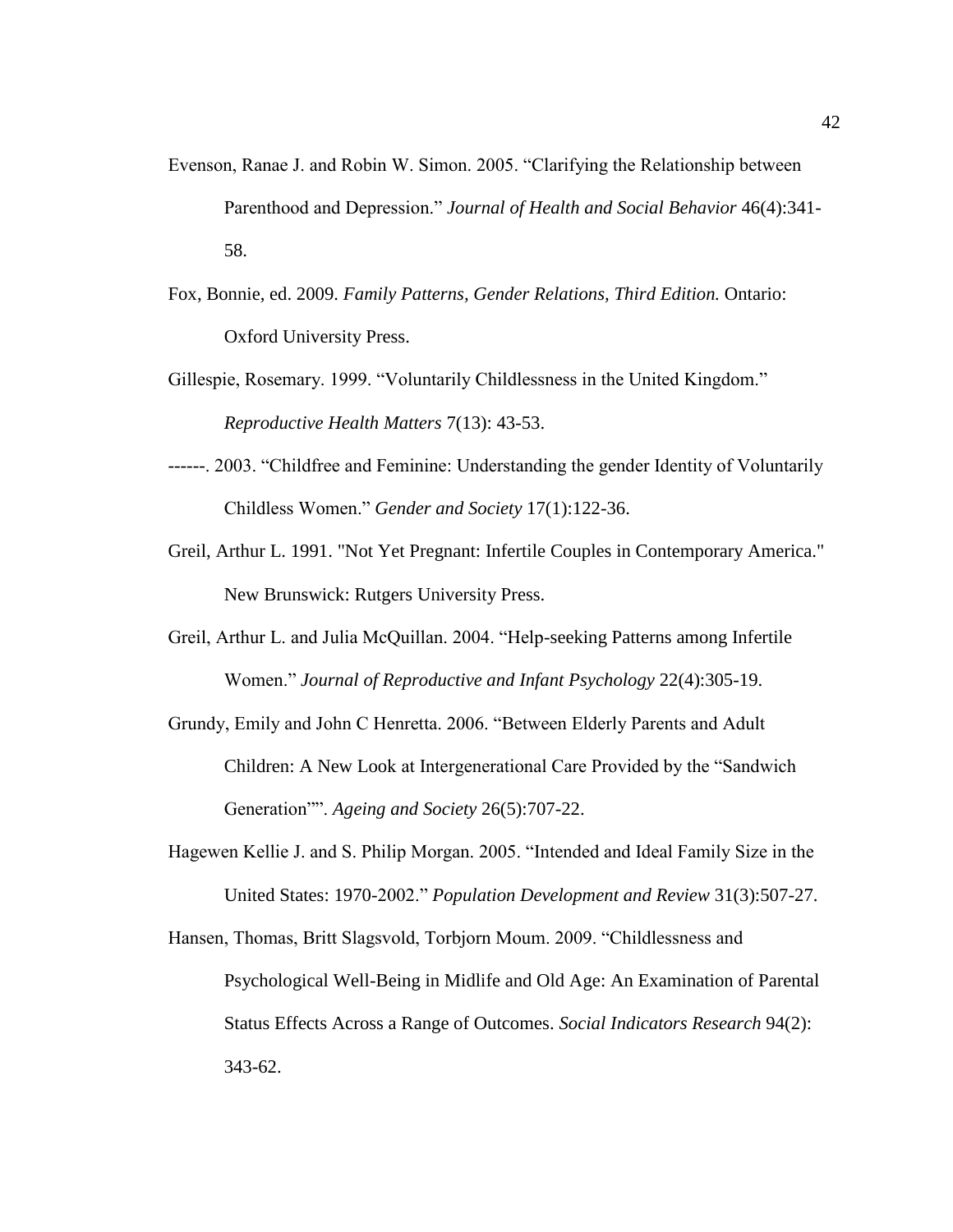Hays, Sharon. 1996. *The Cultural Contradictions of Motherhood.* Yale University Press.

- Heaton, Tim B., Cardell K. Jacobson, and Kimberlee Holland. 1999. "Persistence and Change in Decisions to Remain Childless.‖ *Journal of Marriage and Family* 61(2):531-39.
- Hewlett, Sylvia Ann. 2007. *Off-Ramps and On-Ramps: Keeping Talented Women on the Road to Success.* Cambridge, MA: Harvard Business Press.
- Holmbeck, Grayson N. 2002. "Post-Hoc Probing of Significant Moderational and Mediational Effects in Studies of Pediatric Populations.‖ *Journal of Pediatric Psychology* 27(1):87-96.
- Holton, Sara, Jane Fisher and Heather Rowe. 2010. "Motherhood: Is it Good for Women's Mental Health?" *Journal of Reproductive and Infant Psychology* 28(3): 223-39.
- Jeffries, Sherryl M. and Candace Konnert. 2002. "Regret and Psychological Well-Being Among Voluntarily and Involuntarily Childless Women and Mothers." *International Journal of Aging and Human Development* 54(2): 89-106.
- Johnson, David R. and Lynn K. White. National Survey of Fertility Barriers [Data file]. Retrieved from the Pennsylvania State University Population Research Institute Web site http:// pennstate\sodapop\nsfb. n.d.
- 29. McCarty, C., House, M., Harman, J., & Richards, S. (2006).
- Jordan, Caren B. and Robert J. Ferguson. 2006. "Infertility-Related Concerns in Two Family Practice Sites.‖ *Families, Systems & Health* 24(1):28-32.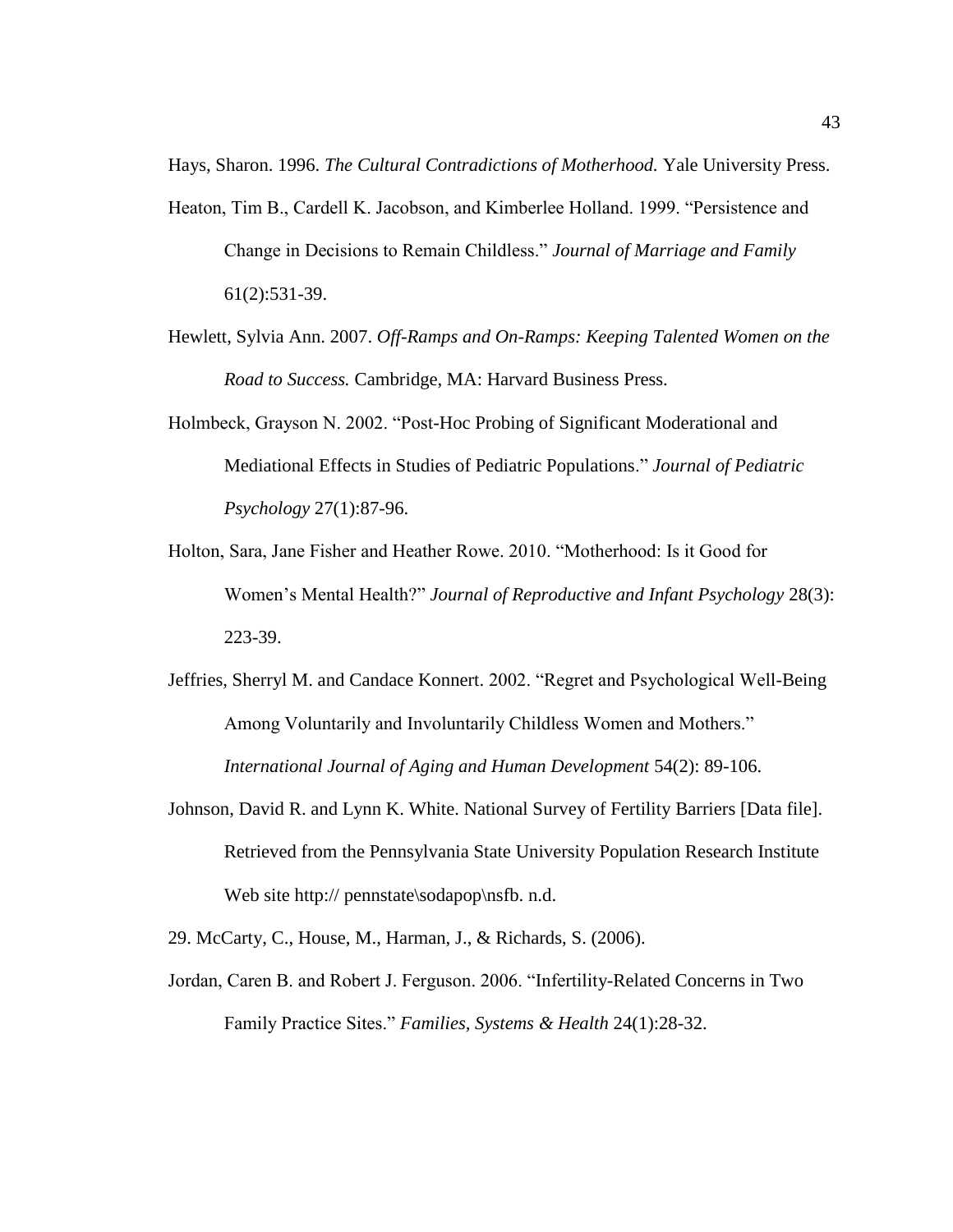- Koropeckyj-Cox, Tanya. 2002. "Beyond Parent Status: Psychological Well-Being in Middle and Old Age.‖ *Journal of Marriage and Family* 64(4):957-71.
- Koropeckyj-Cox, Tanya, Amy Mehraban Pienta and Tyson H. Brown. 2007. "Women of the 1950s and the "Normative" Life Course: The Implications of Childlessness, Fertility Timing, and Martial Status on Psychological Well-Being in Late Midlife.‖ *Journal of Aging and Human Development* 64(4):299-330.
- Koropeckyj-Cox, Tanya, Victor Romano and Amanda Moras. 2007. "Through the Lenses of Gender, Race, and Class: Students' Perceptions of Childless/Childfree Individuals and Couples.‖ *Sex Roles* 56(7-8):415-28.
- LaMastro, Valerie. 2001. "Childless by Choice? Attributions and Attitudes Concerning Family Size." *Social Behavior and Personality* 29(3):231-44.
- Lampman, Claudia and Seana Dowling-Guyer. 1995. "Attitudes Toward Voluntarily and Involuntarily Childlessness.‖ *Basic and Applied Social Psychology* 17(1)*:* 13-22.
- Leiblum, S.R., A. Aviv, and R. Hamer. 1998. "Life after Infertility Treatment: a Long-Term Investigation of Marital and Sexual Function.‖ *Human Reproduction* 13(12):3569-74.
- Letherby, Gayle. 2002. "Childless and Bereft?: Stereotypes and Realities in Relation to ‗Voluntary' and ‗Involuntary' Childlessness and Womanhood.‖ *Sociological Inquiry* 72(1): 7-20.
- Letherby, Gayle and Catherine Williams. 1999. "Non-Motherhood: Ambivalent Autobiographies.‖ *Feminist Studies* 25(3):719-28.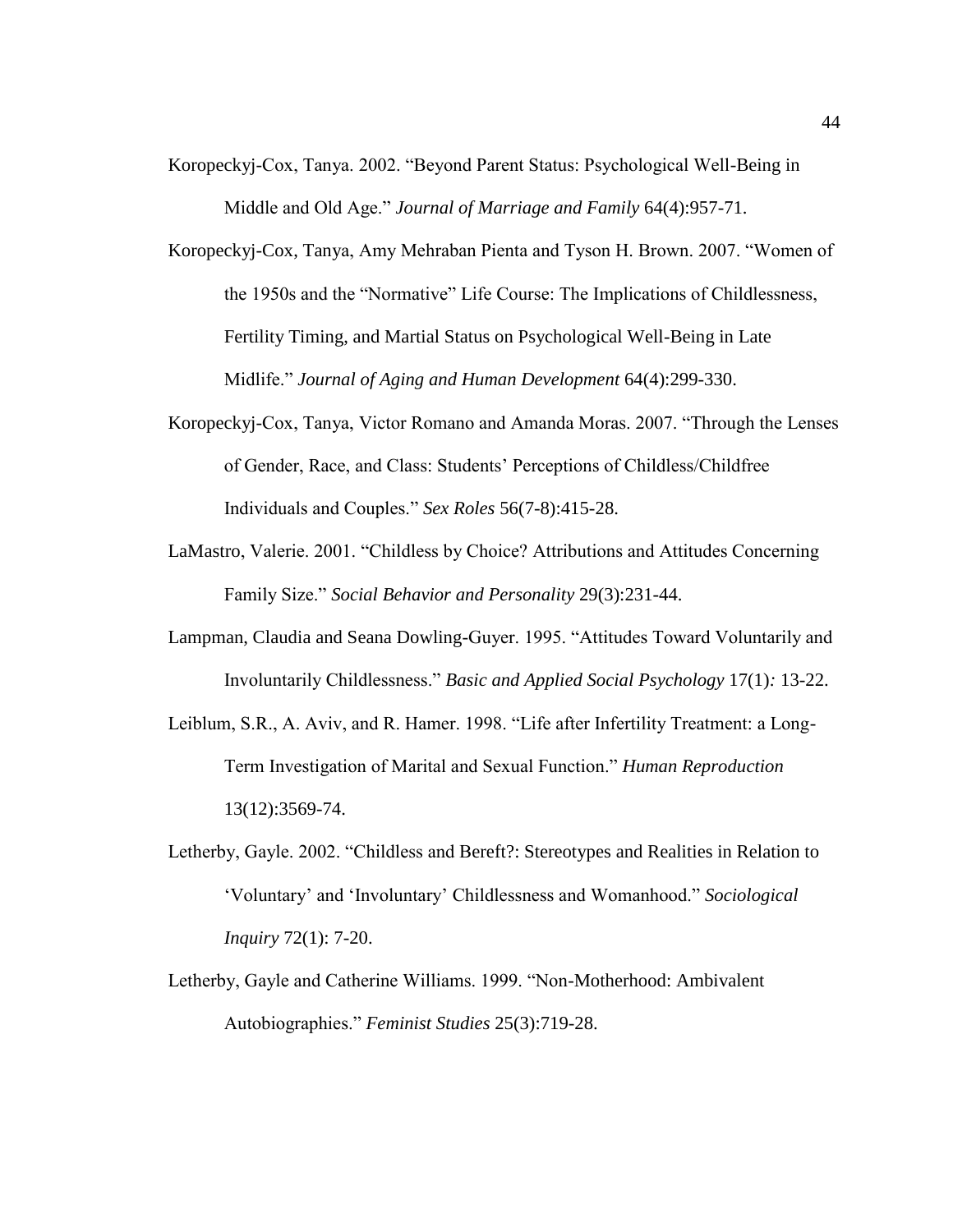Lucas, Richard E. 2007. "Adaptation and the Set-Point Model of Subjective Well-Being: Does Happiness Change after Major Life Events?" *Current Directions in Psychological Science* 20(1):75-79.

Lucas, Richard E., Andrew E. Clark, Yannis Georgellis, and Ed Diener. 2004. ―Unemployment Alters the Set Point for Life Satisfaction.‖ *Psychological Science*  51(1): 8-13.

McCall, George J. and Jerry L. Simmons. 1966. *Identities and Interactions.* New York: Free Press.

- McLanahan, Sara and Julia Adams. 1987. "Parenthood and Psychological Well-Being." *Annual Review of Sociology* 13(1987):237-57.
- McMahon, Martha. 1995. *"Engendering Motherhood: Identity and Self-Transformation in Women's Lives."* New York, NY: The Guilford Press.
- McQuillan, Julia, Arthur L. Greil, Karina M. Scheffler, and Veronica Tichenor. 2008. ―The Importance of Motherhood among Women in the Contemporary United States." *Gender and Society* 22(4):477-96.
- McQuillan, Julia, Rosalie A. Torres Stone, and Arthur L. Greil. 2007. "Infertility and Life Satisfaction Among Women." *Journal of Family Issues* 28(7):955-81.

Morgan, S. Philip and Rosalind Berkowitz King. 2001. "Why Have Children in the 21st Century? Biological Predisposition, Social Coercion, Rational Choice." *European Journal of Population* 17(1):3-20.

Morgan, S. Philip and Heather Rackin. 2010. "The Correspondence of U.S. Fertility Intentions and Behavior.‖ *Population and Development Review* 36(1):91-118.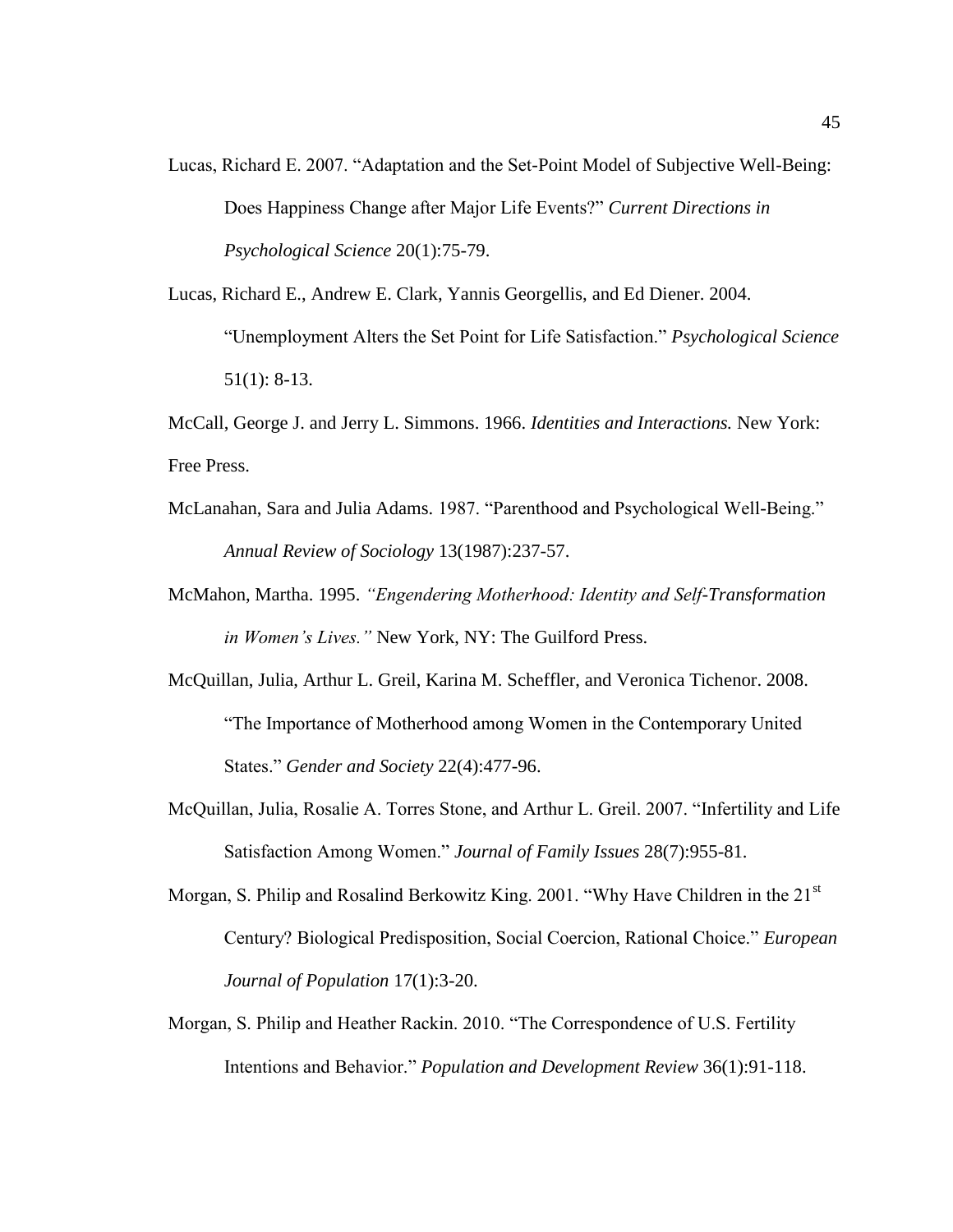- Nomaguchi, Kei N. and Melissa A. Milkie. 2003. "Costs and Rewards of Children: The Effects of Becoming a Parent on Adults' Lives.‖ *Journal of Marriage and Family* 65(2):356-74.
- Oppenheimer, Valerie Kincade. 1994. "Women's Rising Employment and the Future of the Family in Industrial Societies.‖ *Population and Development Review* 20(2): 293-342.
- Park, Kristin. 2005. "Choosing Childlessness: Weber's Typology of Action and Motives of the Voluntarily Childless.‖ *Sociological Inquiry* 75(3):372-402.
- Pavot, William and Ed Diener. 2009. "Review of the Satisfaction With Life Scale." Pp. 101-17 in *Assessing Well-Being: The Collected Works of Ed Diener*, edited by Ed Diener. New York: Spinger.
- ------. 2008. "The Satisfaction With Life Scale and the Emerging Construct of Life Satisfaction.‖ *The Journal of Positive Psychology* 3(2):137-52.
- Rogers, Stacy J. and Lynn K. White. 1998. "Satisfaction with Parenting: The Role of Marital Happiness, Family Structure, and Parents' Gender." *Journal of Marriage and Family* 60(2):293-308.
- Ross, Catherine and Joan Huber. 1985. "Hardship and Depression." *Journal of Health and Social Behavior* 26 (4): 312-27.
- Schoen, Robert, Young J. Kim, Constance A. Nathanson, Jason Fields, and Marie Nan Astone. 1997. "Why Do Americans Want Children?" *Population Development and Review* 23(2):333-58.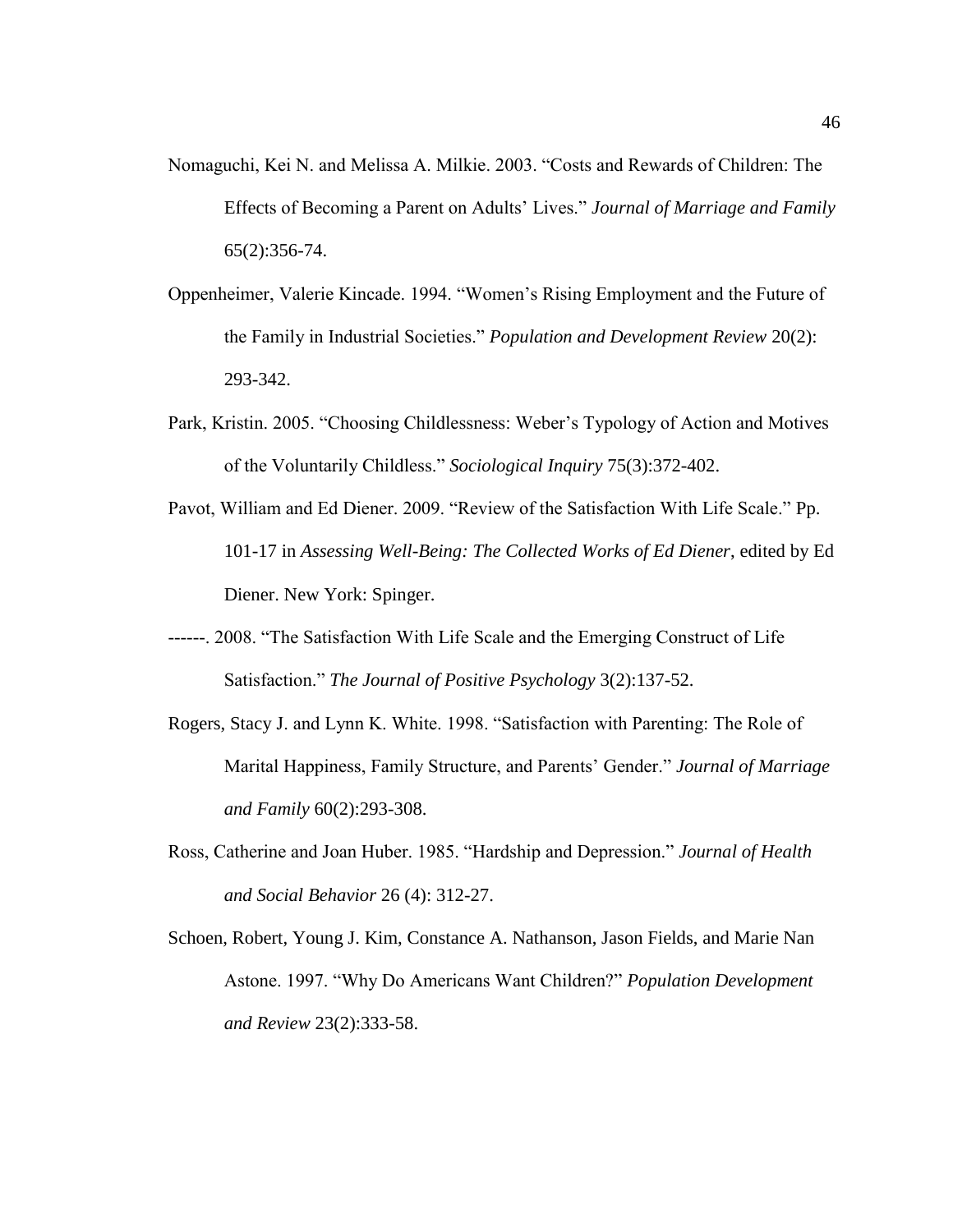- Sharma, Sagar and Monica Sharma. 2010. "Self, Social Identity and Psychological Well-Being.‖ *Psychological Studies* 55(2):118-36.
- Somers, Marsha D. 1993. "A Comparison of Voluntarily Childfree Adults and Parents." *Journal of Marriage and the Family* 55(3): 643-50.
- Stephens, Elizabeth Harvey and Anjani Chandra. 2006. "Declining Estimates of Infertility in the United States: 1982-2002.‖ *Fertility and Sterility* 86(3):516-23.
- Stets, Jan E. and Peter J. Burke. 2000. "Identity Theory and Social Identity Theory." *Social Psychology Quarterly 62*(3): 224-37.
- Stryker, Sheldon. 1980. *Symbolic Interactionism: A Social Structural Version.* Menlo Park, CA: Benjamin Cummings.
- Thoits, Peggy A. 1983. "Multiple Identities and Psychological Well-Being: A Reformulation and Test of the Social Isolation Hypothesis." American *Sociological Review* 48(2):174-87.
- ------. 1991. ―On Merging Identity Theory and Stress Research.‖ *Social Psychology Quarterly* 54(2):101-12.
- ------. 1999. "Self, Identity, Stress, and Mental Health." Pp. 345-68 in *Handbook of the Sociology of Mental Health*, edited by Carol S. Aneshensel and Jo C. Phelan. New York, NY: Springer.
- Twenge, Jean M., W. Keith Campbell, and Craig A. Foster. 2003. "Parenthood and Marital Satisfaction: A Meta-Analytic Review.‖ *Journal of Marriage and Family* 65(3):574-83.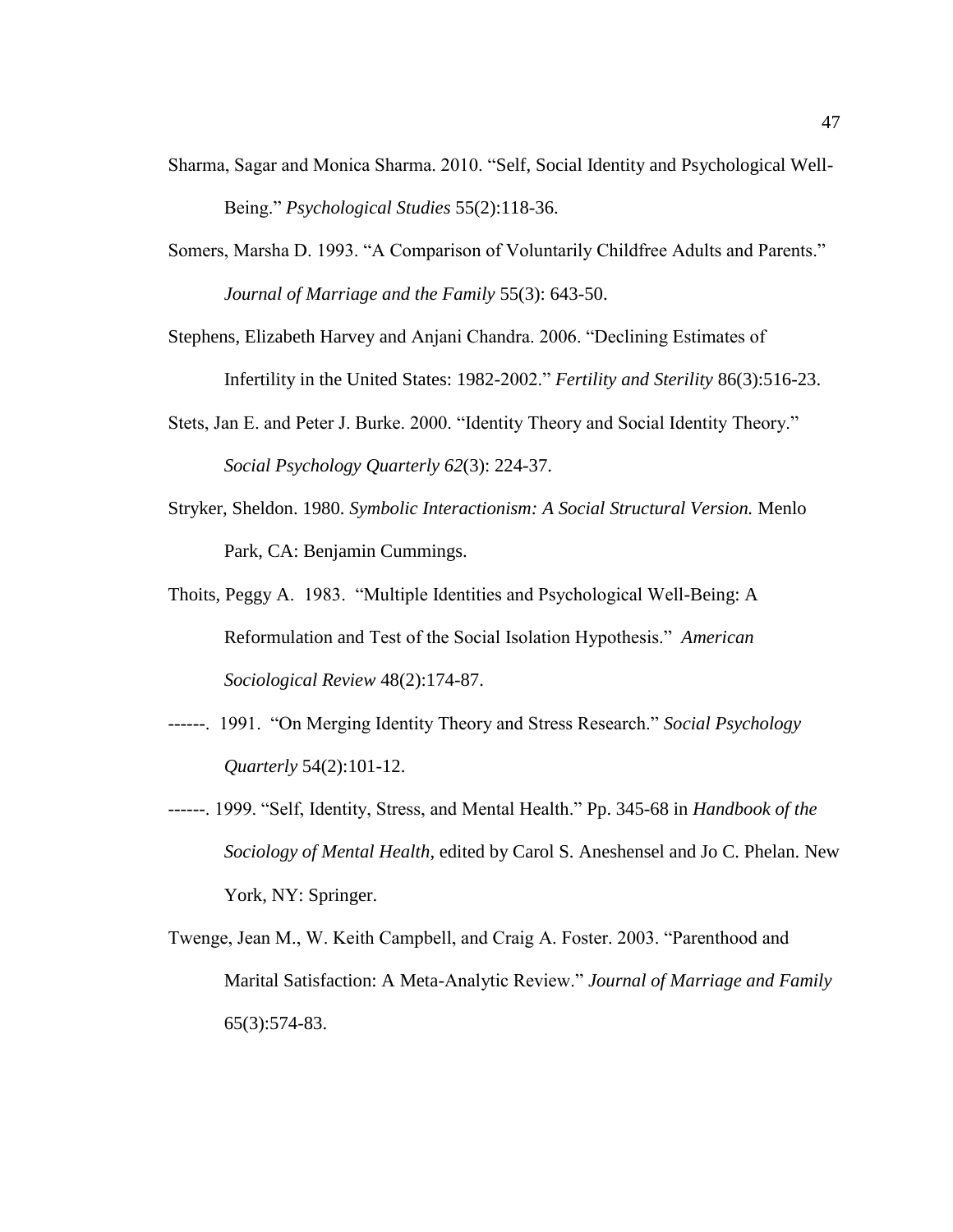Umberson, Debra, Tetyana Pudrovska, and Corrine Reczek. 2010. "Parenthood,

Childlessness, and Well-Being: A Life Course Perspective." Journal of Marriage and Family 72(3):612-29.